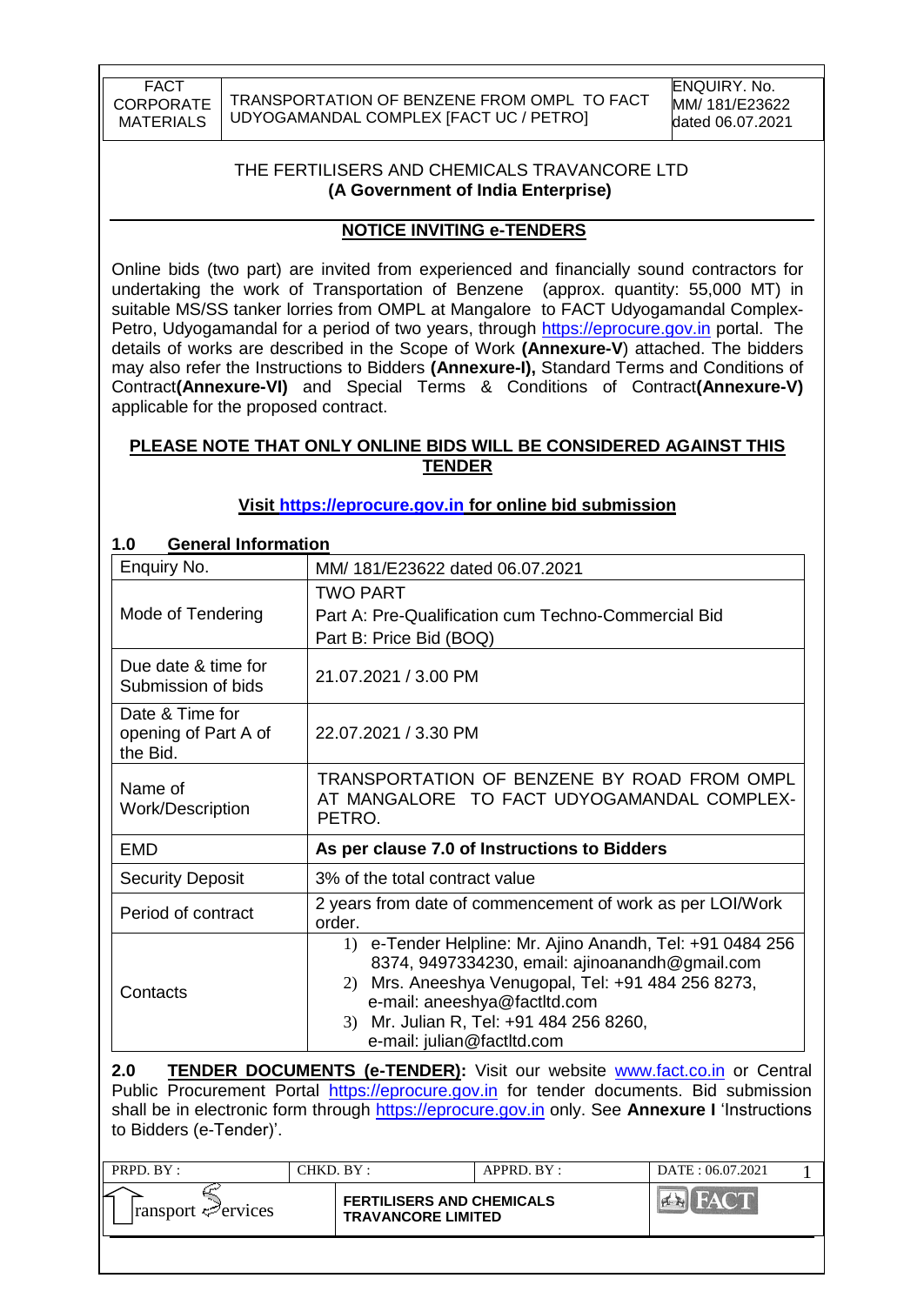#### 3.0 **EVALUATION OF BIDS:**

- 3.1 Bids will be evaluated based on the pre-qualification criteria and other requirements stipulated in the tender enquiry.
- 3.2 Bidders shall quote for all items of work in the Price Bid Format (Annexure-VIII). Bids not complying with the above will not be considered.
- 3.3 Evaluation of bids and determination of the L1 bidder shall be based on the lowest rate quoted by the bidder in the Price Bid Format.
- 3.4 If there is a tie in the L1 position for the work, the tie shall be broken by obtaining revised reduced rates from the L1 bidders

#### **4.0 SPLITTING UP OF WORK:**

4.1 Considering the nature of work and to have flexibility in movement operations, FACT proposes to engage more than one contractor for the work as per this enquiry. The work shall be split among more than one bidder, even if the single L1 bidder is having full capacity movement requirement for the work.

 25% of total order quantity shall be allocated to MSE units as per clause 8.0 of Instruction to Bidders. The lowest bidder (L1), the second lowest bidder (L2) and third lowest bidder (L3) will be awarded order in the percentage ratio of 50:30:20 of the balance quantity subject to capacity and also matching with the L1 rate. In case L2, L3, does not match with the L1 rate then L4 will be awarded order allocated for second lowest bidder subject to L4 matching with L1 rate and so on. The opportunity shall be extended to all eligible bidders who qualify the PQ criteria until 3 bidders are shortlisted for placing of orders. In case only 1 bidder apart from the L1 bidder accepts the L1 rate, those 2 bidders will be awarded order in the percentage ratio of 60:40 of the balance quantity. In case L2, L3 etc. do not match with the L1 rate, order may be given to L1 for the full quantity subject to capacity of L1.

- 4.2 The daily movement capacity of a bidder will be assessed based on the carrying capacity of the road tankers offered for the work, assuming **8 trips per month per tanker**. The average monthly peak movement requirement of **6000 MT** will be treated as the full capacity requirement for the work.
- 4.3 The splitting of the total estimated quantity of **55,000 MT** (for two years) shall be made in the ratio of monthly movement capacity of bidder(s) ascertained as above to the average monthly peak movement requirement of 6000 MT as detailed under Para 4.1 and 4.2. FACT's decision on the above shall be final and binding on the bidders.
- 4.4 In case more than one bidder becomes L1 and the total monthly movement capacities offered by the L1 bidders altogether equal or exceed the total monthly

| PRPD. BY:                               | CHKD. BY: |                                                               | APPRD. BY: | DATE: 06.07.2021 |  |
|-----------------------------------------|-----------|---------------------------------------------------------------|------------|------------------|--|
| $\lvert$ ransport $\mathcal{P}$ ervices |           | <b>FERTILISERS AND CHEMICALS</b><br><b>TRAVANCORE LIMITED</b> |            |                  |  |
|                                         |           |                                                               |            |                  |  |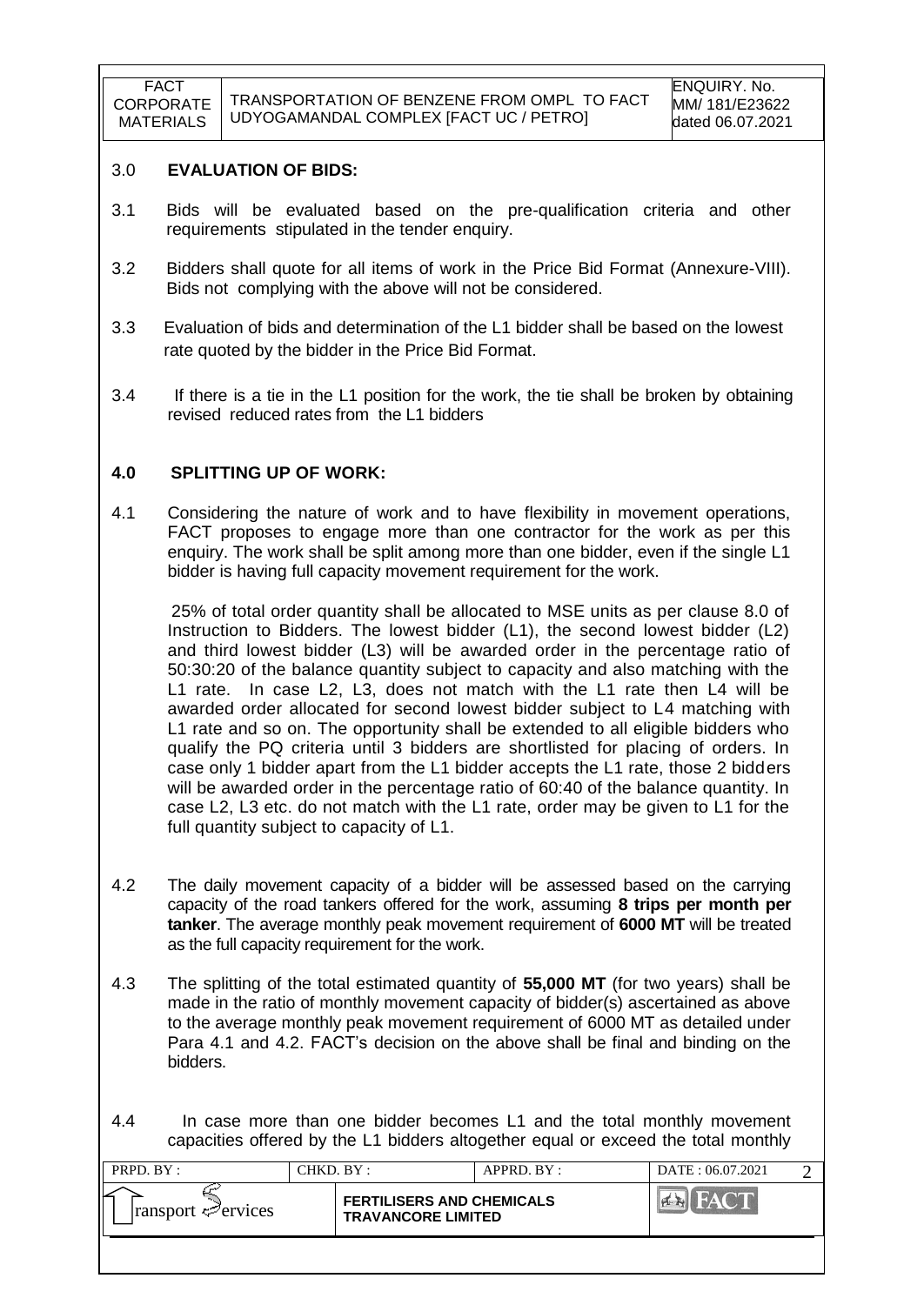peak movement requirement of 6000 MT, the total estimated quantity of 55,000 MT shall be split among them in proportion of the offered monthly movement capacity of each of these bidders to the total monthly movement capacity of all the L1 bidders adjusted to the total monthly peak movement requirement of 6000 MT. In such cases, splitting in the ratio of 50:30:20 is not envisaged. FACT's decision on the above shall be final and binding on the bidders.

- 4.5 In case none of the other bidders matches the rate of the L1 bidder, FACT reserves the right to award maximum quantity to the L1 bidder which he is able to offer to meet movement requirement.
- 4.6 In case the total carrying capacity of the L1 along with L1 matched bidders does not meet the monthly peak movement requirement, then the L1 bidder will be asked to confirm whether he has additional capacity to take up the available balance peak monthly movement requirement at the same L1 rate. If so the additional quantity will be allocated to the L1 bidder. If the L1 bidder does not offer additional capacity to meet the available balance peak monthly movement in full, then the L2,L3,L4 etc., bidders in that order will be requested for their confirmation to offer additional capacity to take up the available balance quantity at the L1 rate.
- 4.7 During execution of the work, the total monthly movement requirement will be allotted in the ratio of their ordered quantity, subject to placing of tankers by each contractor. In case the contractor does not place adequate tankers to meet his allotted quantity as above, FACT reserves the right to allot the shortfall thus made to the other contractor(s) and the contractor, who does not place adequate tankers as above, will have no claim for moving the shortfall quantity made by him on a subsequent month. FACT"s decision in this regard shall be final and binding on the contractors.
- 4.8 Decision of FACT on splitting order shall be final and binding on the bidders. Tendered quantity shall be split between the bidders only after considering the benefits applicable to the MSE bidders.

### **5.0 DISQUALIFICATION**

FACT reserves the right to disqualify the bidder and to reject his bid, in case he is a defaulting contractor at FACT / other PSEs / Govt. Departments or against whom any criminal case, departmental enquiry or vigilance investigation/report is pending.

### **6.0 GENERAL**

- 6.1 When bids are received from any proprietorship / firm / company having the same proprietor or one or more partners/Directors in the business organisation of any other party quoting against this tender (hereinafter called Common Firms), such bids shall be considered having been received from only one applicant in different names and the lowest acceptable quotation of such Common Firm shall only be considered for evaluation.
- 6.2 Bids from bidders against whom any criminal case, enquiry or investigation/report by authorities like Vigilance, CBI etc., are pending in relation with FACT or bidders who are defaulting contractors of FACT shall be disqualified and rejected.

| PRPD. BY:                          | CHKD. BY : |                                                               | APPRD. BY: | DATE: 06.07.2021 |  |
|------------------------------------|------------|---------------------------------------------------------------|------------|------------------|--|
| $ $ ransport $\mathcal{P}$ ervices |            | <b>FERTILISERS AND CHEMICALS</b><br><b>TRAVANCORE LIMITED</b> |            |                  |  |
|                                    |            |                                                               |            |                  |  |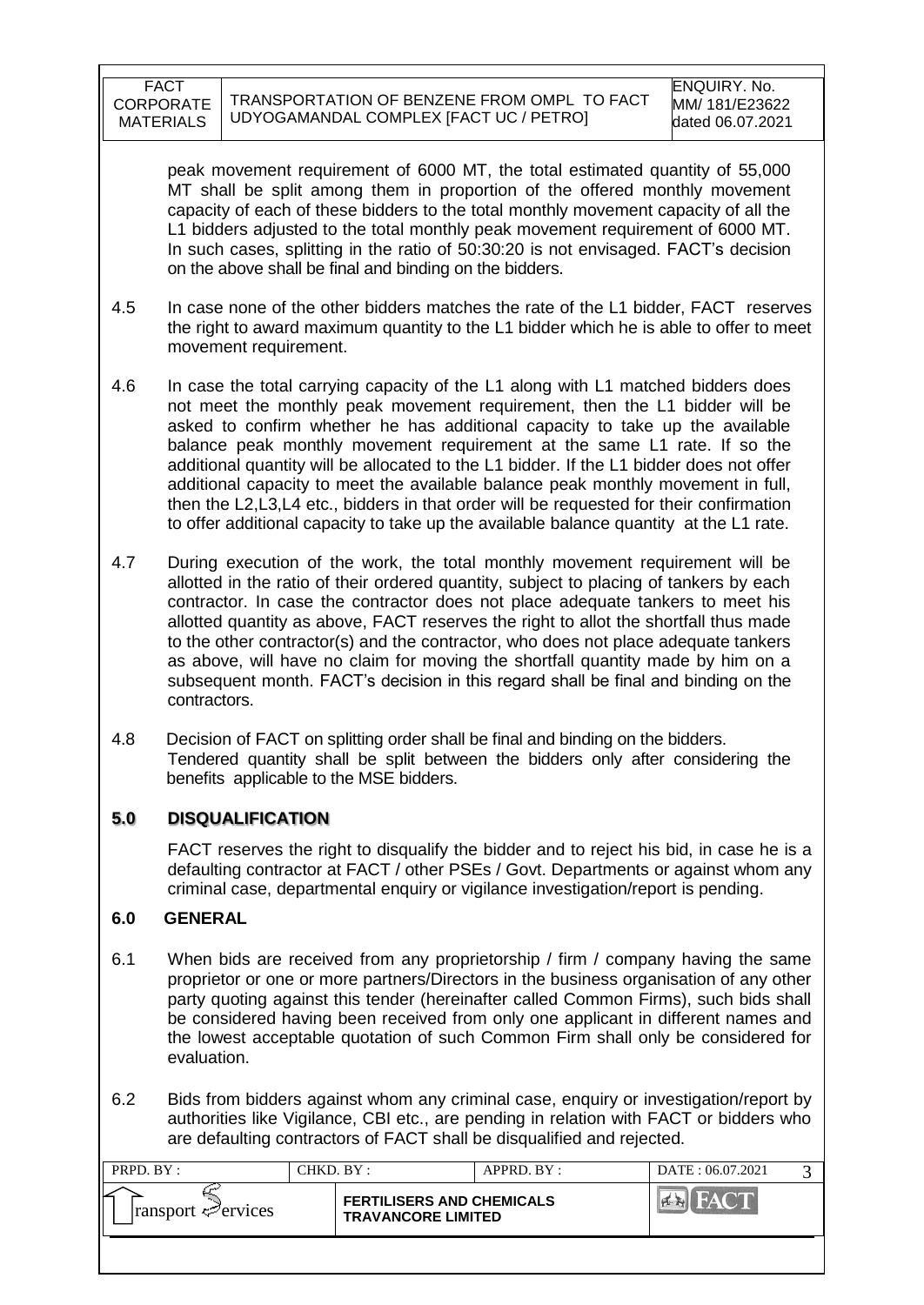- 6.3 FACT reserves the right to reject any or all bids without assigning any reasons whatsoever, and / or based on the past unsatisfactory performance by bidders at FACT / other PSEs / Govt. Departments. The opinion of FACT regarding the same shall be final and conclusive
- 6.4 "Integrity Pact: The bidders shall sign and submit an "Integrity Pact (IP)" to be executed between the bidder and Fertilisers and Chemicals Travancore Ltd. along with the bid as per Annexure-XII. IP shall be implemented through the following Independent External Monitor (IEM) for the bid.

 Mr. P.K. Vijayakumar, IRS (Retd), Madhavam, Vaniyan Lane, Punkunnam P.O, Thrissur – 680002 Mobile: [8547381122,](callto:8547381122) E-mail address: [vkmenon78@gmail.com"](mailto:vkmenon78@gmail.com)

 **The Original Integrity Pact on Rs.500/- stamp paper signed by the bidder is to be sent by Post / Courier to The Assistant General Manager (T&S), Materials Department, PD Administrative Building, FACT Ltd., Udyogamandal P.O, Ernakulam-683501.**

 **Note: In case bidders require any clarification pertaining to the tender please contact the officers at 9.0 below. "Kindly note that the Independent External Monitor should NOT be contacted for clarifications regarding the tenders."**

- 6.5 Any information on site familiarization / nature of work, if required by the bidders, can be had from Sr. Manager [Plant]-Offsite,FACT-UC/Petro i.e., SMP (OS)/Petro (Phone- 2568208) or any officer authorised by him..
- 6.6 For any clarification on this enquiry please contact Asst.General Manager (Materials)-T&S, [Phone- 0484- 2545196, 2568260] or Asst.Manager(Designate)- Materials,T&S [Phone No.0484-256 8273], CORPORATE MATERIALS, FACT Ltd., FACT PD Administration Building, Udyogamandal PIN-683 501.

*For The Fertilisers and Chemicals, Travancore Limited*

 *Asst.General. Manager (Materials)-T&S*

| PRPD. BY :                                   | CHKD. BY: |                                                               | APPRD. BY: | DATE: 06.07.2021 |  |
|----------------------------------------------|-----------|---------------------------------------------------------------|------------|------------------|--|
| ⋍<br>$\lvert$ ransport $\mathcal{P}$ ervices |           | <b>FERTILISERS AND CHEMICALS</b><br><b>TRAVANCORE LIMITED</b> |            |                  |  |
|                                              |           |                                                               |            |                  |  |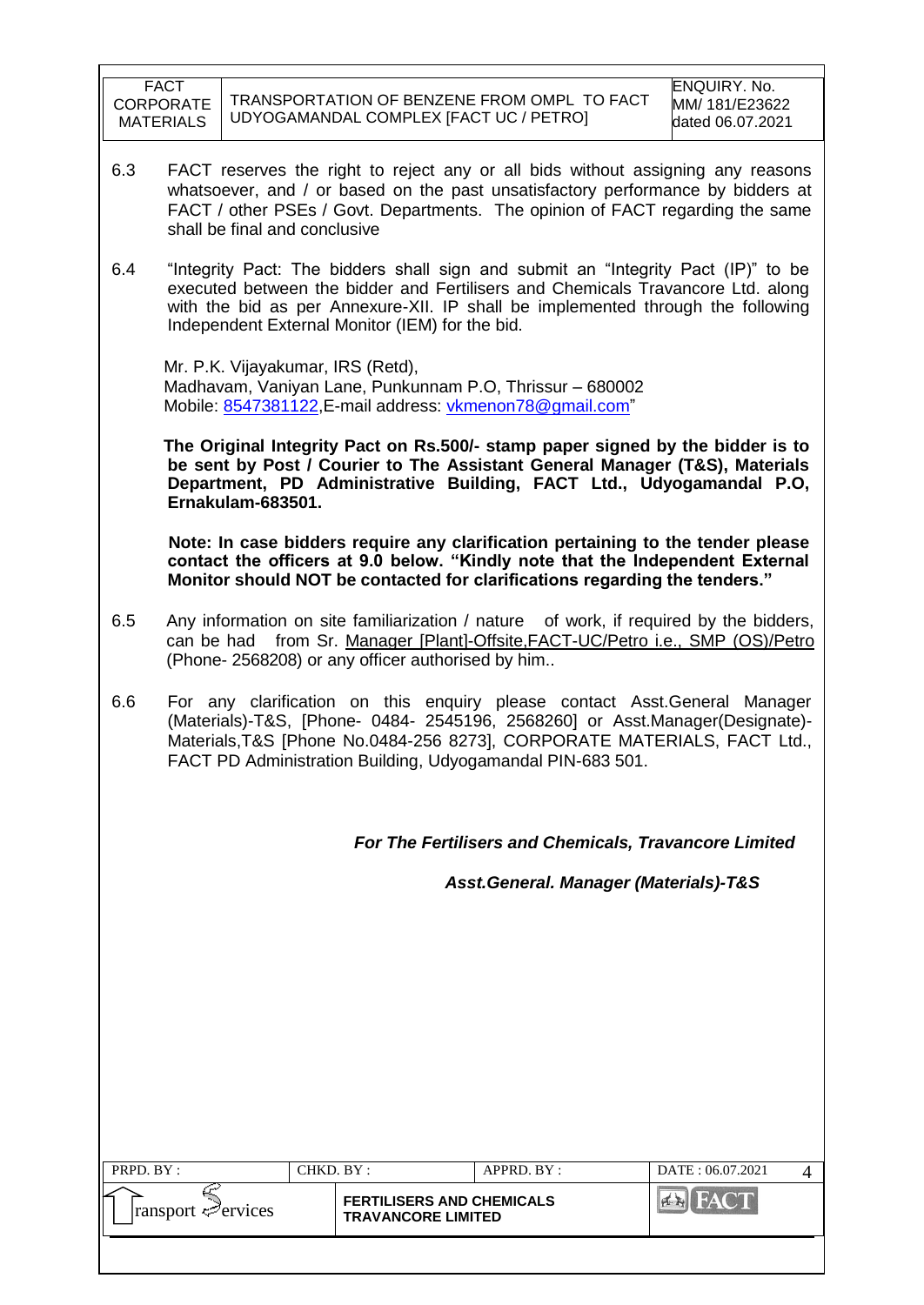# List of Enclosures of this NIT is as follows:

| S.No | Document      | TITLE                                            | No. of<br>Pages                   |
|------|---------------|--------------------------------------------------|-----------------------------------|
| 1    | Annexure I    | Instructions to Bidders (e-Tender)               | $\overline{7}$                    |
| 2    | Annexure II   | Pre-Qualification Criteria for bidders           | 1                                 |
| 3    | Annexure III  | Vendor data updation (Declaration) Form          | 5                                 |
| 4    | Annexure IV   | <b>Compliance Statement</b>                      | $\mathbf{1}$                      |
| 5    | Annexure V    | Special Terms & Conditions of Contract           | 8                                 |
| 6    | Annexure VI   | <b>Standard Terms and Conditions of Contract</b> | 6                                 |
| 7    | Annexure VII  | Un-priced copy of Price bid format               | $\mathbf{1}$                      |
| 8    | Annexure VIII | Price bid format (BoQ)                           | Separate<br>Excel<br><b>Sheet</b> |
| 9    | Annexure IX   | Bid Security Declaration in lieu of EMD          | 1                                 |
| 10   | Annexure X    | Proforma of Bank Guarantee for Security Deposit  | $\overline{2}$                    |
| 11   | Annexure XI   | Proforma of Agreement                            | 1                                 |
| 12   | Annexure XII  | <b>Integrity Pact</b>                            | 5                                 |

| PRPD. BY:                            | CHKD. BY : |                                                               | APPRD. BY: | DATE: 06.07.2021 |  |
|--------------------------------------|------------|---------------------------------------------------------------|------------|------------------|--|
| ⊻<br>ransport e <sup>2</sup> ervices |            | <b>FERTILISERS AND CHEMICALS</b><br><b>TRAVANCORE LIMITED</b> |            |                  |  |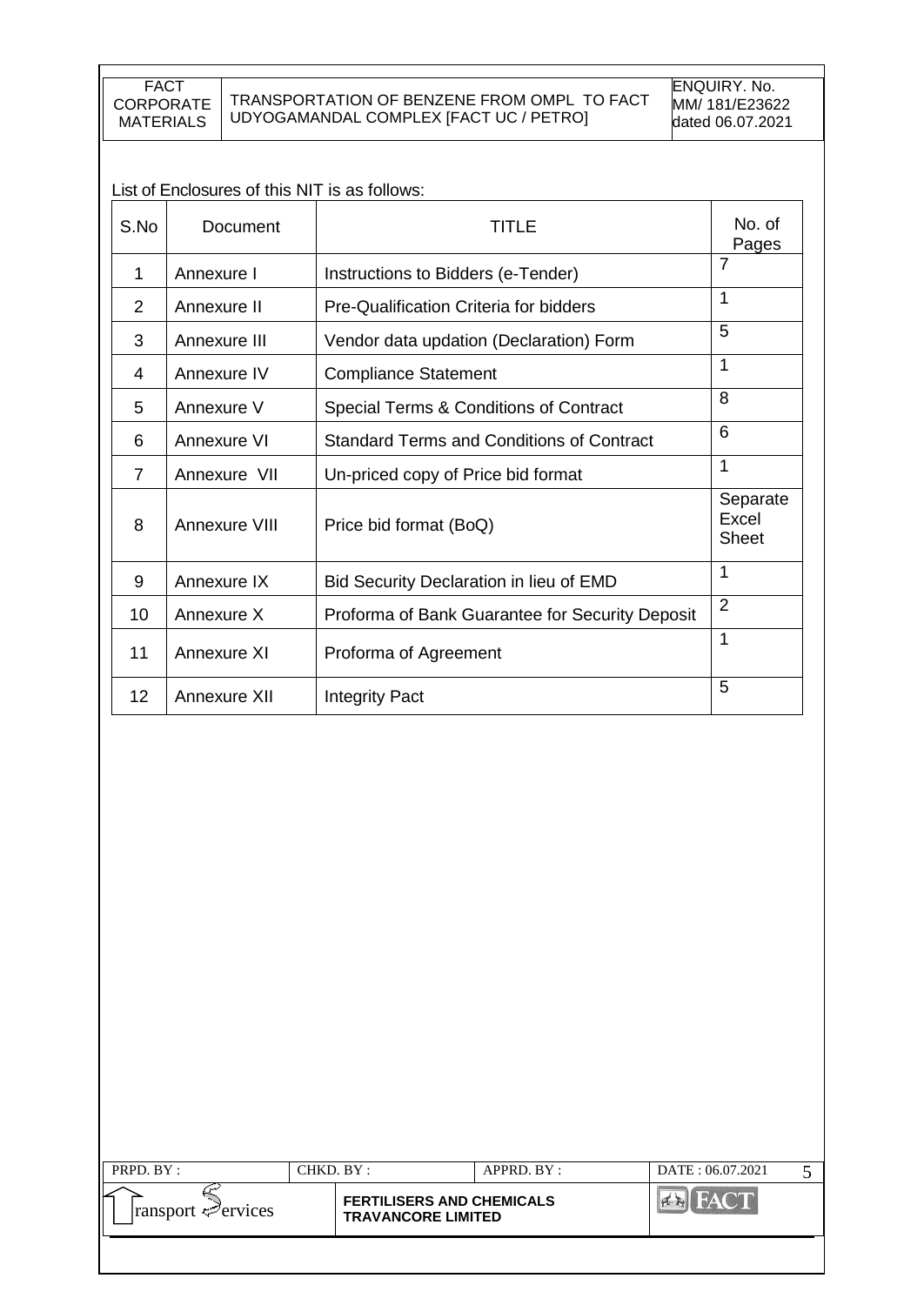### **ANNEXURE – I**

### **Instructions to Bidders (OPEN e-Procurement)**

- 1.0 Bidders shall study carefully the complete tender documents viz. NIT with Prequalification criteria, Instructions to Bidders (ANNEXURE-I), Technical Procurement Specifications if any, Terms & Conditions and any other documents forming part of this tender attached herewith. All conditions set out there in shall be binding on the bidders unless conflicting with any conditions expressly stated by FACT while accepting any bid in the event of such acceptance. One signed and scanned copy of the above documents shall accompany their online bids signifying their acceptance of the same. Bidder shall also submit along with his bid Vendor data updation (Declaration) Form, Check list (If applicable) and Compliance Statement duly filled with all details required therein and also attach supporting documents as required.
- 2.0 Before submitting the bid, the bidder shall familiarise himself about the details of the work, operating conditions during different seasons of year, etc., collect all necessary data regarding the facilities available at various points indicated in Special Terms and Conditions, applicable timings, routes etc., and satisfy himself on all aspects relating to this work which he has to handle and execute for the full contract period and shall make due provisions in his rates for any contingency or difficulty involved in the work covered by this enquiry. Claiming lack of knowledge shall not be a reason for exoneration of the bidder of his contractual obligations, if the contract is awarded to him or for demand for increase in rate.
- 3.0 Offers against this NIT shall be submitted online on e-Tendering portal [https://eprocure.gov.in,](https://eprocure.gov.in/) with valid digital signature certificate. Offers submitted on any other platform or in any other mode or including e-mails, physical submission of offers etc. SHALL NOT be accepted.
- 3.1 The bidders are requested to register themselves on the above website with their valid digital signature certificate, if not done already. It is mandatory for bidder to have valid digital signature certificate (Class II or Class III) issued by any of the Certifying Authority approved by Govt. of India for participating in the tender. The digital signature certificate shall be arranged by the bidder at his cost. Bidders may refer **Bidders Manual Kit** available on the above website for detailed information and instructions for registration, bid submission etc.
- 3.2 The documents, if any, which necessarily have to be submitted in originals if specified specifically in the enquiry documents, shall be submitted offline. However scanned copies of such documents shall be uploaded along with the offer submitted online.

| PRPD. BY:                       | CHKD. BY :                                                    | APPRD. BY : | DATE: 06.07.2021 |  |
|---------------------------------|---------------------------------------------------------------|-------------|------------------|--|
| $\lvert$ ransport $\ll$ ervices | <b>FERTILISERS AND CHEMICALS</b><br><b>TRAVANCORE LIMITED</b> |             |                  |  |
|                                 |                                                               |             |                  |  |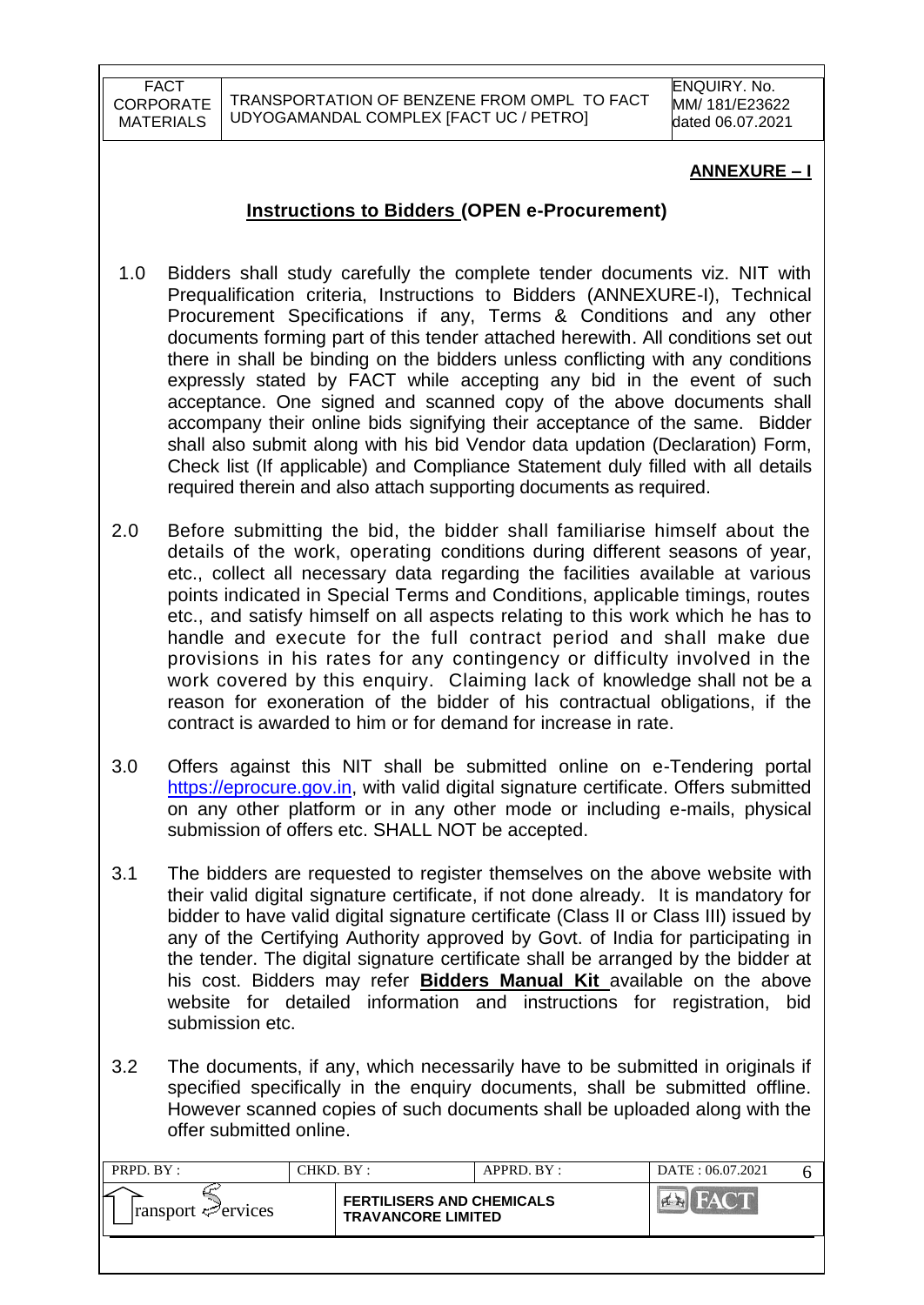|            | <b>FACT</b><br><b>CORPORATE</b><br><b>MATERIALS</b>                                                                                                                                                                                                       |                                                                                  | TRANSPORTATION OF BENZENE FROM OMPL TO FACT<br>UDYOGAMANDAL COMPLEX [FACT UC / PETRO]                                                                                                                                                                                                                                                                                                                                                                                                                                                                                                                                                                                                                                           |            | <b>ENQUIRY. No.</b><br>MM/ 181/E23622<br>dated 06.07.2021 |  |
|------------|-----------------------------------------------------------------------------------------------------------------------------------------------------------------------------------------------------------------------------------------------------------|----------------------------------------------------------------------------------|---------------------------------------------------------------------------------------------------------------------------------------------------------------------------------------------------------------------------------------------------------------------------------------------------------------------------------------------------------------------------------------------------------------------------------------------------------------------------------------------------------------------------------------------------------------------------------------------------------------------------------------------------------------------------------------------------------------------------------|------------|-----------------------------------------------------------|--|
| 3.3        |                                                                                                                                                                                                                                                           | Kochi - 683 501, Kerala                                                          | The cover (s) containing the documents in original etc. to be submitted offline<br>as required in the enquiry documents shall be duly superscribed with enquiry<br>No., due date of enquiry, bidder's name & address and contact details. The<br>documents shall be submitted to the following on or before the due date :<br>The Asst. General Manager (T&S), Centralized Materials,<br>PD Administrative Building, FACT Ltd., Udyogamandal PO,                                                                                                                                                                                                                                                                                |            |                                                           |  |
| 4.0        | above.                                                                                                                                                                                                                                                    | documents                                                                        | SUBMISSION OF BIDS: The bid shall be uploaded with all relevant<br>before due date and time in the above portal as given                                                                                                                                                                                                                                                                                                                                                                                                                                                                                                                                                                                                        |            |                                                           |  |
| 5.0        |                                                                                                                                                                                                                                                           |                                                                                  | Bid documents shall consist of Part-A and Part B as detailed below:                                                                                                                                                                                                                                                                                                                                                                                                                                                                                                                                                                                                                                                             |            |                                                           |  |
|            | 1.<br>2.<br>3.<br>4.<br>5.<br>6.<br>7.                                                                                                                                                                                                                    | Qualification criteria.<br>terms conditions.<br>Declaration Form'<br>Check list. | 5.1 Part A (Pre-qualification-cum-Techno Commercial Bid) shall contain:<br>Bid Security Declaration as per our Format or Claim for EMD<br>exemption with documentary proof.<br>Scanned copies of supporting documents for satisfying<br>Digitally Signed copies of NIT, Instructions to Bidders (Annexure I) and<br>Scanned copy of Signed & duly filled Vendor Data Updation<br>Signed and duly filled up Check List for Commercial Terms' (if<br>applicable) and scanned copies of attached documents as detailed in<br>Scanned copy of Signed & duly filled 'Compliance Statement'<br>Scanned copy of Signed "Un-priced bid indicating "QUOTED" in the<br>applicable columns. Rates shall not be indicated in Un-priced Bid. |            | Pre-                                                      |  |
| 5.2        |                                                                                                                                                                                                                                                           |                                                                                  | Part-B: shall comprise of the filled Price bid. The filled price bid ie. BoQ<br>attached to the tender shall be uploaded after filling all relevant details<br>such as name and address of the bidder, rates etc. as applicable.                                                                                                                                                                                                                                                                                                                                                                                                                                                                                                |            |                                                           |  |
| 5.3        |                                                                                                                                                                                                                                                           |                                                                                  | The priced BOQ shall be uploaded strictly in the format attached, failing<br>which the offer is liable to be rejected. Renaming or changing the format of the<br>BoQ is not permitted and the System will not accept any such changed                                                                                                                                                                                                                                                                                                                                                                                                                                                                                           |            |                                                           |  |
| 5.4        | document.<br>Fill-in all the relevant fields of the BoQ either in value or as a percentage as<br>specified in the BoQ. Blank field, if any, in the uploaded BoQ shall be<br>considered as Nil (not Quoted). No claim or revisions shall be entertained in |                                                                                  |                                                                                                                                                                                                                                                                                                                                                                                                                                                                                                                                                                                                                                                                                                                                 |            |                                                           |  |
| 5.5<br>5.6 | this regard.<br>Bidders shall quote prices in the BOQ only and nowhere else. No other<br>documents shall be enclosed with Price Bid (BOQ).<br>Rates shall be quoted in the same unit of measure given in the BOQ and shall                                |                                                                                  |                                                                                                                                                                                                                                                                                                                                                                                                                                                                                                                                                                                                                                                                                                                                 |            |                                                           |  |
| 5.7        |                                                                                                                                                                                                                                                           | be considered accordingly.                                                       | Bidders shall ensure that all the required documents as per enquiry are<br>uploaded in the System before due date and time. The System does not allow<br>submission of bids or any other document forming part of the bid after due                                                                                                                                                                                                                                                                                                                                                                                                                                                                                             |            |                                                           |  |
| PRPD. BY:  |                                                                                                                                                                                                                                                           |                                                                                  | CHKD. BY:                                                                                                                                                                                                                                                                                                                                                                                                                                                                                                                                                                                                                                                                                                                       | APPRD. BY: | DATE: 06.07.2021<br>7                                     |  |
|            | E<br>ransport Pervices                                                                                                                                                                                                                                    |                                                                                  | <b>FERTILISERS AND CHEMICALS</b><br><b>TRAVANCORE LIMITED</b>                                                                                                                                                                                                                                                                                                                                                                                                                                                                                                                                                                                                                                                                   |            | <b>EN FACT</b>                                            |  |

 $\Gamma$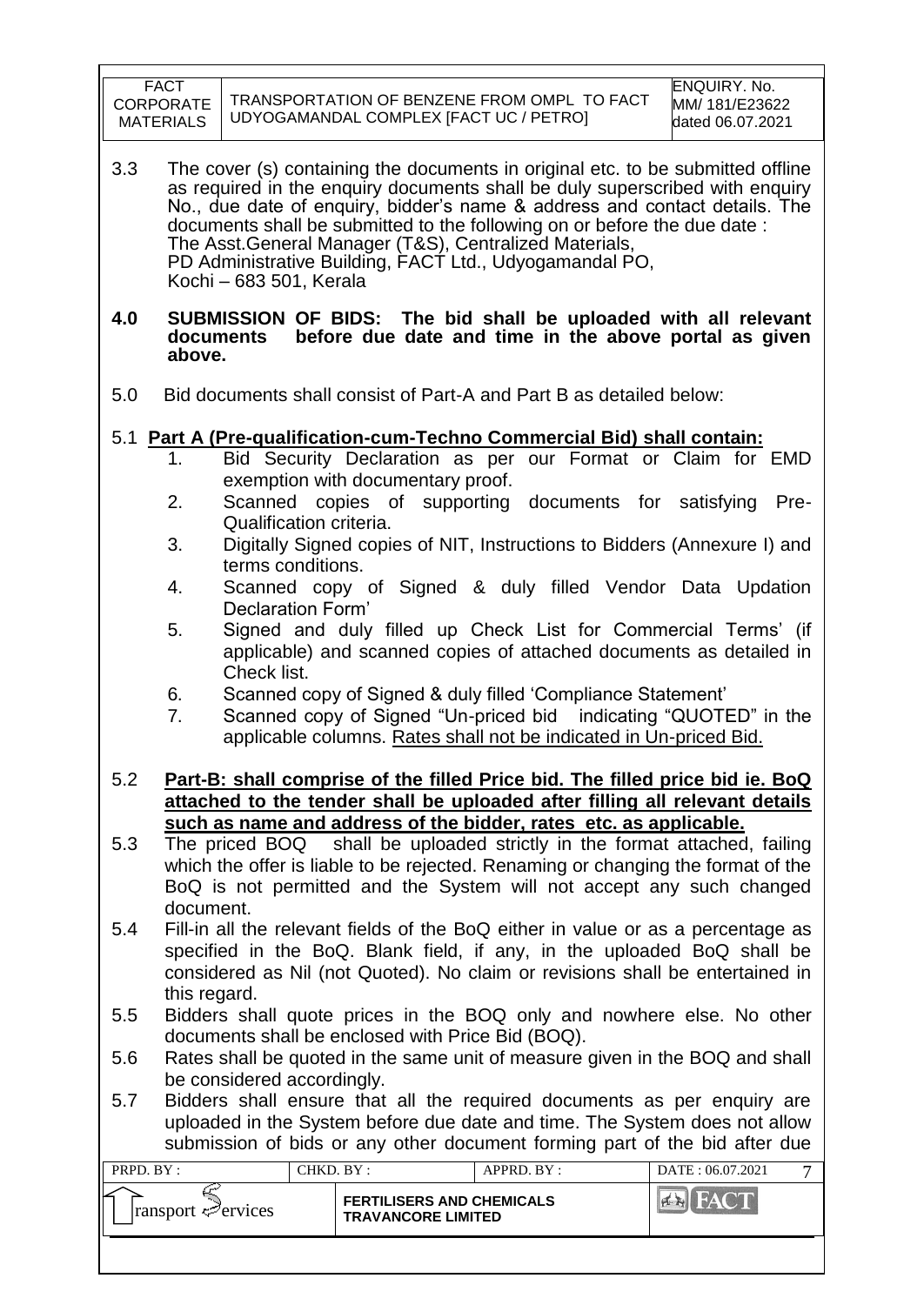date & time of bid submission. Non-submission of documents or incomplete documents may result in rejection of offers and no communication in this regard will be entertained. FACT reserves the right to reject any bid not submitted as per instructions at their discretion.

- 5.8 Timely submission of offers along with all the relevant documents online is the responsibility of the bidder concerned. The bids may be submitted well in advance to avoid last minute issues like non availability of internet, server not available, power failure etc. FACT shall not be held responsible for bidder"s inability to submit documents in time, incomplete submission of offers or non submission of any documents forming part of the offers etc.
- 5.9 Bidders shall meet all expenses in connection with submission of his bid, attending the bid opening, meetings etc.

### **6.0 BID OPENING:**

- 6.1 *Part-A* of the bids of all bidders who submit their Bids as per the instructions on or before the due date and time shall be opened online, on the specified bid opening date and time. Bids submitted not in conformity with the Enquiry instructions are liable to be rejected without further processing.
- 6.2 *Part-B* Price bids of those bidders whose Part-A bid is acceptable, based on pre-qualification and techno-commercial evaluation, only shall be opened online on a subsequent date, on completion of evaluation.

### **7.0 BID SECURITY DECLARATION IN LIEU OF EARNEST MONEY DEPOSIT:**

- 7.1 All bidders except those specifically exempted shall furnish Bid Security Declaration as per our format in lieu of Earnest Money Deposit, failing which such offers will be rejected. Submission of Bid Security Declaration will be exempted for Govt. Depts and firms/public sector units/ MSE units registered under MSMED Act (subject to Declaration of Udyog Aadhar Memorandum number by the vendors on CPP Portal) / firms registered under NSIC and Khadi Board as per applicable govt. directions, and on submission of valid documents/certificates in proof of the same.
- 7.2 If any bidder retracts from or without request of FACT revises or amends his bid during its validity period or fails to submit Security Deposit within the stipulated time or fails to execute the required agreement when the contract is awarded or fails to commence the execution of the work on the stipulated date, they will be disqualified from bidding for any contract with FACT for a period of **Three years** from the date of notification, without prejudice to FACT"s right to claim damages and/or other legal recourse.

# **8.0 PURCHASE PREFERENCE:**

This tender shall be based on MSME order dt. 23<sup>rd</sup> March 2012, and as amended from time to time, pertaining to Public Procurement Policy in respect of procurement of goods and services, produced and provided by micro and small enterprises, including special benefits to MSE firms owned by SC/ST and women entrepreneurs, on furnishing relevant documents as proof. Declaration of UAM

| PRPD. BY:                       | CHKD. BY : |                                                               | APPRD. BY: | DATE: 06.07.2021 |  |
|---------------------------------|------------|---------------------------------------------------------------|------------|------------------|--|
| $\lvert$ ransport $\ll$ ervices |            | <b>FERTILISERS AND CHEMICALS</b><br><b>TRAVANCORE LIMITED</b> |            |                  |  |
|                                 |            |                                                               |            |                  |  |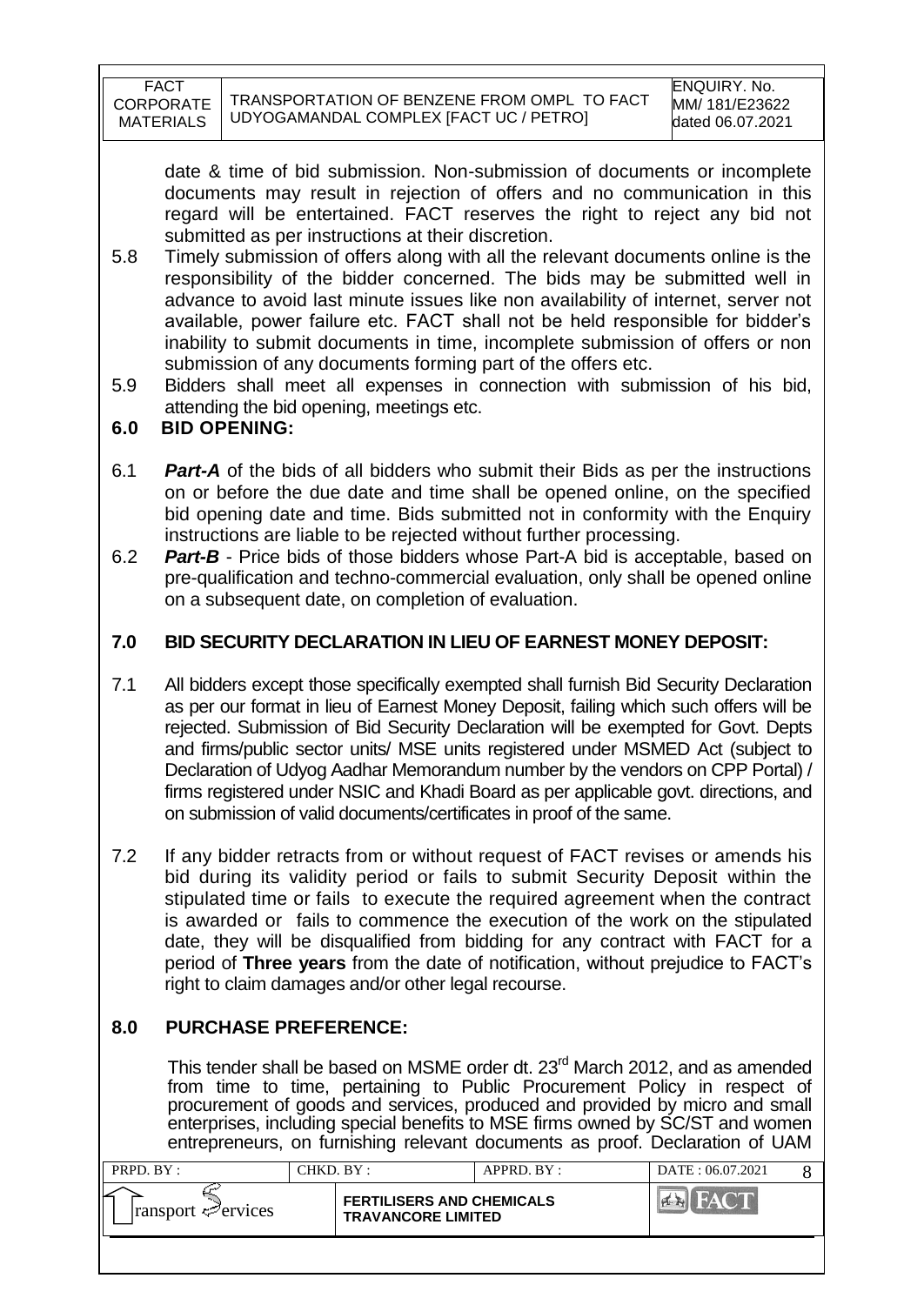numbers on CPPP is mandatory, failing which bidders will not be able to enjoy the benefits as per PP policy. Bidders will get the benefit of PP policy only if they are MSE bidders at the time of submission of their offers.

In divisible tenders, participating MSEs quoting price within price band of L1+15% shall also be allowed to supply a portion of requirement by bringing down their price to L1 price in a situation where L1 price is from someone other than an MSE. Such MSEs shall be allowed to supply atleast 25% (or as applicable) of the total tendered value. In case of more than one such MSE, the supply will be shared proportionately (to tendered quantity). Special provisions extended to certain categories of MSEs as per the order shall also be applicable.

In case of non divisible tenders, an MSE quoting in the price band of L1+15% may be awarded for full/compete work of tendered value, considering the spirit of policy for enhancing the Government procurement from MSEs subject to bringing down of price to L1 by the MSE concerned.

### **This tender is divisible.**

### **9.0 DEVIATIONS:**

- 9.1 Deviations in the tender clauses shall not be accepted.
- 9.2 FACT reserves the right to reject the offers with deviations without further correspondence.
- 9.3 Bidder shall clearly indicate the time required for mobilisation /commencement of work from the date of receipt of Letter of Intent (LOI) / Work Order.

### **10.0 CONFORMITY:**

Bids must conform in all respects with the applicable terms and conditions of this enquiry. Bidder must certify in the compliance Statement that his bid complies with all Enquiry documents and technical specifications.

### **11.0 Rates:**

11.1 Bidder shall quote his lowest rate for the work strictly as per the BoQ (Price Bid format) . Bids not complying with the above are liable to be rejected.

The Un-priced bid shall be submitted along with Part-A bid duly signed by the Bidder, indicating "QUOTED" in the columns. Rates shall not be indicated in Un-priced Bid.

11.2 Bidder shall quote all-inclusive rate for the work, but **exclusive of GST.** GST if applicable, will be payable extra by FACT as per statutory notification.

11.3 The rates quoted in the tender are to hold good for a period of four months from the date of opening of the Pre-Qualification-cum-Techno-Commercial bid (Part-A). If contract is awarded, the work order rates shall be valid for the entire period of contract inclusive of extension / extensions. **No bidder can** 

| PRPD. BY:                       |                                                               | CHKD. BY : | $APPRD$ . BY : | DATE: 06.07.2021             |  |
|---------------------------------|---------------------------------------------------------------|------------|----------------|------------------------------|--|
| $\lvert$ ransport $\ll$ ervices | <b>FERTILISERS AND CHEMICALS</b><br><b>TRAVANCORE LIMITED</b> |            |                | $M^{\Delta}$<br>$\mathbb{Z}$ |  |
|                                 |                                                               |            |                |                              |  |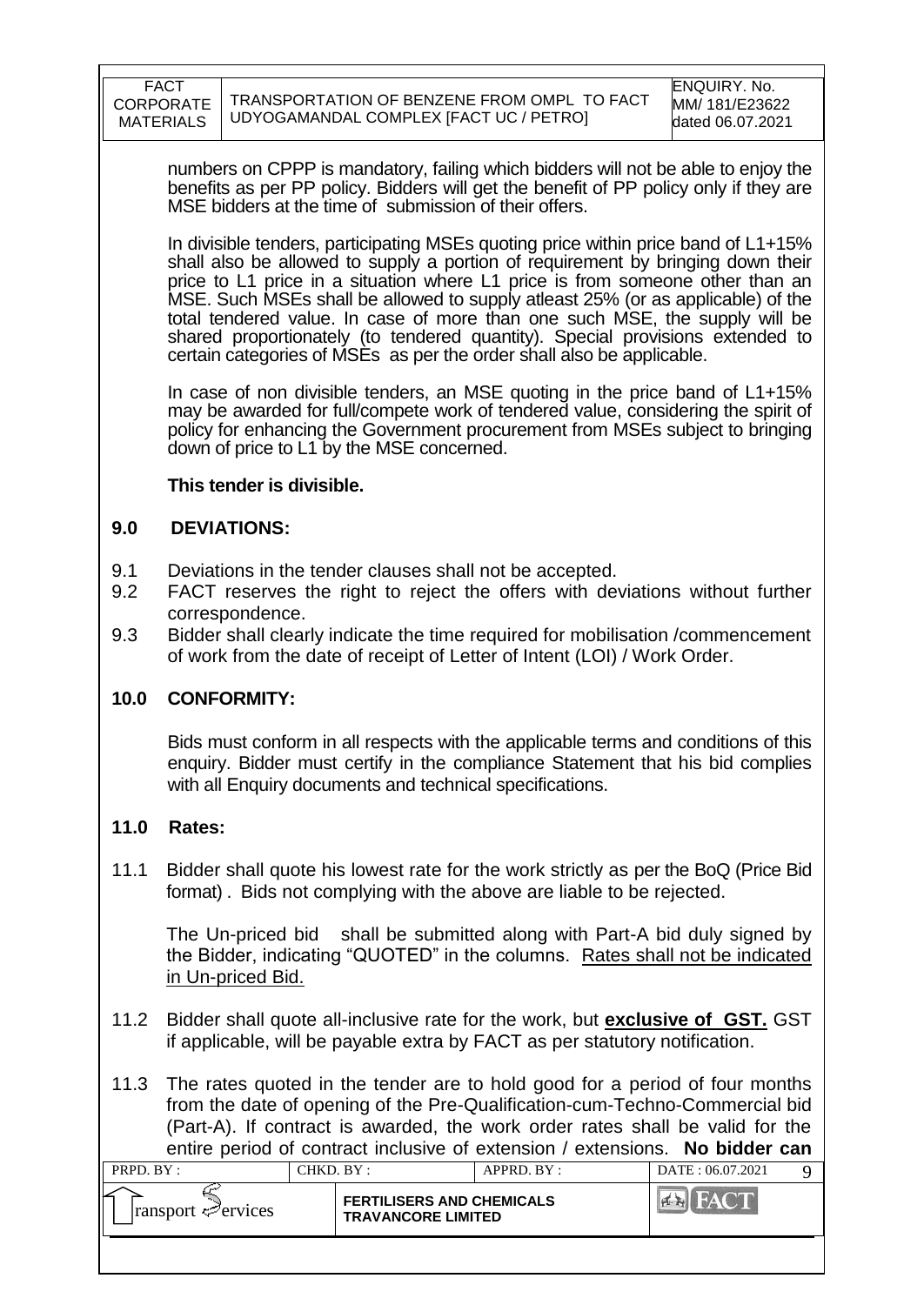**withdraw his tender or revoke or revise the rates within the aforesaid period of 120 days.** If the bidder withdraws/revises/revokes OR shows unwillingness to confirm with his offer, they will be disqualified from bidding for any contract with FACT for a period of **Three years** from the date of notification, without prejudice to FACT"s other right to claim damages.

### 12.0 **SECURITY DEPOSIT**:

- 12.1 The successful bidder (Contractor) shall be required to furnish an interest free Security Deposit (SD) equivalent to **three percent (3%) of the total contract value** by DD/NEFT/RTGS or by Bank Guarantee issued by a Nationalised / Scheduled Bank as per the Proforma prescribed within 15 days of issue of the work order. The Bank Guarantee shall be valid till the expiry of the contract with a claim period of six months thereafter. FACT a/c No. 57017844467 with the State Bank of India, Udyogamandal Branch, IFSC Code SBIN0070158 shall be used in case of remittance of Security deposit by NEFT/RTGS and proof of remittance shall be submitted to FACT.
- 12.2 In case the bidder whose bid is accepted, fails to deposit the prescribed Security Deposit or fails to execute the agreement or fails to commence the execution of the work within the specified time, the contract issued to him is liable to be terminated and alternative arrangements made at the risk and cost of the Contractor.

# **13.0 PURCHASER'S RIGHT:**

FACT reserves the right to reject any or all bids without assigning any reason whatsoever. No claims shall lie against FACT on this account and FACT"s decision in this regard shall be final and binding on the bidders. FACT reserves the right to negotiate with the lowest bidder.

# 14.0 **CONTRACTOR TO EXECUTE AGREEMENT**:

The contractor's responsibility under this contract will commence on the date specified in the Letter of Intent/Work Order. The successful Bidder shall be required to execute an Agreement with FACT, within 15 days of the receipt by him of the Work order issued by FACT for carrying out the work according to the terms and conditions of the contract given along with the Work Order. The Agreement shall be executed on Rs.200/- Stamp paper and shall be in the pro forma as specified by FACT. The provisions contained in tender papers and other documents exchanged between the Bidder and FACT shall form part of the contract.

### **15.0 The bidder shall furnish the following along with the offers.**

1. The GST registration Number and details. In the case of Provisional ID, GST Registration Number shall be provided on receipt of the same.

| PRPD. BY:                                      | CHKD. BY : |                                                               | APPRD. BY: | DATE: 06.07.2021 |  |
|------------------------------------------------|------------|---------------------------------------------------------------|------------|------------------|--|
| مسا<br>$\lvert$ ransport $\mathcal{P}$ ervices |            | <b>FERTILISERS AND CHEMICALS</b><br><b>TRAVANCORE LIMITED</b> |            |                  |  |
|                                                |            |                                                               |            |                  |  |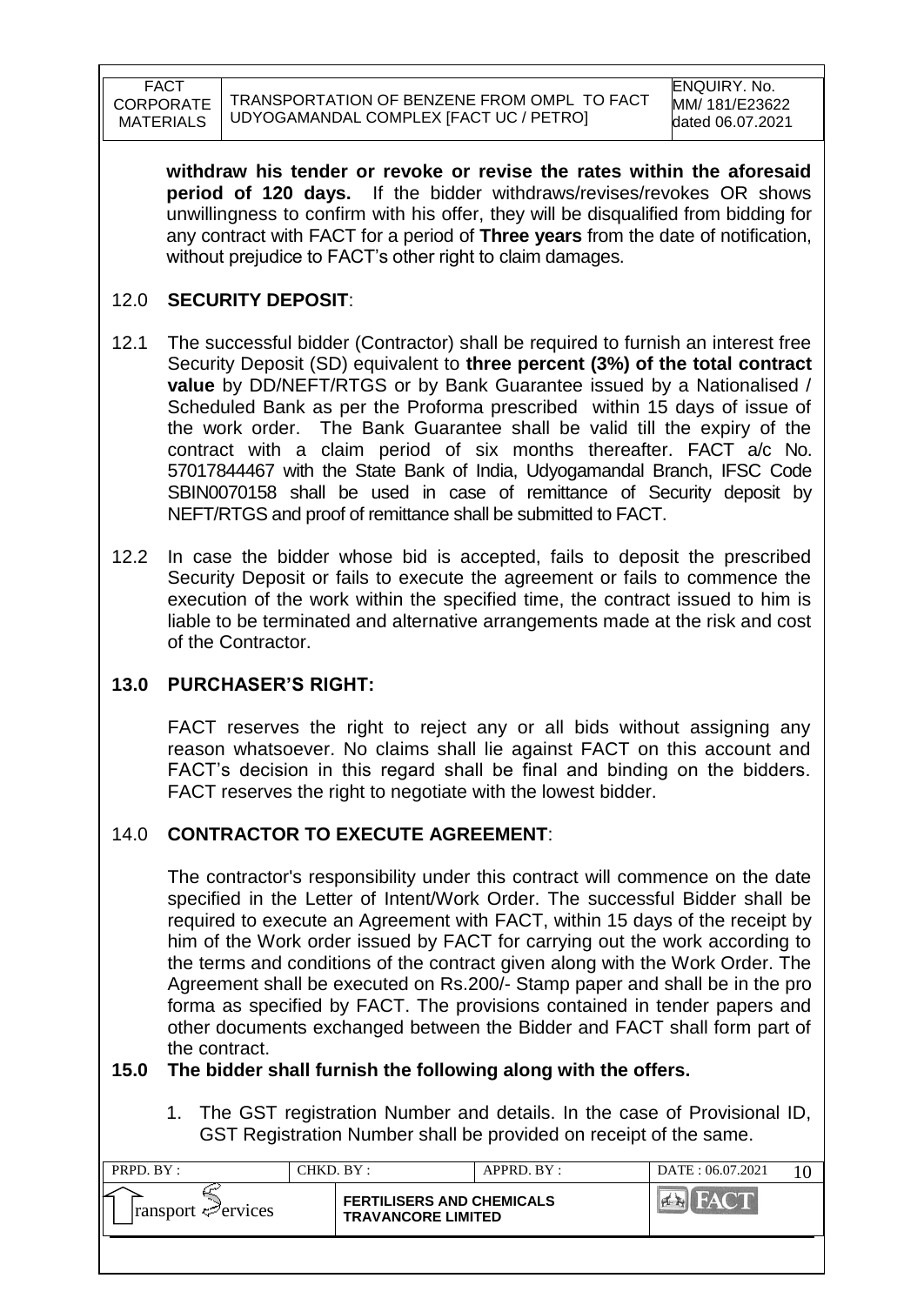| <b>FACT</b><br>CORPORATE<br><b>MATERIALS</b> |                                                                                                                                                                                                                                                                                                                                                                                                                                                                                                                                                                                                 |                         |                                                                                                                                                                | TRANSPORTATION OF BENZENE FROM OMPL TO FACT<br>UDYOGAMANDAL COMPLEX [FACT UC / PETRO]                                                                                                                                                                                                                                                                                                                                                                                                             | ENQUIRY. No.<br>MM/ 181/E23622<br>dated 06.07.2021 |  |
|----------------------------------------------|-------------------------------------------------------------------------------------------------------------------------------------------------------------------------------------------------------------------------------------------------------------------------------------------------------------------------------------------------------------------------------------------------------------------------------------------------------------------------------------------------------------------------------------------------------------------------------------------------|-------------------------|----------------------------------------------------------------------------------------------------------------------------------------------------------------|---------------------------------------------------------------------------------------------------------------------------------------------------------------------------------------------------------------------------------------------------------------------------------------------------------------------------------------------------------------------------------------------------------------------------------------------------------------------------------------------------|----------------------------------------------------|--|
| 2.<br>3.                                     | from 2 above                                                                                                                                                                                                                                                                                                                                                                                                                                                                                                                                                                                    | Place of supply/Service | 4. GST rates applicable for each item                                                                                                                          | Address of the supplier/service provider's billing the item if it is different<br>5. HSN / SAC codes of each of the goods / services quoted                                                                                                                                                                                                                                                                                                                                                       |                                                    |  |
|                                              |                                                                                                                                                                                                                                                                                                                                                                                                                                                                                                                                                                                                 | should be furnished.    |                                                                                                                                                                | In case of unregistered contractor, a declaration to that effect with reason                                                                                                                                                                                                                                                                                                                                                                                                                      |                                                    |  |
|                                              | Tamilnadu:<br>Karnataka:<br>Telangana:<br>Puducherry:                                                                                                                                                                                                                                                                                                                                                                                                                                                                                                                                           |                         | numbers in other southern states is as follows:<br>33AAACT6204C1Z0<br>29AAACT6204C1ZP<br>Andhra Pradesh: 37AAACT6204C1ZS<br>36AAACT6204C1ZU<br>34AAACT6204C1ZY | FACT's GST No. in the state of Kerala is 32AAACT6204C1Z2. FACT's GST                                                                                                                                                                                                                                                                                                                                                                                                                              |                                                    |  |
|                                              |                                                                                                                                                                                                                                                                                                                                                                                                                                                                                                                                                                                                 |                         | The supplier/contractor shall do the following:                                                                                                                |                                                                                                                                                                                                                                                                                                                                                                                                                                                                                                   |                                                    |  |
|                                              | Submit GST compliant tax invoice to FACT along with supply.<br>a)<br>Shall ensure uploading the above invoice as per statute &<br>b)<br>File monthly returns in time enabling FACT to claim the input tax credit.<br>C)<br>GST charged by the supplier/contractor shall be released separately to the<br>supplier/contractor only after filing of (i) the outward supply details & the<br>monthly return on GSTN portal by the supplier/contractor and (ii) on matching<br>the input tax credit to such invoice with the corresponding details of outward<br>supply of the supplier/contractor. |                         |                                                                                                                                                                |                                                                                                                                                                                                                                                                                                                                                                                                                                                                                                   |                                                    |  |
|                                              | In case FACT incurs any liability (like interest, penalty etc.,) due to<br>denial/reversal of such input tax credit in respect of the invoice submitted by<br>the supplier/contractor, for the reasons attributable to the supplier/contractor,<br>the same shall be recovered from the supplier/contractor                                                                                                                                                                                                                                                                                     |                         |                                                                                                                                                                |                                                                                                                                                                                                                                                                                                                                                                                                                                                                                                   |                                                    |  |
|                                              | Further in case FACT is deprived of the input tax credit due to any reason<br>attributable to the supplier/contractor, the same shall not be paid or recovered<br>if already paid to the supplier/contractor.                                                                                                                                                                                                                                                                                                                                                                                   |                         |                                                                                                                                                                |                                                                                                                                                                                                                                                                                                                                                                                                                                                                                                   |                                                    |  |
| 16.0                                         | <b>GENERAL:</b>                                                                                                                                                                                                                                                                                                                                                                                                                                                                                                                                                                                 |                         |                                                                                                                                                                |                                                                                                                                                                                                                                                                                                                                                                                                                                                                                                   |                                                    |  |
| 16.1                                         |                                                                                                                                                                                                                                                                                                                                                                                                                                                                                                                                                                                                 |                         |                                                                                                                                                                | FACT reserves the right to extend without giving any reason, the last date for<br>submission and opening of bid, but such extension will be duly intimated to those<br>who have submitted online. In case the date of bid opening happens to be a day<br>of strike/hartal etc. due to any reasons or happens to be a holiday for FACT,<br>declared due to unforeseen and emergency reasons or due to any tech problems,<br>the bids will be opened at the same time on the next full working day. |                                                    |  |
| 16.2                                         |                                                                                                                                                                                                                                                                                                                                                                                                                                                                                                                                                                                                 |                         |                                                                                                                                                                | FACT reserves the right to make changes in the tender documents, but such                                                                                                                                                                                                                                                                                                                                                                                                                         |                                                    |  |
| PRPD. BY:                                    |                                                                                                                                                                                                                                                                                                                                                                                                                                                                                                                                                                                                 |                         | CHKD. BY:                                                                                                                                                      | APPRD. BY:                                                                                                                                                                                                                                                                                                                                                                                                                                                                                        | DATE: 06.07.2021<br>11                             |  |
| ransport ← ervices                           |                                                                                                                                                                                                                                                                                                                                                                                                                                                                                                                                                                                                 |                         | <b>FERTILISERS AND CHEMICALS</b><br><b>TRAVANCORE LIMITED</b>                                                                                                  |                                                                                                                                                                                                                                                                                                                                                                                                                                                                                                   | <b>BIFACT</b>                                      |  |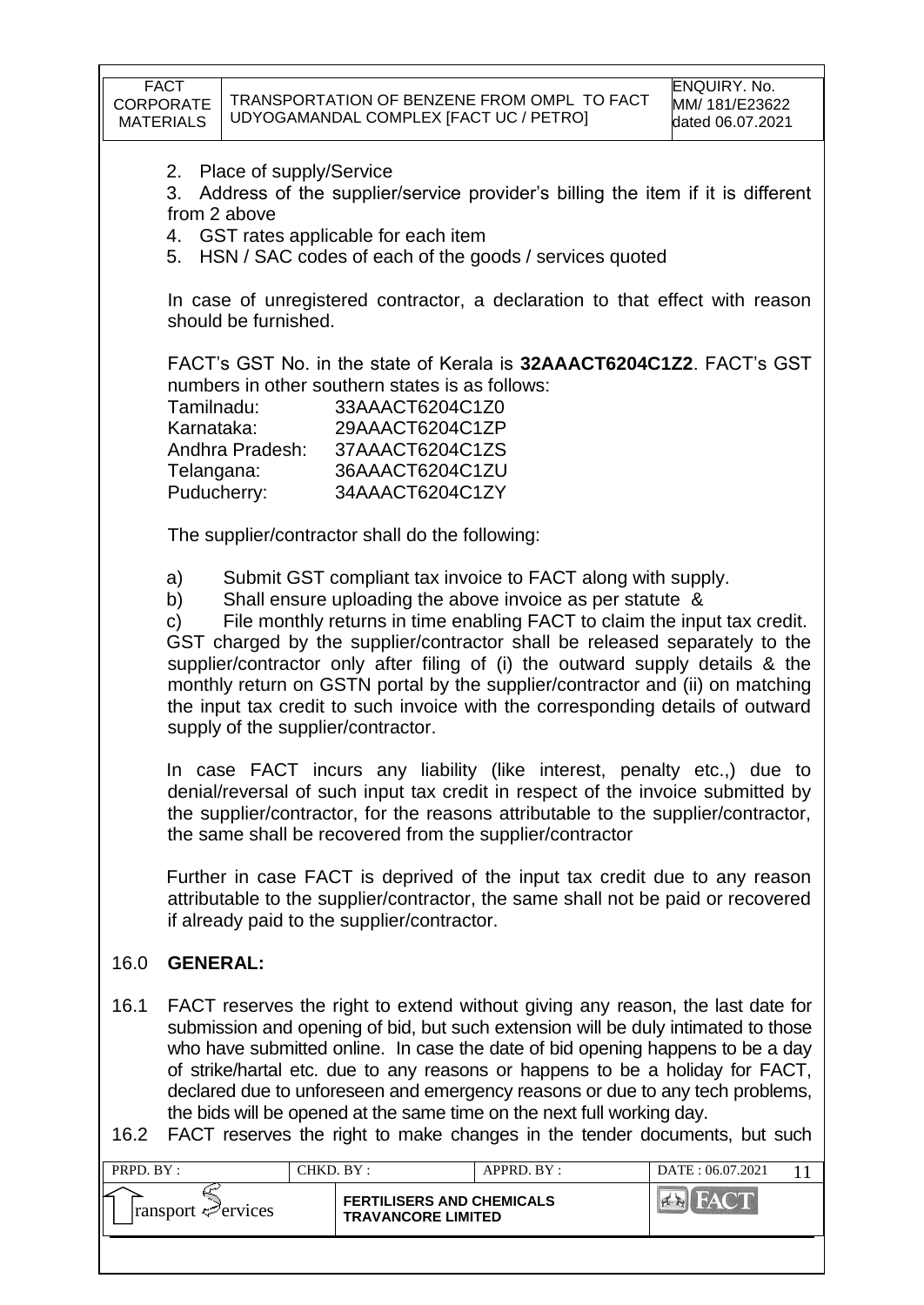| FACT      |
|-----------|
| CORPORATE |
| MATERIALS |

changes will be published in our portal as a corrigendum. Bidders are requested to counter check with portal before submitting their bids.

- 16.3 Mere submission of all the documents will not necessarily mean that the Bidder is suitable. Worthiness assessed by FACT will be final and binding on the Bidder.
- 16.4 FACT may relax condition of prior turnover and prior experience (if specified in the Pre Qualification criteria) with respect to Micro & Small Enterprises (MSEs) subject to meeting of quality and technical specifications.
- 16.5 Except in the cases of items/services related to public safety, health, critical security operations and equipment etc., FACT at its discretion may relax the conditions of prior turnover and prior experience (if specified in the Pre Qualification criteria) for Startups recognised by Dept. of Industrial policy and promotion (DIPP) subject to meeting quality and technical specifications, on furnishing copies of relevant certificates / documents in proof of such recognition by DIPP.
- 16.6 All clarification and correspondence related to this enquiry shall be made only in English to the Asst.General Manager(Materials)T&S, Centralised Materials, PD Administrative Building, FACT Ltd., Udyogamandal – 683 501, Tel : 0484- 2568260/2568629/2545196; Email:julian@factltd.com
- 16.7 All disputes and questions, claims, rights, matters or things, whatsoever, in any way, arising out of or relating to the calling of bids, evaluation of offers, award of contract, change in structure of bids or any other matter relating to finalization of contract are to be referred to the sole Arbitrator who shall be the General Manager [Materials] of FACT. The award shall be binding on both the parties. The bidders are advised to get informed of all details they require regarding the work before submitting their bids.
- 16.8 Work order shall be issued by Asst. General Manager [Materials]-T&S.

# **17.0 TENDER UPDATES:**

Bidders are requested to visit Central Public Procurement Portal [\(https://eprocure.gov.in\)](https://eprocure.gov.in/) regularly for any updates/corrigendum on the tender, including extension of due date, if any. No other mode of communication shall be made in this regard.

### **18.0 FRAUD PREVENSION POLICY:**

Bidders shall comply with Fraud Prevention Policy of FACT 2012 (FPPF 2012). The said Policy is available in FACT's Website [www.fact.co.in.](http://www.fact.co.in/)

# **ASST. GENERAL MANAGER (MATERIALS)-T&S**

| PRPD. BY:                          |  | CHKD. BY:                                                     | APPRD. BY: | DATE: 06.07.2021 |  |
|------------------------------------|--|---------------------------------------------------------------|------------|------------------|--|
| $ $ ransport $\mathcal{P}$ ervices |  | <b>FERTILISERS AND CHEMICALS</b><br><b>TRAVANCORE LIMITED</b> |            |                  |  |
|                                    |  |                                                               |            |                  |  |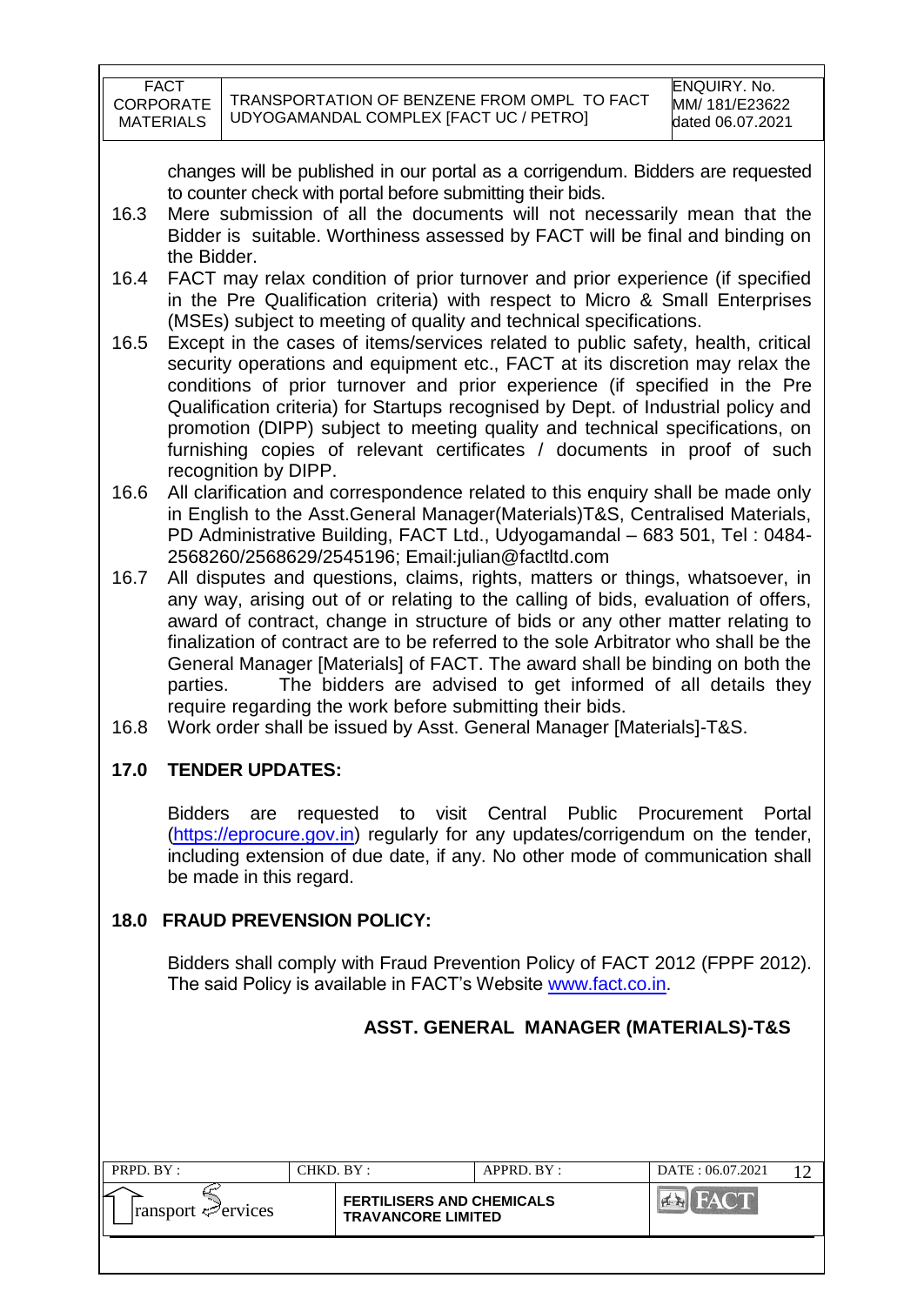### **ANNEXURE-II**

#### **Pre-Qualification Criteria for bidders**

Pre-qualification Criteria to be met by the bidders:

1. Bidder must own / have control from the date of opening of Part A (Pre-qualification cum Techno-Commercial bid) till the expiry of the contract period, not less than **TEN** (10) numbers tanker lorries with carrying capacity of not less than **15MT**, that are suitable for transporting Benzene with sufficient proof of ownership/lease. The tanker lorries shall be not more than 15 years old as on the date of opening of Part A and shall have all required valid statutory licences including the licence from Chief Controller of Explosives(CCE).

Documentary evidence in support of the above such as lease agreements (for leased vehicles), Copies of Registration Certificate, Permit, Insurance, Fitness, Explosives License etc., shall be furnished along with Part-A Bid. In case of lease, lease agreement in original on Rs.200/- stamp paper shall be enclosed with Part-A Bid.

 2. Bidder shall have experience in transporting 2500 MT liquid cargo such as acids, chemicals, petrochemicals, petroleum products etc., in tanker lorries during any one of the past five years as on the date of tender.

Documentary evidence in support of the above such as copies of i) Work orders supported by corresponding ii) Experience certificate and iii) Performance certificates etc., from organization served shall be enclosed along with Part-A Bid. For this purpose the documents from organisations of similar standing as FACT, or organisations of sound financial capability and having status of principal employer; or Govt./Quasi Govt. Depts., which do their work mainly through public contracts shall be considered for acceptance. In case of running contracts, Performance certificate submitted should have been issued after the date of enquiry.

- 3 Must have an Office in Kochi / nearby areas or be willing to open one immediately on awarding the contract. The office must have a responsible person with sufficient authority to co-ordinate day-to-day activities with FACT.
- 4 Bidder shall furnish a Solvency Certificate (original or copy duly attested by a Notary) for a minimum of **Rs. 29.00 lakhs** from a Nationalised/ Scheduled Bank along with Part-A (Techno commercial) Bid. The Solvency Certificate issued shall be dated after three months prior to the date of enquiry.

Bidders not meeting the above pre-qualification criteria will not be considered.

Note for Micro & Small Enterprises and Startups: Prequalification criteria specified above shall also be applicable for Micro & Small Enterprises and Startups without any relaxation.

| PRPD. BY:                                    |  | CHKD. BY :                                                    | APPRD. BY: | DATE: 06.07.2021         |  |
|----------------------------------------------|--|---------------------------------------------------------------|------------|--------------------------|--|
| ⋍<br>$\lvert$ ransport $\mathcal{P}$ ervices |  | <b>FERTILISERS AND CHEMICALS</b><br><b>TRAVANCORE LIMITED</b> |            | <b>THEAT OF BUILDING</b> |  |
|                                              |  |                                                               |            |                          |  |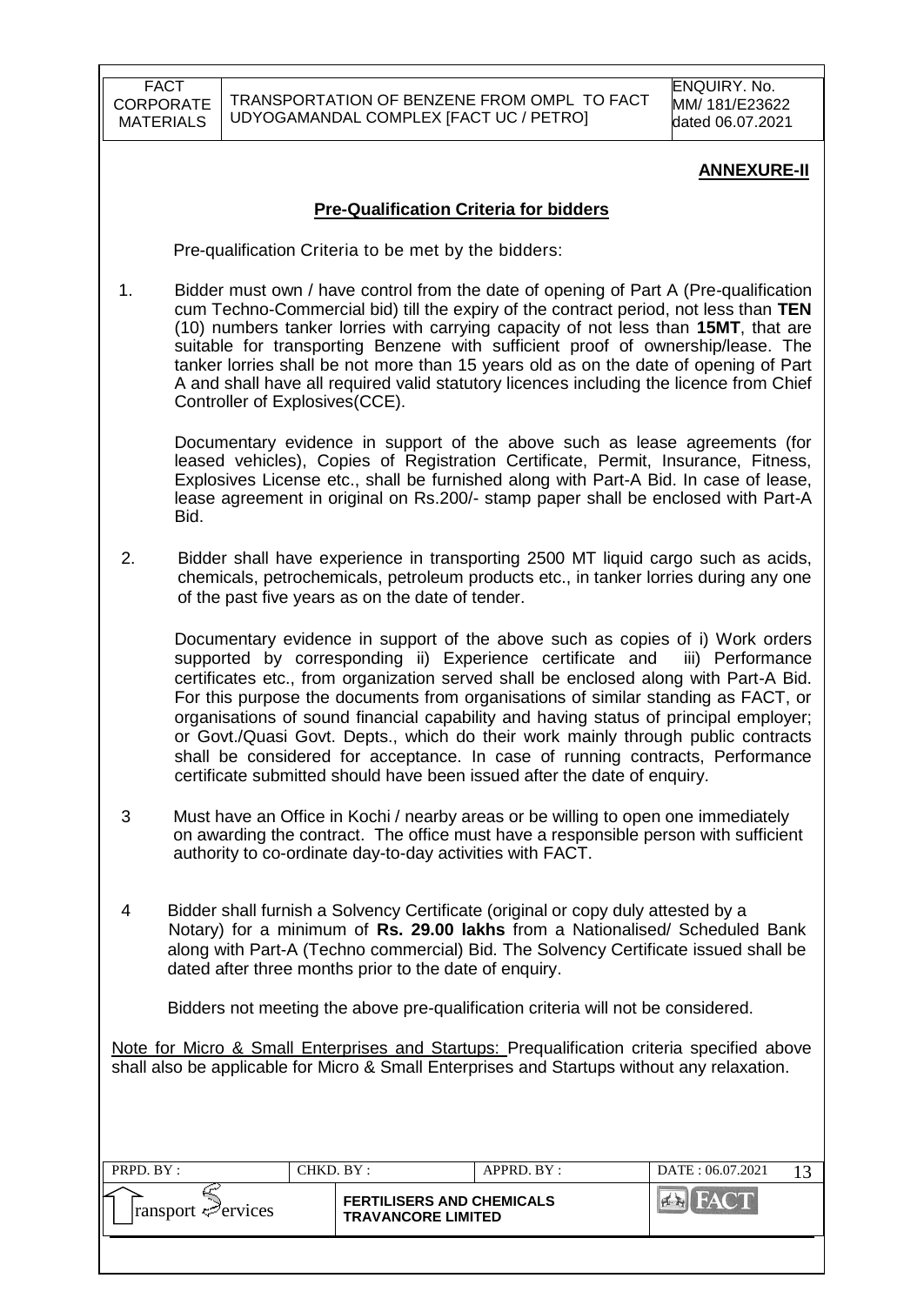#### **ANNEXURE-III**

#### **VENDOR DATA UPDATION (DECLARATION) FORM**

(PLEASE USE ADDITIONAL SHEETS, IF SPACE IS INSUFFICIENT)

FACT reserves the right to verify the information given as per the format and enclosures. It is the responsibility of the bidder to give the full details required as per this format for evaluating his bid as per this Enquiry. Any misrepresentation of facts and withholding of information may result in rejection of the bid/disqualification of the bidder.

- 1. Name of the Bidder:
- 2. Address of the Bidder:

Telephone No. Fax No. E-mail ID

3. Address of Cochin Office :

Telephone No. Fax No. E-mail ID

4. Name of Contact Person at Cochin Office: with whom FACT may correspond

> Telephone No. Fax No.

- 5. Name of the person authorised to : sign the Bid and related documents
- 6. Date of Registration of the Firm : (Attach copy of Registration Certificate)
- 7. Constitution of the Bidder : Proprietorship/ (Strike out which is not applicable) Regd. Partnership/ Limited Company
- 8. Name and address of proprietor 1. /Partners/Directors
	-
- 9. Category: i) \* Whether the entrepreneur comes under Micro / Small / medium the following status (please tick):

 2. 3.

| PRPD. BY:<br>CHKD. BY :-                |  | $APPRD$ . $BY$ :                                              |  | DATE: 06.07.2021 |  |
|-----------------------------------------|--|---------------------------------------------------------------|--|------------------|--|
| $\lvert$ ransport $\mathcal{P}$ ervices |  | <b>FERTILISERS AND CHEMICALS</b><br><b>TRAVANCORE LIMITED</b> |  | HACTE            |  |
|                                         |  |                                                               |  |                  |  |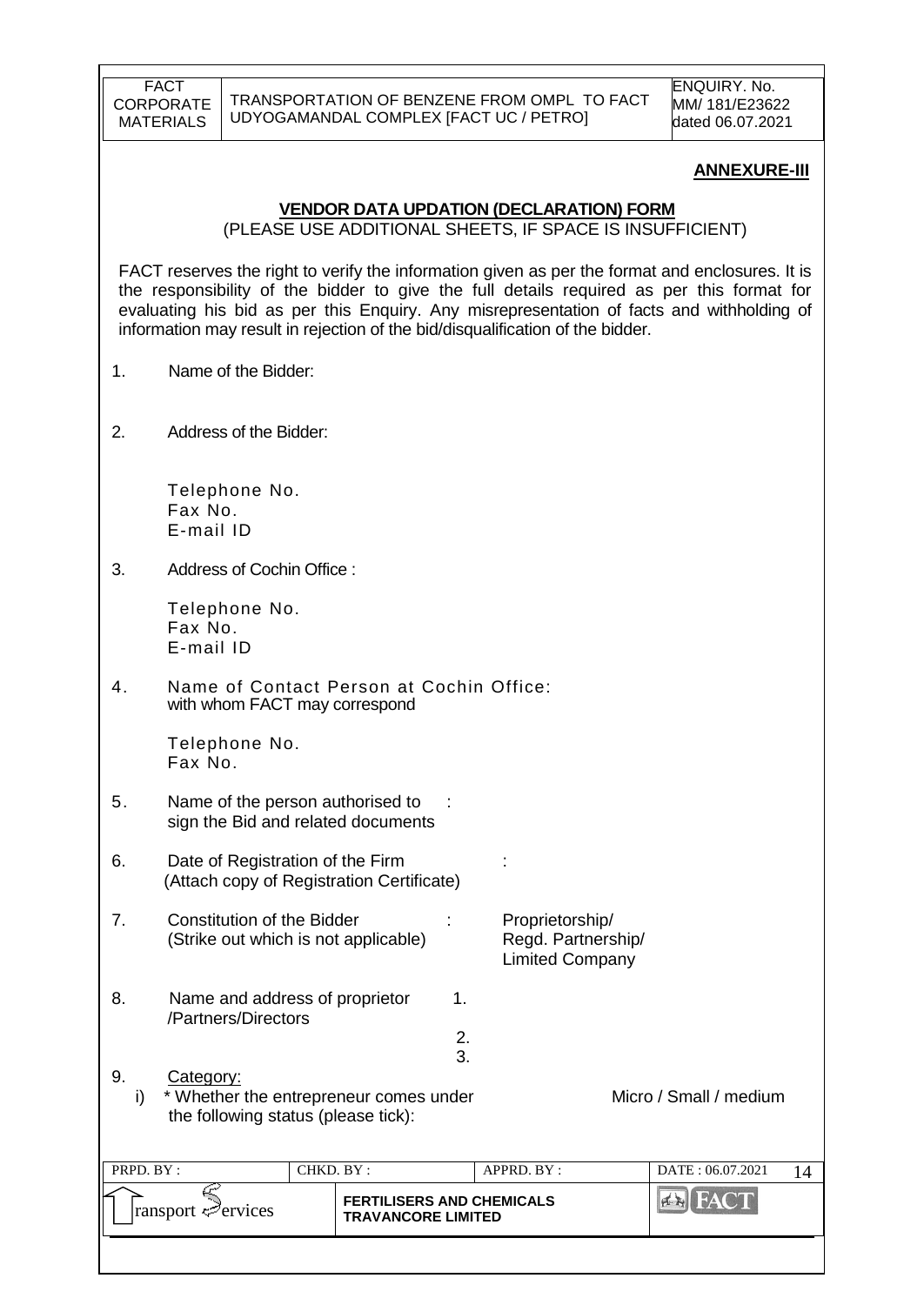**\* In case of Micro/Small pl. enclose UAM certificate. All MSE bidders shall register / declare their UAM Number on CPP Portal and copy of this registration / declaration shall be attached with the offer; failing which such bidders will not be able to enjoy benefits as per PP Policy for MSME order, 2012.**

- ii) In case bidder is an Entrepreneur whether he/she belongs to SC / ST category. (please tick) : SC / ST
- iii) Enclose copy of the MSME/NSIC Registration Certificate.
- 10. Name / address of the Bank with which bidder has dealings.
- 11. Financial Worthiness

i) Name Address & Tel. Nos. of Bank with which the Bidder has financial dealings ii) Details of credit limits/ facilities enjoyed.

(Please submit Certificate from the Bank)

| S.No. | Name of the Bank | Type of credit<br>(i.e. C/C, O/D etc.) | Amount of Credit Limit<br>Sanctioned Rs. |
|-------|------------------|----------------------------------------|------------------------------------------|
|       |                  |                                        |                                          |
|       |                  |                                        |                                          |

(Certificate from Bank regarding working capital mobilisation to be enclosed**.**)

12. In case the bidder becomes a successful contractor, payment as per terms and conditions of Work Order will be credited to your bank through National Electronic Fund Transfer or RTGS. Please furnish the following details along with your Banker's authorisation letter:

|    | Income Tax PAN No.              |
|----|---------------------------------|
| 2  | GST No.                         |
| 3  | Name of the Bank with address   |
|    | Name of the Branch with address |
| 5  | <b>MICR Code</b>                |
| 6  | <b>IFSC Code</b>                |
|    | <b>Account Type</b>             |
| 8  | Bank Account No.                |
| 9  | Account holder's Name           |
| 10 | Vendor email address            |
|    |                                 |

| PRPD, BY:                                     |  | CHKD. BY :<br>$APPRD$ $BY$ :                                  |  | DATE: 06.07.2021 |  |
|-----------------------------------------------|--|---------------------------------------------------------------|--|------------------|--|
| 'F<br>$\lvert$ ransport $\mathcal{P}$ ervices |  | <b>FERTILISERS AND CHEMICALS</b><br><b>TRAVANCORE LIMITED</b> |  |                  |  |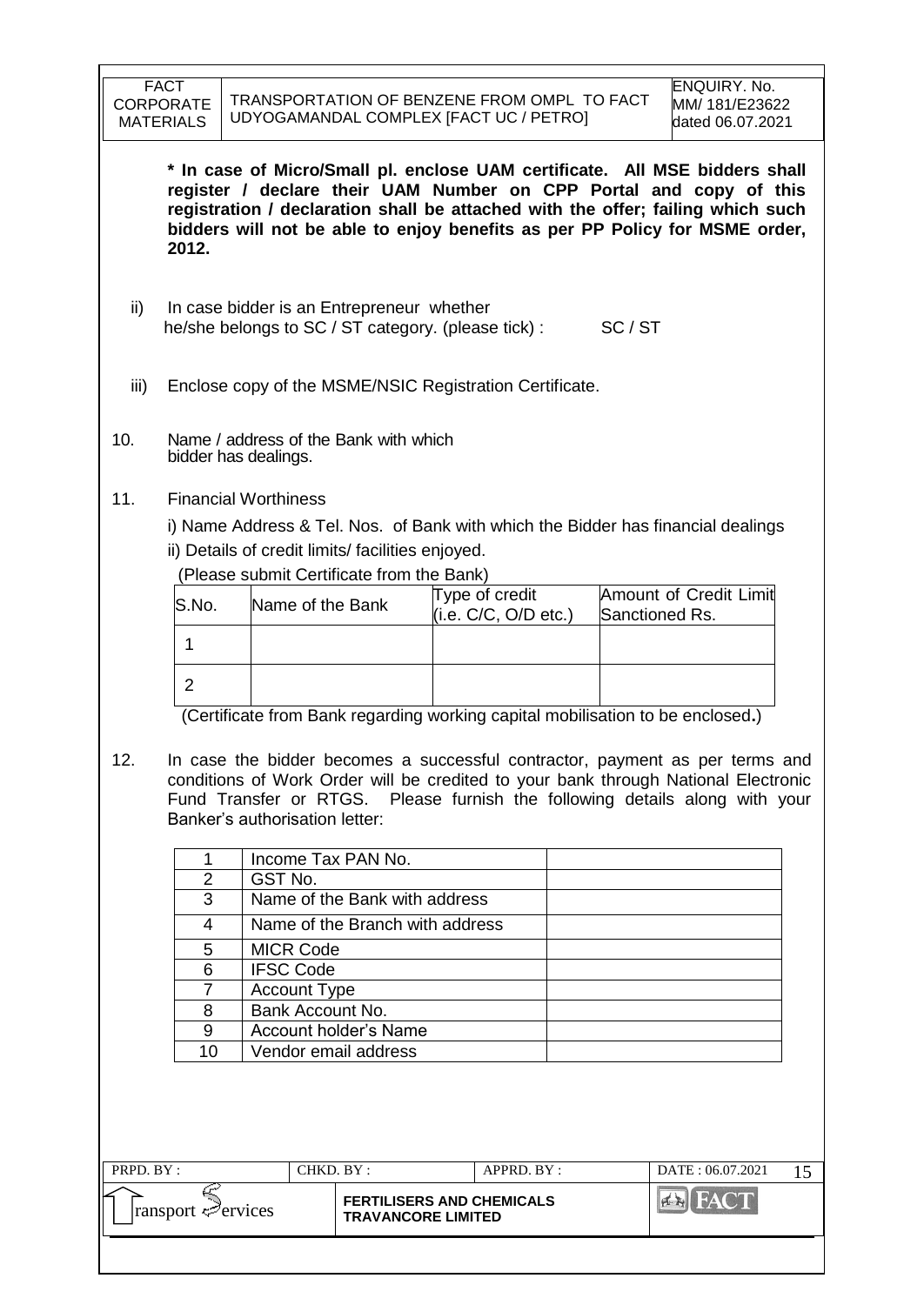#### 13. Details of Audited Profit & Loss Account for preceding three years:

| S.No. | Year    | Total<br>(Rs.) | revenue | receipts Profit / Loss(Rs.) |
|-------|---------|----------------|---------|-----------------------------|
|       | 2017-18 |                |         |                             |
|       | 2018-19 |                |         |                             |
|       | 2019-20 |                |         |                             |

(Copies of audited Profit & Loss Account for the above periods to be enclosed)

### 14. Details of Audited Balance Sheet of the firm for preceding three years:

| S.No. Year |         | Total<br>employed<br>(Rs.) | Capital <sub>Reserves &amp; SurplusFixed Assets</sub> Current<br>(Rs.) | (Rs.) | Assets (Rs.) |
|------------|---------|----------------------------|------------------------------------------------------------------------|-------|--------------|
|            | 2017-18 |                            |                                                                        |       |              |
|            | 2018-19 |                            |                                                                        |       |              |
|            | 2019-20 |                            |                                                                        |       |              |

(Copies of audited Balance Sheets for the above periods to be enclosed).

16. Details of previous experience in transporting not less than 2500 MT of liquid cargo such as Acids, chemicals, petrochemicals, petroleum products etc. by road during any one of the preceding five years as on the date of tender as required under Clause 2 of PQ criteria:

| Name of Client Work Order No. Item<br>Transp & Date | Transported | Specify Contract period and<br>Quantity transported in MT for each<br>vear |
|-----------------------------------------------------|-------------|----------------------------------------------------------------------------|
|                                                     |             |                                                                            |
|                                                     |             |                                                                            |
|                                                     |             |                                                                            |
|                                                     |             |                                                                            |

Note: Copies of Work order supported by corresponding experience and Performance certificates etc., from the clients indicated above, shall be furnished.

- 17 Details of tankers owned / under control with Reg.Nos., Model and capacity (Copy of relevant documents to be enclosed. Originals shall be submitted at the time of tender opening for verification, if required).
- (i) **Owned in the name of Proprietor / Company/ Partners:**

| S.No.   Reg. No. and date of<br><b>Tanker Lorries fitted</b><br>with MS or SS tank | Model | Material of<br>tank | Approved carrying capacity<br>of the tank (MT) |
|------------------------------------------------------------------------------------|-------|---------------------|------------------------------------------------|
|                                                                                    |       |                     |                                                |
|                                                                                    |       |                     |                                                |

| PRPD. BY:                            | CHKD. BY: |                                                               | $APPRD$ . $BY$ : | DATE: 06.07.2021 |  |
|--------------------------------------|-----------|---------------------------------------------------------------|------------------|------------------|--|
| ∠<br>$\lvert$ ransport $\ll$ ervices |           | <b>FERTILISERS AND CHEMICALS</b><br><b>TRAVANCORE LIMITED</b> |                  |                  |  |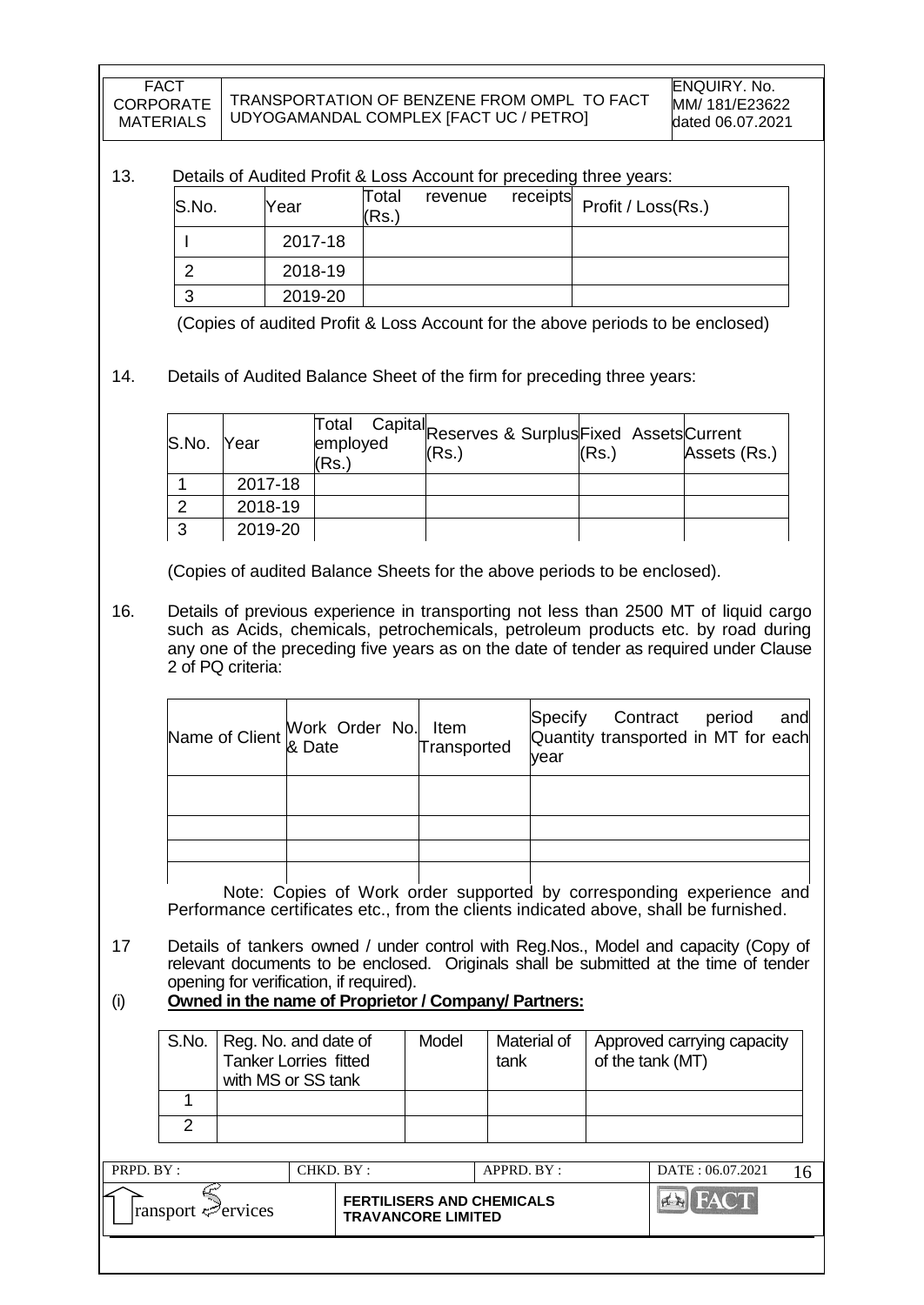| <b>FACT</b><br><b>CORPORATE</b><br><b>MATERIALS</b> | TRANSPORTATION OF BENZENE FROM OMPLITO FACT<br>UDYOGAMANDAL COMPLEX [FACT UC / PETRO] | ENQUIRY. No.<br>MM/ 181/E23622<br>dated 06.07.2021 |  |  |
|-----------------------------------------------------|---------------------------------------------------------------------------------------|----------------------------------------------------|--|--|
|                                                     |                                                                                       |                                                    |  |  |
| 3                                                   |                                                                                       |                                                    |  |  |
| 4                                                   |                                                                                       |                                                    |  |  |
| 5                                                   |                                                                                       |                                                    |  |  |
| 6                                                   |                                                                                       |                                                    |  |  |
|                                                     |                                                                                       |                                                    |  |  |
| 8                                                   |                                                                                       |                                                    |  |  |
| 9                                                   |                                                                                       |                                                    |  |  |
| 10                                                  |                                                                                       |                                                    |  |  |

i

# (ii) **Taken on Lease and offered for FACT's work**

|           | S.No.          | Reg.No. and Date of<br><b>Tanker Lorries fitted</b><br>with MS or SS tank                    | Model                                                         | <b>Material of</b><br>tank | Approved carrying<br>Capacity of the tank<br>(MT)                                                                                                                        |    |
|-----------|----------------|----------------------------------------------------------------------------------------------|---------------------------------------------------------------|----------------------------|--------------------------------------------------------------------------------------------------------------------------------------------------------------------------|----|
|           | $\overline{1}$ |                                                                                              |                                                               |                            |                                                                                                                                                                          |    |
|           | $\overline{2}$ |                                                                                              |                                                               |                            |                                                                                                                                                                          |    |
|           | 3              |                                                                                              |                                                               |                            |                                                                                                                                                                          |    |
|           | $\overline{4}$ |                                                                                              |                                                               |                            |                                                                                                                                                                          |    |
|           |                |                                                                                              |                                                               |                            | (Gopy of relevant documents in respect of all the vehicles indicated above shall be furnished as detailed un                                                             |    |
|           | 6              |                                                                                              |                                                               |                            |                                                                                                                                                                          |    |
|           | $\overline{7}$ |                                                                                              |                                                               |                            |                                                                                                                                                                          |    |
|           | 8              |                                                                                              |                                                               |                            |                                                                                                                                                                          |    |
|           | 9              |                                                                                              |                                                               |                            |                                                                                                                                                                          |    |
|           | 10             |                                                                                              |                                                               |                            |                                                                                                                                                                          |    |
| 18.1      |                | Own facilities available for repair of tanker lorries:                                       |                                                               |                            |                                                                                                                                                                          |    |
| 18.2      |                | No. of Office staff                                                                          |                                                               |                            |                                                                                                                                                                          |    |
| 18.3      |                | No. of skilled workers                                                                       |                                                               |                            |                                                                                                                                                                          |    |
| 18.4      |                | No. of unskilled workers                                                                     |                                                               |                            |                                                                                                                                                                          |    |
| 19.1      | Undertaking    | Have you ever been blacklisted by Government:<br>Department, Public Sector, Quasi Government |                                                               |                            |                                                                                                                                                                          |    |
| 19.2      |                | Any criminal cases pending against you / firm :                                              |                                                               |                            | <b>YES/NO</b>                                                                                                                                                            |    |
| 20.       |                | offered for the work) during the contract period indicated:                                  |                                                               |                            | Quantity (MT) per month of Benzene offered to be transported for FACT assuming 8<br>trips per tanker per month (computed based on total carrying capacity of all tankers |    |
|           |                | MT/month                                                                                     |                                                               |                            |                                                                                                                                                                          |    |
| PRPD. BY: |                | CHKD. BY:                                                                                    |                                                               | APPRD. BY:                 | DATE: 06.07.2021                                                                                                                                                         | 17 |
|           |                | Fransport Services                                                                           | <b>FERTILISERS AND CHEMICALS</b><br><b>TRAVANCORE LIMITED</b> |                            | <b>EX</b> FACT                                                                                                                                                           |    |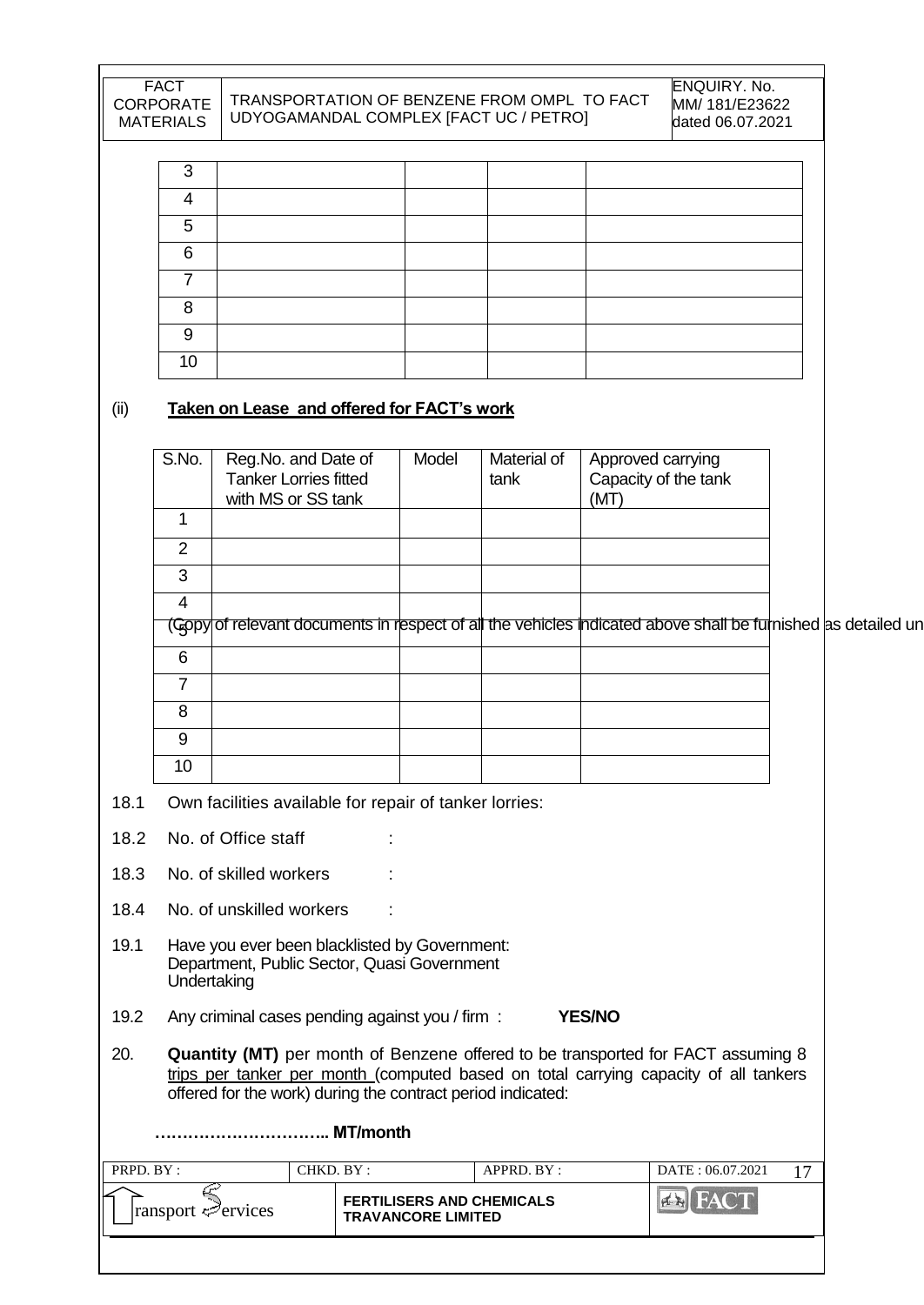#### 21. **Time required for commencement of work : ………….. days from date of our Letter of Intent(LOI)/Work Order**

- 22. Following documents shall be enclosed:
	- 1. Copy of "Permanent Account Number" (PAN) Card, if any.
	- 2. Copy of GST Registration Certificate.
	- 3. Copy of document for proof of constitution of your firm
	- 4. Copies of the R. C. Book , Insurance Certificate, permit , fitness certificate any other licence from statutory / other agencies concerned for each tanker lorry offered by the bidder to be enclosed.
	- 5. Copy of Explosives Licence as per class A of Petroleum Act for transport of Benzene.
	- 6. Lease Agreement in Rs.200/- Stamp Paper, from the owner's of the tanker lorries to utilise their tanker lorries for the purpose, if tanker lorries are taken on lease by the bidder to be enclosed.
	- 7. Copies of Work order supported by corresponding experience and Performance certificates etc., from organisations served as indicated in PQC 2, shall be furnished.
	- 8. Certificate from the Bank on credit limits / facilities / working capital mobilisation**.**
	- 9. Copy of Audited Profit & Loss Account for years 2017-18, 2018-19 & 2019-20.
	- 10. Copy of Audited Balance Sheet for years 2017-18, 2018-19 & 2019-20.
	- 11. Solvency Certificate as per Pre-Qualification Requirement.
	- 12. Copy of Certificate for drivers to have successfully passed a three-day course as per the Motor vehicle Act from any of the Government recognized institutions.
	- 13. Copy of licence from statutory and any other agency concerned to operate the tankers.
	- 14. Integrity Pact as per NIT.

#### DECLARATION

I/We hereby declare that the particulars furnished above are true to the best of my/our knowledge and belief. I/we hereby agree that FACT shall have the right to visit my/our office/works to satisfy themselves that the particulars furnished above are correct and I/we shall furnish any additional information/documents that may be required by FACT. I/we understand that suppression of any facts/furnishing false information shall render our offer liable for rejection/ render us liable for disqualification.

Signature of the Bidder:

| Place: |  |
|--------|--|
| ∩ato∙  |  |

Name of the Bidder: (Seal)

| PRPD. BY:                          | CHKD. BY : |                                                               | APPRD. BY: | DATE: 06.07.2021 |  |
|------------------------------------|------------|---------------------------------------------------------------|------------|------------------|--|
| $ $ ransport $\mathcal{P}$ ervices |            | <b>FERTILISERS AND CHEMICALS</b><br><b>TRAVANCORE LIMITED</b> |            | PERTY            |  |
|                                    |            |                                                               |            |                  |  |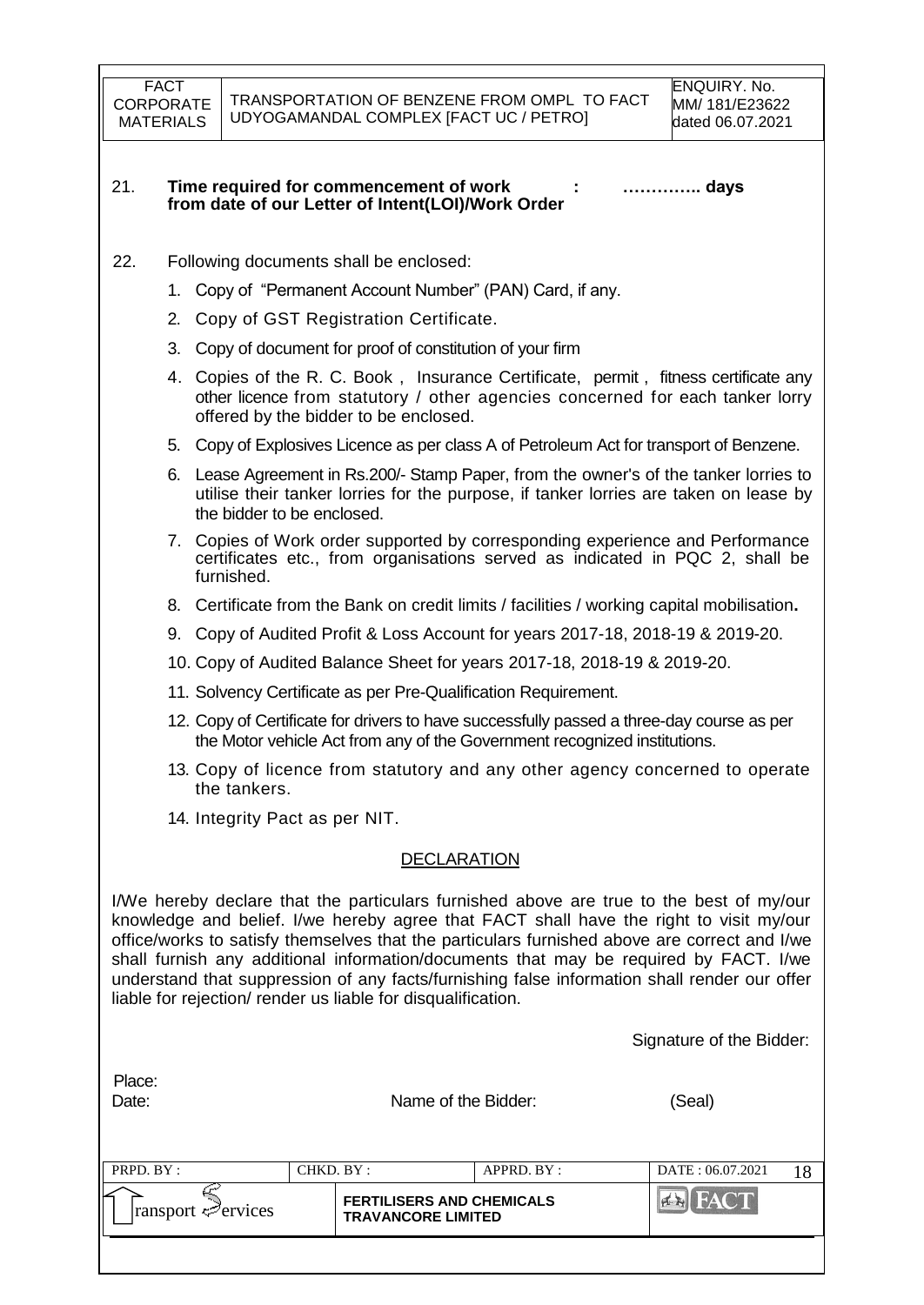### **ANNEXURE- IV**

### **COMPLIANCE STATEMENT**

We state that offer is in full compliance with the documents issued against the Enquiry No: MM/ 181/E23622 dated 06.07.2021 and we have read and understood the Notice Inviting Tender, Scope of Work, Instructions to Bidders, Scope of Work and Terms and Conditions of Contract attached with this enquiry referred above and hereby confirm our acceptance to the same.

Name of bidder: Signature of the Bidder:

Place: Date: Date:

| PRPD. BY:                          | CHKD. BY : |                                                               | APPRD. BY: | DATE: 06.07.2021 |  |
|------------------------------------|------------|---------------------------------------------------------------|------------|------------------|--|
| $ $ ransport $\mathcal{P}$ ervices |            | <b>FERTILISERS AND CHEMICALS</b><br><b>TRAVANCORE LIMITED</b> |            | FACT             |  |
|                                    |            |                                                               |            |                  |  |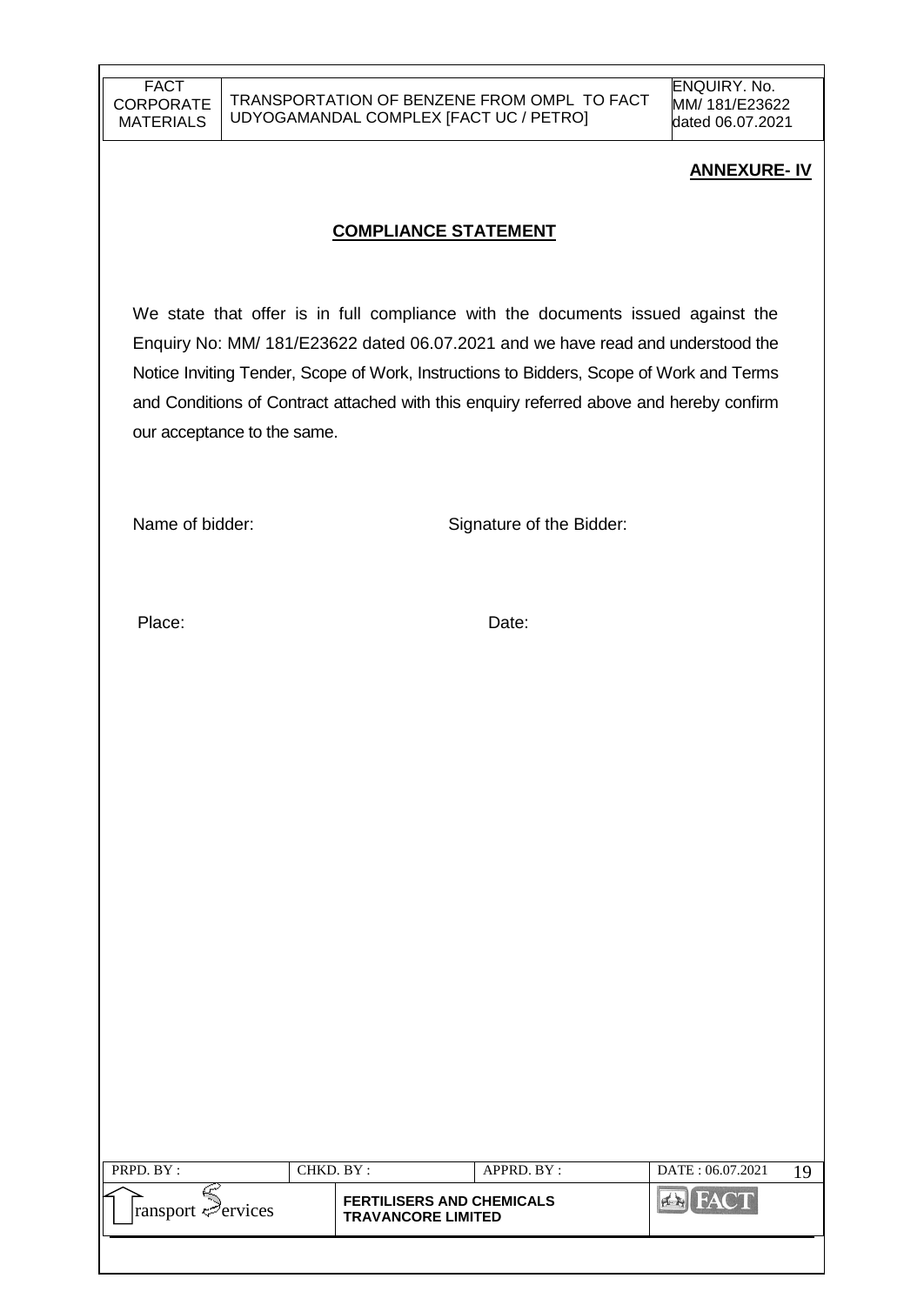### **ANNEXURE – V**

### **Special Terms and Conditions of Contract**

- 1.0 Scope of Work :
- 1.1 Transportation of Benzene which is classified as Class A product as per the Petroleum Act, to FACT Udyogamandal Complex[FACT-UC/Petro] situated at Udyogamandal in suitable MS or SS tanker lorries intended for such service with valid license issued by Chief Controller of Explosives / concerned Authority.
- 1.2 **Loading Point** : OMPL Aromatics complex situated at Mangalore Special Economic Zone, Permude, Mangalore.
- 1.3 **Unloading Point** : Petro Main Tank Farm at FACT-UC/Petro , Udyogamandal.
- 1.4 The tankers should be complete with all safety as well as operational accessories including hoses for transfer of Benzene both at the loading point and at the unloading point. Connecting of hoses at loading point and disconnecting of hoses at unloading point are the responsibility of the contractor.
- 1.5 This contract will be administered and executed by the Senior Manager [Plant]- Offsite, FACT-UC/Petro i.e., S**MP (OS)/Petro** or any officer authorised by him. **SMP (OS)/Petro** shall be the overall authority for transportation of Benzene as per this contract.
- 1.6 The contractor shall call on SMP [Offsite]/Petro or his authorized representative to receive instructions regarding transport of Benzene to be undertaken by him and arrange to work accordingly. The Contractor shall mobilize sufficient number of tankers to meet the transport requirements of FACT on a day-to-day basis.
- 1.7 The Contractor shall arrange to collect authorization addressed to the concerned supplier for placing the tankers for loading of Benzene. The contractor shall act as the authorised person of FACT for getting the tankers filled, calibrations checked, locks and/or seals affixed, all necessary documentation completed and the product safely transported to FACT-UC/Petro, Udyogamandal through the specified/direct route without any deviation.
- 2.0 Quantity:
- 2.1 The estimated quantity of Benzene to be transported from OMPL, Mangalore is **55,000 MT**. The average/maximum quantity of Benzene to be moved per day will be about **150 MT / 200 MT**. The quantities as above are only approximate indications and the daily / total quantity is liable to vary either way depending on the availability of product, shipment arrivals, storage capacity available, plant requirements and performance of the loading /unloading equipments at loading and unloading points. The contractor shall be liable to carry out the work as per the actual requirement of FACT from time to time.
- 2.2 FACT reserves the right to reduce or increase the estimated quantity as in Para 2.1 above at any time without assigning any reason whatsoever and does not give any guarantee regarding the quantity to be transported. FACT cannot guarantee to the

| PRPD. BY:                       | CHKD. BY : |                                                               | APPRD. BY: | DATE: 06.07.2021 | or |
|---------------------------------|------------|---------------------------------------------------------------|------------|------------------|----|
| $\lvert$ ransport $\ll$ ervices |            | <b>FERTILISERS AND CHEMICALS</b><br><b>TRAVANCORE LIMITED</b> |            |                  |    |
|                                 |            |                                                               |            |                  |    |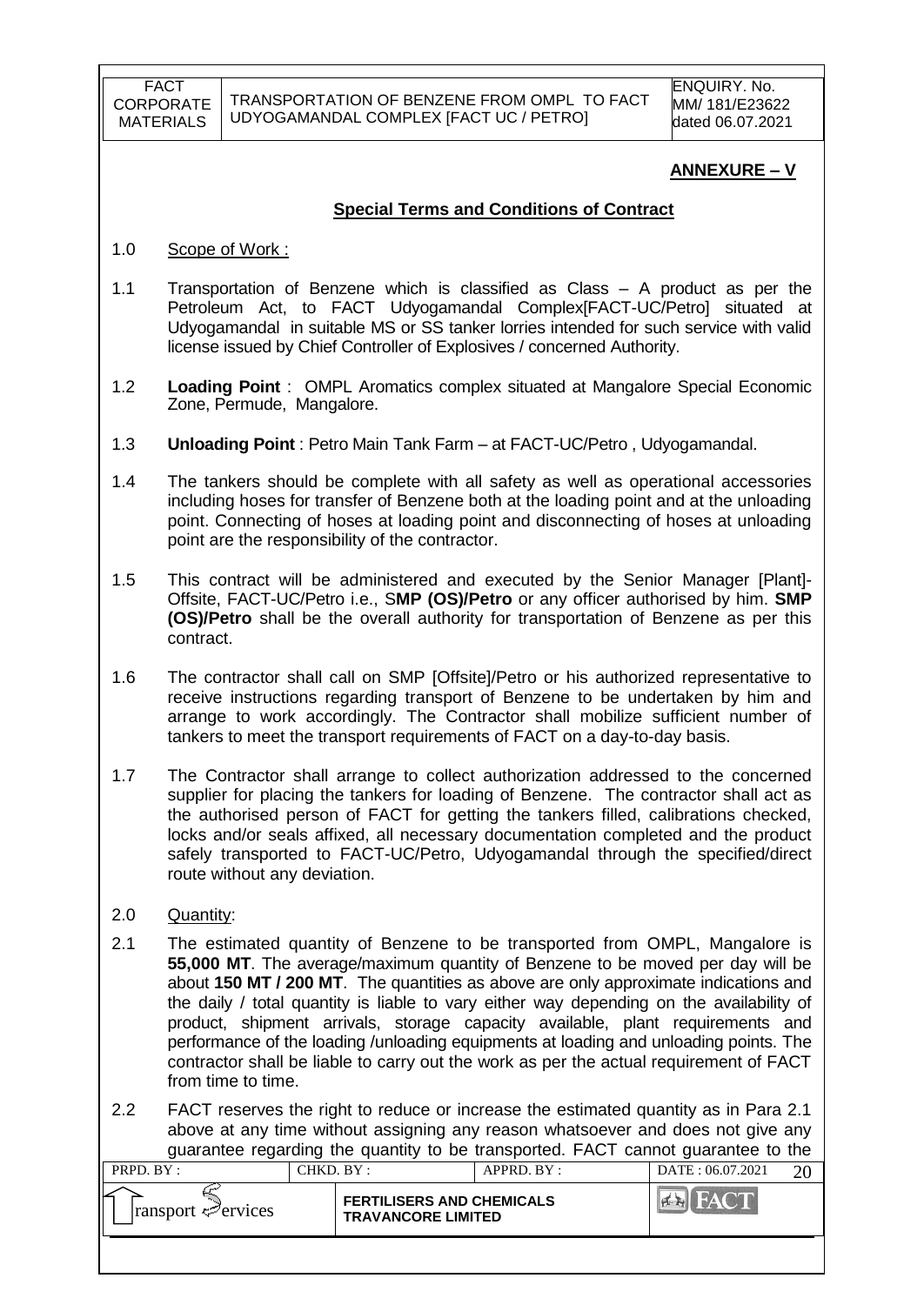Contractor, either continuity of work or any definite or minimum quantity for transportation at any time or during the contract period. The Contractor shall have no right to claim damages including idle time or loss of profit on account of reduction in revenue arising out of variation in quantity made available for transport.

- 3.0 Period of Contract : Two years from date of commencement as per LOI/Work order.
- 4.0 Capacity of Contractor:
- 4.1 Contractor shall own/control adequate number of suitable tankers and other resources to discharge their transport obligations to FACT as detailed in clauses 5.1 to 5.25 below.
- 4.2. In case the Contractor requires to deploy tankers which are not owned by him, or leased by him originally, the Contractor may do so, but the same shall be done only with prior written permission from FACT. In such cases, consent letter/ lease agreement in Rs.200/- worth Kerala Government or equivalent Stamp paper and proof of ownership and other documents shall be submitted to FACT from the lawful owners permitting the use of their tankers/equipment for transportation of Benzene for the contract period without any liability to FACT for any damage, loss that may be incurred by the owner during operations connected with the contract. Statutory obligations with regard to tankers / equipment and its drivers, operators etc., shall be complied with by the Contractor.

In case the Contractor is found to deploy any tanker not owned by him for the work and without complying with the above, the same shall be viewed seriously. In such cases, FACT reserves the right to take appropriate action against the contractor as deemed fit including pre-mature termination of the contract and arrange the work wholly or partially through other agencies at the risk and cost of the contractor.

#### 5.0 Liability to move Benzene:

- 5.1 The contractor shall provide dedicated tankers, which shall not be diverted for any purposes without the consent of FACT. The contractor shall place only totally clean and suitable tankers to transport quality Benzene. Before commencing work, the contractor shall get clearance from FACT regarding satisfactory installation of security system on the tankers that would be engaged for transportation.
- 5.2 The Contractor or his authorized representative shall call on the SMP [OS]/Petro or his authorized representative to receive instructions regarding the transport of to be undertaken by him and arrange to work accordingly. SMP [OS]/Petro is the over-all authority for all these activities
- 5.3 The Tankers once cleaned and approved for transportation of quality shall not be engaged for other work without written consent from FACT.
- 5.4 No deviation is taken from specified/direct route from the filling point to FACT site without prior approval from FACT. Deviation without permission can lead to cancellation of contract without notice.
- 5.5 The Contractor shall make available the required number of tankers for daily movement of quantity required by FACT as specified by SMP [OS]/Petro (subject to the maximum number / capacity offered in his bid and as indicated in the work order, if any) on receipt of oral/written instruction from the above mentioned officers. These tankers shall be deployed to suit the

| PRPD. BY:                       | CHKD. BY :                                                    |  | $APPRD$ . $BY$ : | DATE: 06.07.2021 |  |
|---------------------------------|---------------------------------------------------------------|--|------------------|------------------|--|
| $\lvert$ ransport $\ll$ ervices | <b>FERTILISERS AND CHEMICALS</b><br><b>TRAVANCORE LIMITED</b> |  |                  |                  |  |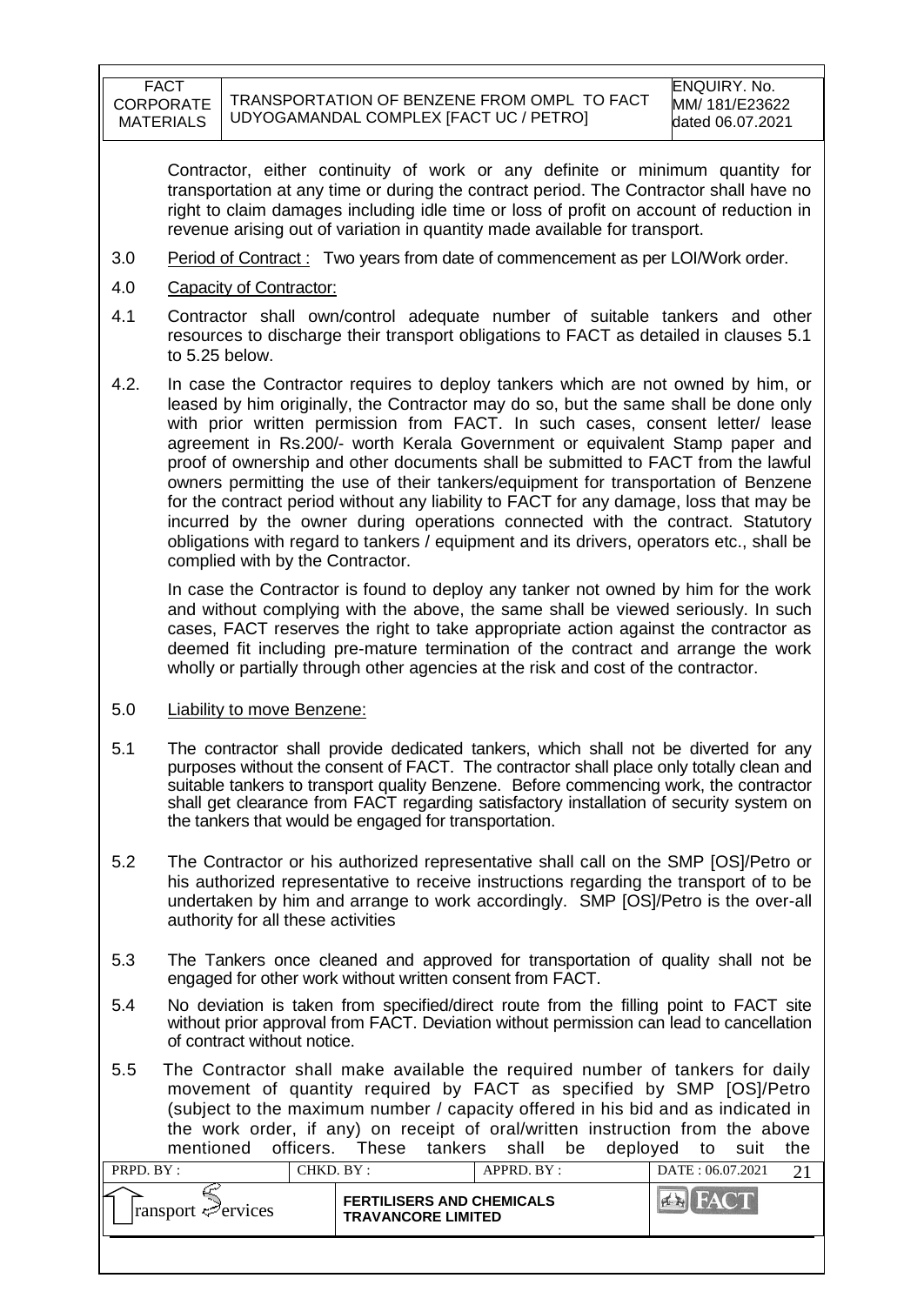need/requirements of FACT for the movement of Benzene. In case the contractor fails to make available the number of tankers required as above, liquidated damages at Rs.50 per MT for the shortfall in the quantity shall be recovered by the bill certifying authority viz. SMP [OS]/petro from Contractor"s bills or from any amounts due to the contractor subject to Clause 11 of Standard Terms and Conditions.

- 5.6 When tankers have to be taken out of service for statutory inspection or repairs Contractor shall obtain prior permission of SMP[OS]/Petro and shall make alternative arrangements to transport Benzene without additional cost to FACT, failing which FACT shall have the right to make alternate arrangements to transport Benzene at the risk and cost of the Contractor and realise from the Contractor any loss sustained by FACT on account of such arrangements.
- 5.7 The Contractor shall maintain his authorized representative at loading points to receive and acknowledge instructions and documents. Orders given to the Contractor's representative shall be considered to have the same effect as if they have been given to the Contractor himself. The appointment of the authorized representative shall be notified by the Contractor and got approved by SMP[OS]/Petro.
- 5.8 The Contractor shall arrange to position his tanker lorry for taking tare weight and gross weight in respect of each consignment at the weighbridges at both loading and unloading points.
- 5.9 The Contractor at the time of accepting the consignment shall ensure that all necessary documents are collected to avoid detention at check posts / unloading points.
- 5.10 No detention charges shall be paid by FACT for any delay at loading and unloading points.
- 5.11 Proper locking of the security system is done at the loading point. Cost of modification / modifications of fittings if any on tanker lorries for this purpose shall be borne by the Contractor. In case the security system is tampered enroute and if there is a shortage in the quantity transported, the cost of the short delivered material shall be recovered from the Contractor**.** The lock shall be opened by the representatives of FACT-UC/Petro just prior to unloading the materials. Any tampering with the security system shall be viewed seriously and FACT may terminate the contract without any notice.
- 5.12 The Contractor or his duly authorised representative shall take delivery of material for onward movement and the Contractor shall always be responsible for safety and preservation of Benzene till it is duly delivered at the destination points.
- 5.13 The signing of transit documents by the Contractor's representative shall be deemed to be acknowledgement of receipt of goods on behalf of the Contractor.
- 5.14 The Contractor shall ensure that all the tankers carrying Benzene carry copies of Transport Emergency card printed and issued by FACT/Supplier. The crew shall be well versed with the contents of the card and should be able to act as per instructions therein.

| PRPD. BY:                          | CHKD. BY : |                                                               | APPRD. BY: | DATE: 06.07.2021 |  |
|------------------------------------|------------|---------------------------------------------------------------|------------|------------------|--|
| $ $ ransport $\mathcal{P}$ ervices |            | <b>FERTILISERS AND CHEMICALS</b><br><b>TRAVANCORE LIMITED</b> |            | HACT             |  |
|                                    |            |                                                               |            |                  |  |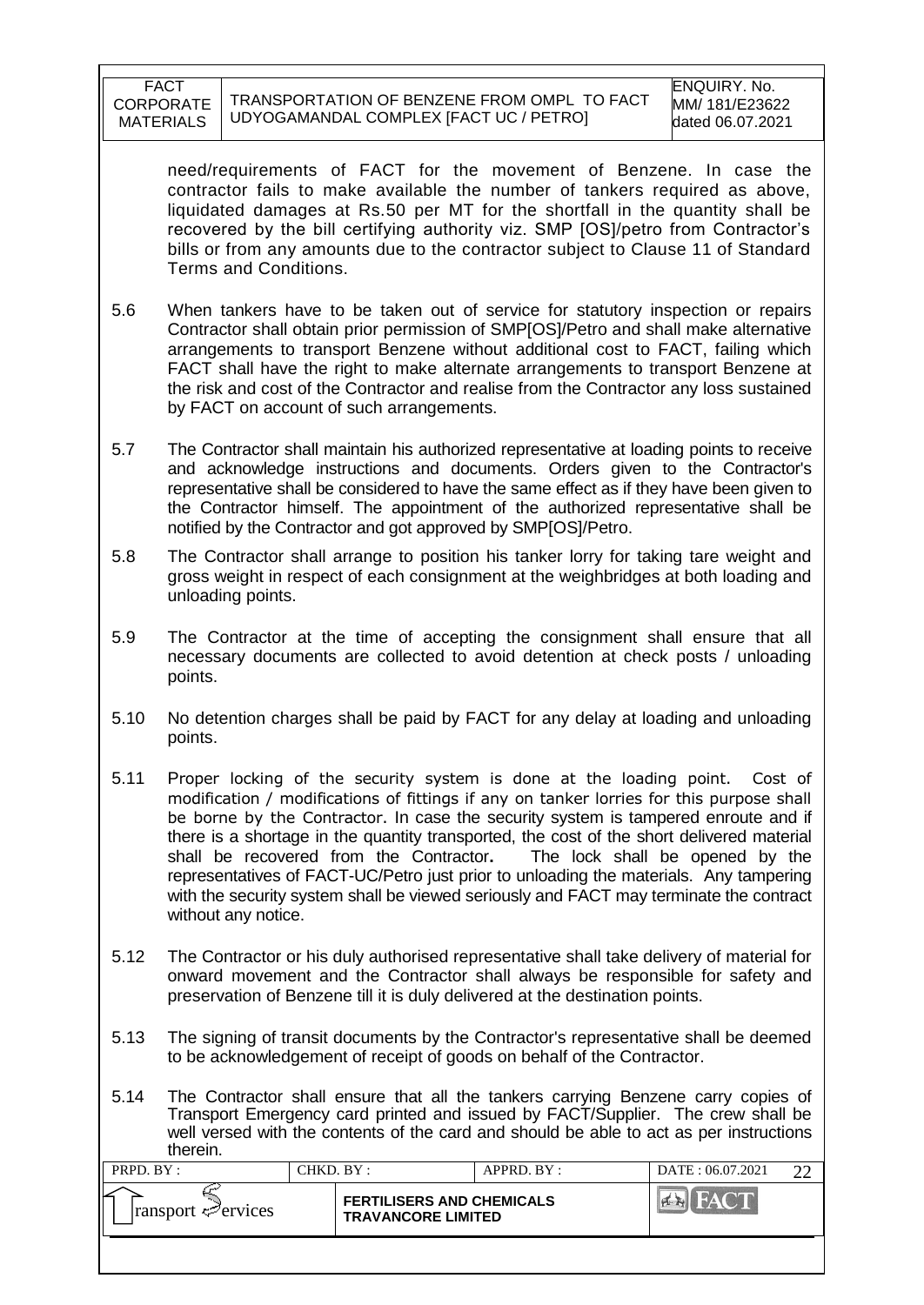- 5.15 The Contractor shall ensure that the vehicles engaged by him for transportation of Benzene have all statutory licenses including explosive license, fitness certificate etc and shall carry copies of all such licenses/certificates while transporting the material.
- 5.16 The Contractor shall ensure that the vehicles engaged by him for transportation of Benzene shall carry appropriate fire extinguishers and flame arrestors on exhaust pipes.
- 5.17 The contractor shall ensure that only permanent drivers possessing special valid license to transport hazardous chemicals and petroleum products class –A and who are thorough with emergency procedures shall be employed for the work. Drivers should have Certificate of having successfully passed a three-day course as per the Motor Vehicle Act from any of the Government recognized institutions.

The contractor shall ensure that all the relevant provisions of Central Motor Vehicles Act and Rules & Kerala Motor Vehicle Rules regarding transportation of hazardous goods and petroleum products class-A are complied with.

- 5.18 The contract shall not mean continuous work for the Contractor. The Contractor is expected to take up the work as and when required by FACT whether or not there is full day's work for his men/tankers.
- 5.19 FACT shall have the right to object to any unsafe practice used or resorted to by the Contractor and to direct the Contractor to carry out the job in a manner considered safe by FACT. Notwithstanding any instruction given by FACT in this respect or in any other respect, the responsibility for the safe and prompt delivery of the materials shall be that of the Contractor.
- 5.20 In case the goods are held up en-route due to any break-down or accident or force majeure condition, the matter shall be intimated to SMP [OS]/Petro over telephone or in person immediately and confirmed in writing thereafter. Tankers shall not stop anywhere enroute other than for reasons mentioned above.
- 5.21 FACT shall arrange insurance coverage for the product transported. FACT shall also arrange Public Liability Insurance to meet any liability under the Public Liability Insurance Act 1991. However, it is made clear that the Contractor has to compensate FACT for any loss sustained by FACT towards damages/shortages/losses/contamination/non-delivery of product etc. for reasons that are attributable to the Contractor. FACT"s decision on the above shall be final and binding on the Contractor. FACT reserves the right to realise such compensation, at rates decided by FACT, by appropriating from the Contractor's bills/Security Deposit without prejudice to FACT"s right to claim balance amount, if any, from the Contractor. FACT shall have recourse to the Contractor for any costs, claims, demands, proceedings, damages and expenses whatsoever arising out of or in connection with any failure of the Contractor to perform any of the obligations under the terms of the Contract.
- 5.22 Insurance coverage of the Contractor's vehicles, crew and all belongings engaged for the work shall be arranged by him at his own responsibility and cost. The Contractor shall be fully responsible for all damages to the tankers, his personnel and also for liabilities on account of 3<sup>rd</sup> party claims, if any, arising on account of accidents or any other calamities during the pendency of the contract.

| PRPD. BY:                               | CHKD. BY : |                                                               | APPRD. BY: | DATE: 06.07.2021 | າາ |
|-----------------------------------------|------------|---------------------------------------------------------------|------------|------------------|----|
| $\lvert$ ransport $\mathcal{P}$ ervices |            | <b>FERTILISERS AND CHEMICALS</b><br><b>TRAVANCORE LIMITED</b> |            | FACT             |    |
|                                         |            |                                                               |            |                  |    |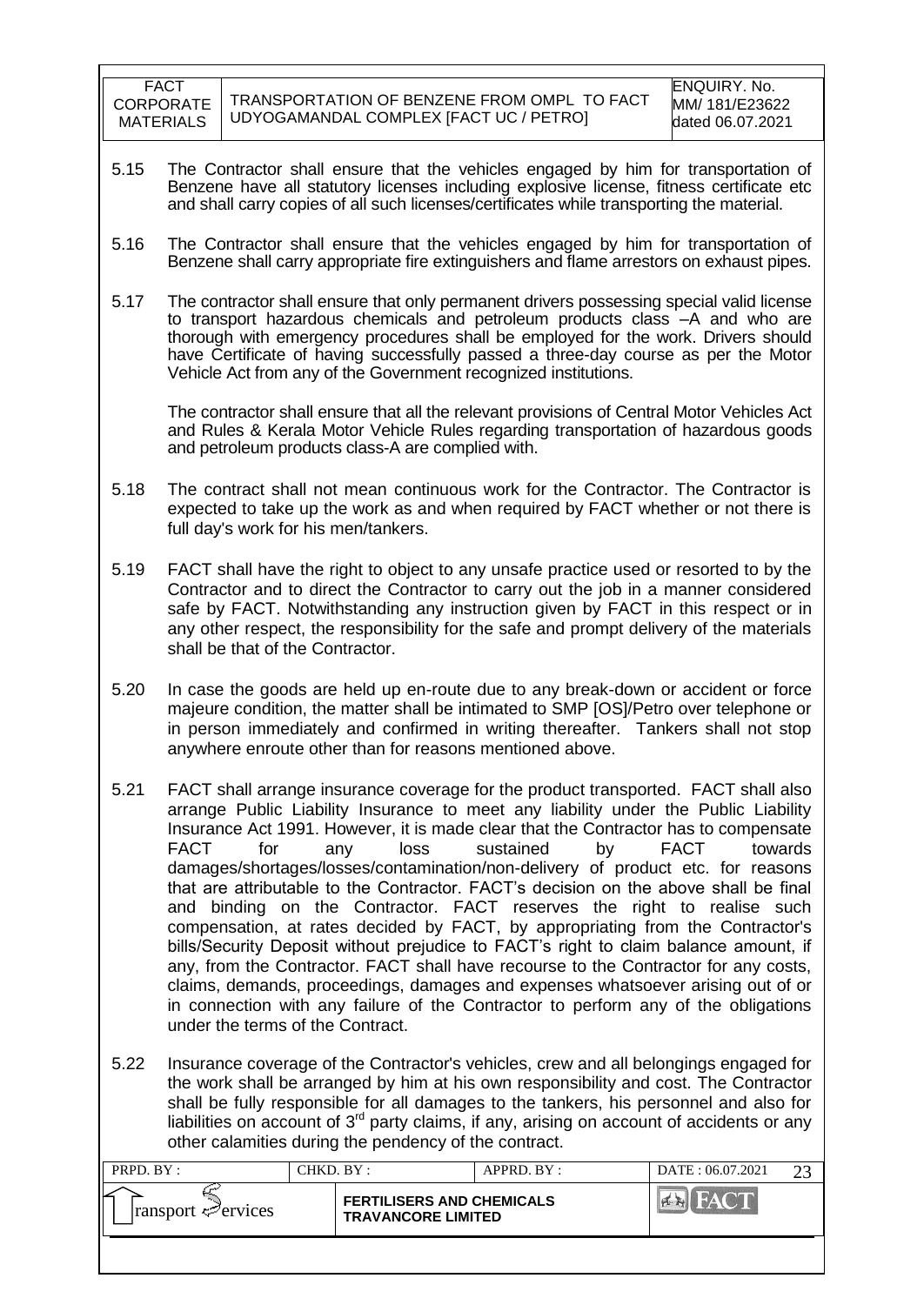- 5.23 The workers deployed by the Contractor for the work shall be covered under the PF & ESI Acts. The Contractor shall ensure full compliance to the above Acts. The Contractor shall be responsible for making all payments to his workmen, including ESI and Provident Fund benefits etc., as applicable. Deductions towards PF & ESI contributions on behalf of the workers will be made from the Contractor"s bills, if applicable, and remitted to the concerned Departments by FACT based on wage roll cum attendance roll to be furnished by the Contractor. If the workers are not presently registered with PF & ESI, necessary applications signed by the workers shall be submitted by the Contractor for enabling their registration. It is also made clear that FACT shall not make any payments to the Contractor other than the rates agreed for the work. All extra payments, if any, to be made to the Contractor's workmen during the course of contract period shall be borne entirely by the Contractor. In case the Contractor fails to discharge his statutory obligations leading to a situation wherein FACT is to incur any expenditure/loss in their capacity as the Principal Employer, such expenditure/loss shall be realized from the Contractor.
- 5.24 During execution of the work, the total daily movement requirement will be allotted in the ratio of their ordered quantity, subject to placing of tankers by each contractor. In case the contractor does not place adequate tankers to meet his allotted quantity as above, FACT reserves the right to allot the shortfall thus made to the other contractor(s) and the contractor, who does not place adequate tankers as above, will have no claim for moving the shortfall quantity made by him on a subsequent day. FACT"s decision in this regard shall be final and binding on the contractors.
- 5.25 The security and safety of the Contractor's belongings shall be arranged by him at his own responsibility and cost.
- 6. Trans-shipment shall not be permitted. In extraordinary cases where transhipment is a must, prior written consent shall be obtained from FACT.
- 7. Quantity Assessment :

Quantity received as per FACT –UC/Petro Weigh Bridge shall be reckoned for payment for the work done. Weigh bridge allowance and evaporation loss up to a maximum of minus 0.50% (-0.50%) on truck to truck basis shall be allowed on the loaded quantity, provided the security system on the tankers are in tact. No allowance shall be applicable if the security system is found tampered with while reporting at FACT. Quantity allowance shall also not be applicable, if tankers without the security system are utilized. If opening of the system becomes essential on account of checking by Sales tax authorities, proper endorsement shall be furnished, based on which quantity allowance shall be considered. If the actual loss in transit exceeds 0.50 % of loaded quantity, value of material (as decided by FACT for the entire shortage quantity) plus 15% financial charges shall be recovered from the transporter from his bills or security deposit, as applicable.

8. Settlement of Bills

Transportation charges shall be paid only for the quantity of Benzene unloaded at FACT-UC/Petro, as recorded by SMP (OS)/Petro or his authorised nominee, subject to clause 7 above.

| PRPD. BY:                               | CHKD. BY :                                                    | APPRD. BY: | DATE: 06.07.2021 |  |
|-----------------------------------------|---------------------------------------------------------------|------------|------------------|--|
| $\lvert$ ransport $\mathcal{P}$ ervices | <b>FERTILISERS AND CHEMICALS</b><br><b>TRAVANCORE LIMITED</b> |            |                  |  |
|                                         |                                                               |            |                  |  |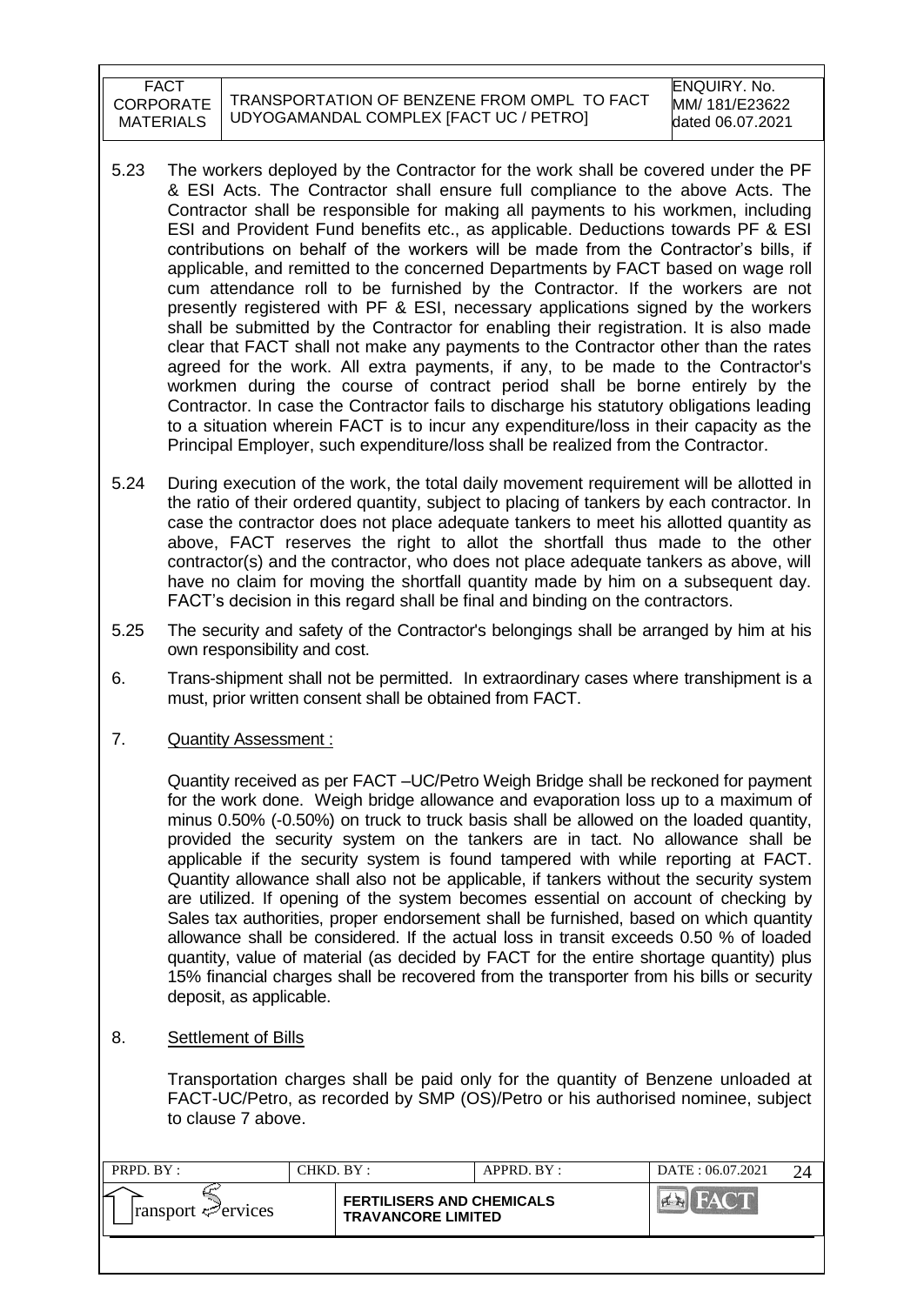Payment will be made for the bills duly certified by SMP (OS)/Petro or his authorised nominee after deducting liquidated damages for short fall in movement quantity for reasons attributable to the Contractor and any other amount due from the Contractor. Bills, which are complete in all respects, shall be submitted once in a fortnight and payment shall normally be made within two weeks after submission, subject to compliance with terms & conditions of the order.

- 9. No revision of rates shall be allowed during the period of contract except as provided for in Clause No. 3 of Annexure VI (Standard Terms and Conditions of Contract).
- 10. For the purposes of calculation of variation in rates as per Clause No. 3 of Annexure-IV (Standard Terms & Conditions), the HSD price at Cochin on the date of Part-A bid opening shall be the base rate and distance for one way (from the place of loading to place of unloading) is as follows:
	- a) From OMPL, Mangalore to FACT UC/Petro Approx 450 Kms
- 11. Working Hours:

The Contractor shall have to undertake transporting 24 hours a day on all days including Sundays and Holidays.

The present loading time at OMPL is between 06:00 hours – 22:00 hours on all days including Sundays and holidays.

12. Security Deposit:-

The Contractor shall remit 3% of the total contract value for the period of contract as per the work order as interest free Security Deposit (SD) or furnish a Bank Guarantee from a Nationalised/ Scheduled Bank in the format prescribed by FACT, for equivalent amount within 15 days of award of Letter Of Intent or contract, whichever is earlier. The Bank Guarantee shall be valid till the expiry of the contract with a claim period of six months thereafter.

The EMD (If applicable) remitted by the Contractor can be adjusted towards SD, if so desired by him. EMD shall be returned only on remittance of requisite SD. The SD shall not be released until the work as per the Contract is satisfactorily completed and accepted and final bills paid. Any amount due from the Contractor to FACT shall be deducted from the SD without prejudice to FACT's right to claim balance amount, if any, from the Contractor.

The violation of any of the terms and conditions of Contract by the Contractor shall be liable to forfeiture of the Security Deposit and disqualification from further work with FACT without prejudice to FACT's right to avail other remedies.

In case the Contractor fails to submit Security Deposit and execute the required Agreement or fail to commence the execution of the work on the stipulated date, the EMD (if applicable ) furnished shall be liable to be forfeited without prejudice to FACT"s right to claim damages.

| PRPD. BY:                               | CHKD. BY :                                                    | $APPRD$ . $BY$ : | DATE: 06.07.2021 | ົດຂ |
|-----------------------------------------|---------------------------------------------------------------|------------------|------------------|-----|
| $\lvert$ ransport $\mathcal{P}$ ervices | <b>FERTILISERS AND CHEMICALS</b><br><b>TRAVANCORE LIMITED</b> |                  |                  |     |
|                                         |                                                               |                  |                  |     |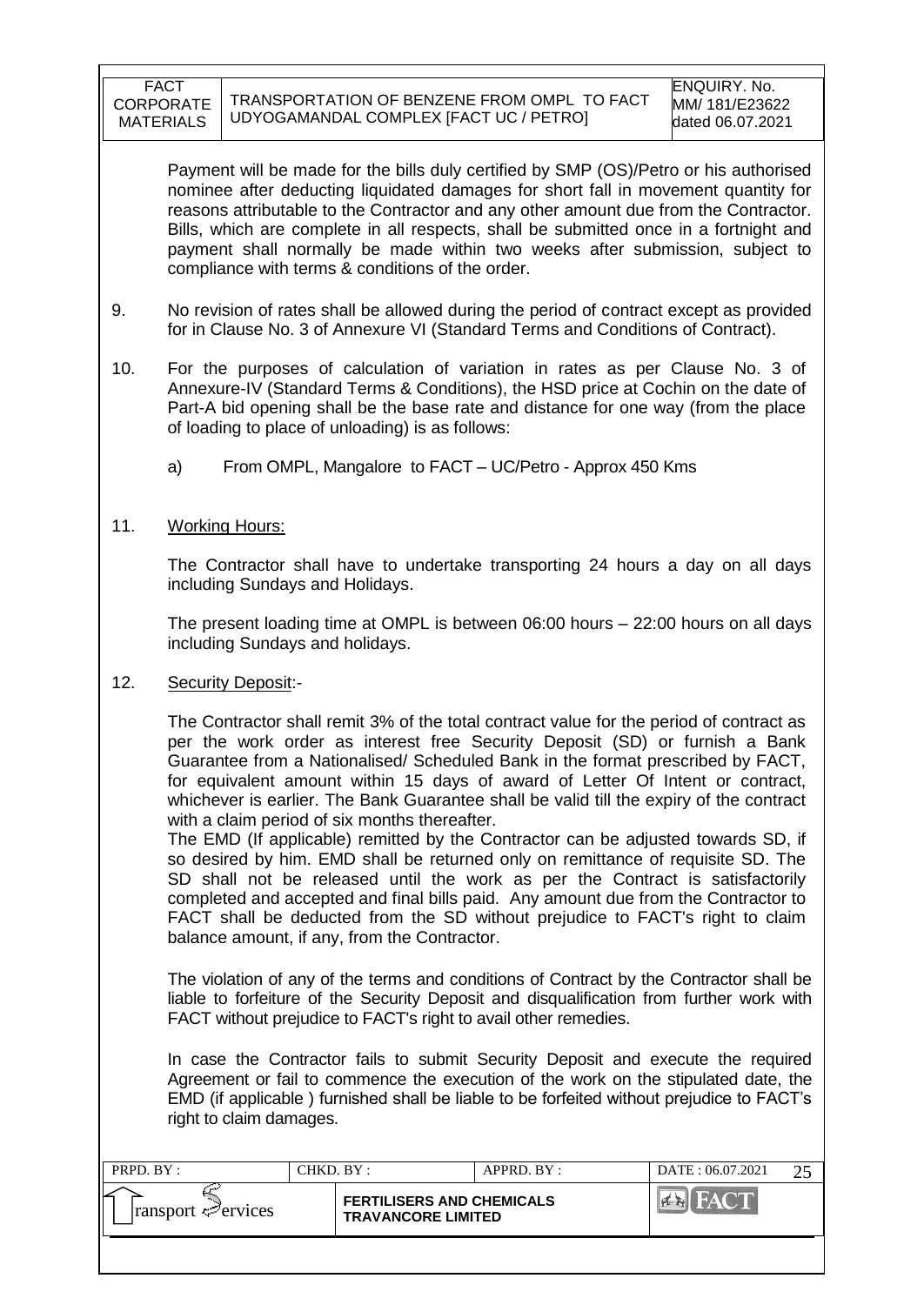#### 13. Passes:

The Contractor shall obtain passes for himself, his workers and representatives for entry inside the premises of FACT/OMPL and where loading / unloading points are located. Passes are not transferable and shall be renewed on expiry. Passes must be surrendered to FACT"s Security Department, when workers/representatives are changed or when the contract is completed/terminated, failing which amount as fixed by the FACT shall be payable for every pass thus not surrendered.

- 14. FACT shall not in any way be responsible to the Contractor for payment of compensation for hold up of work, if any, due to any situation beyond the control of FACT.
- 15. FACT reserves the right to suspend or terminate the contract partially or wholly at any date during the validity period of the contract.
- 16. The contract once awarded will not imply that the contractor will have exclusive right for the particular job. The contract is not a guarantee to the Contractor either for continuity of work on all days or any definite volume of work at any time.

### **17. Termination:**

If the Contractor becomes insolvent or in the event of his going into liquidation or winding up his business as the case may be, or if in the opinion of the company if the Contractor fails to fulfil his obligations in the execution of the work to the company"s satisfaction, the company may forthwith terminate the contract or take it over in whole or in part and employ any other agency or agencies to continue the work and forfeit the contractor"s security deposit and retention of money without prejudice to the company"s rights to claim compensation from the contractor for losses or damages suffered by the company as a result of the above arrangements. The contractor shall have no claim to compensation for any loss that may occur consequent to the above arrangements. Evaluation of the Contractor's performance by FACT and decisions taken thereon shall be final and binding on the Contractor.

- 18. Giving or requesting any type of illegal gratification to/from any person / agency inside or outside FACT premises will be viewed very seriously and FACT reserves the right to take suitable action against the Contractor indulging in such practices, including termination of contract without notice, and the remaining work in such cases will be arranged by FACT through other parties at the contractor's risk and cost.
- 19. The contractor shall be liable for payment of all claims, compensation or expenses payable as a result of any accident or injury sustained by workmen employed or hired by the contractor in the execution of the contract, which the contractor is liable to pay by rule, law and order of Government. The expenses, if any, incurred by FACT on the above will be realized from any amount that may be due to the contractor from FACT.
- 20. Strike etc. by Contractor"s labour owing to any dispute pertaining to the wages or otherwise will not be deemed to be a reason beyond the control of the Contractor.
- 21. The Contractor shall assume all liabilities for, and keep FACT wholly indemnified against, all actions or suits, costs, damages, changes and expenses arising out of or in

| PRPD. BY :                      | CHKD. BY :                                                    | $APPRD$ . $BY$ : | DATE: 06.07.2021 |  |
|---------------------------------|---------------------------------------------------------------|------------------|------------------|--|
| $\lvert$ ransport $\ll$ ervices | <b>FERTILISERS AND CHEMICALS</b><br><b>TRAVANCORE LIMITED</b> |                  | FAY C            |  |
|                                 |                                                               |                  |                  |  |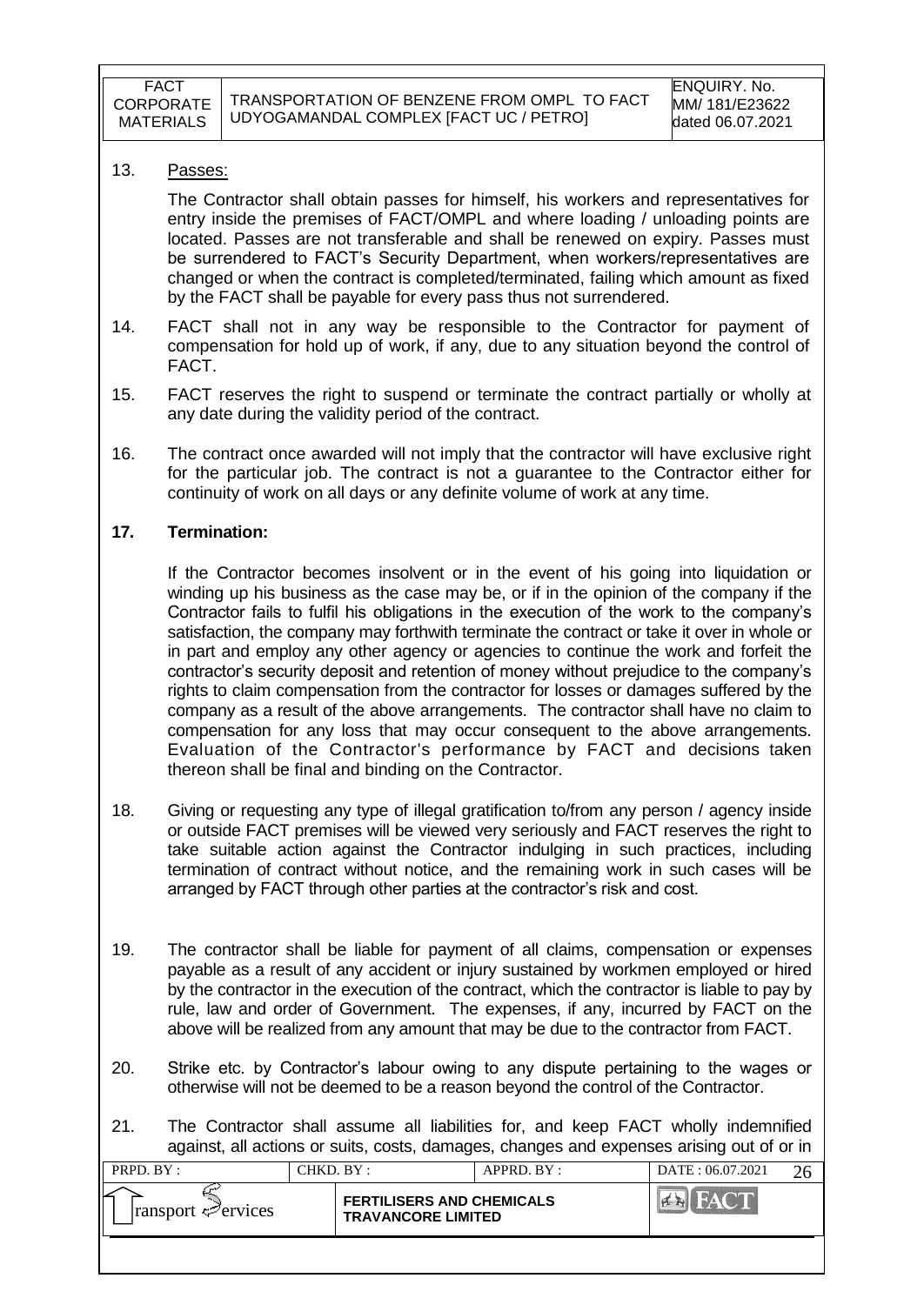connection with carrying out of the work covered by the contract with respect to the equipments/crew deployed by the contractor for the work as per this contract.

22. It is to be understood that FACT shall not provide any other services except as specifically defined. Contractor shall render all other services/carry out all incidental works whether mentioned herein or not, for executing the contract to the satisfaction of FACT.

OTHER TERMS AND CONDITIONS: All other terms and conditions shall be as per our Standard Terms and Conditions of Contract - Annexure -VI. In case of any contradiction between Special Terms and Conditions of Contract (Annexure – V) and Standard Terms and Conditions of Contract (Annexure – VI), Annexure– V will prevail.

| PRPD. BY :                              | CHKD. BY :                                                    | APPRD. BY: | DATE: 06.07.2021 |  |
|-----------------------------------------|---------------------------------------------------------------|------------|------------------|--|
| $\lvert$ ransport $\mathcal{P}$ ervices | <b>FERTILISERS AND CHEMICALS</b><br><b>TRAVANCORE LIMITED</b> |            |                  |  |
|                                         |                                                               |            |                  |  |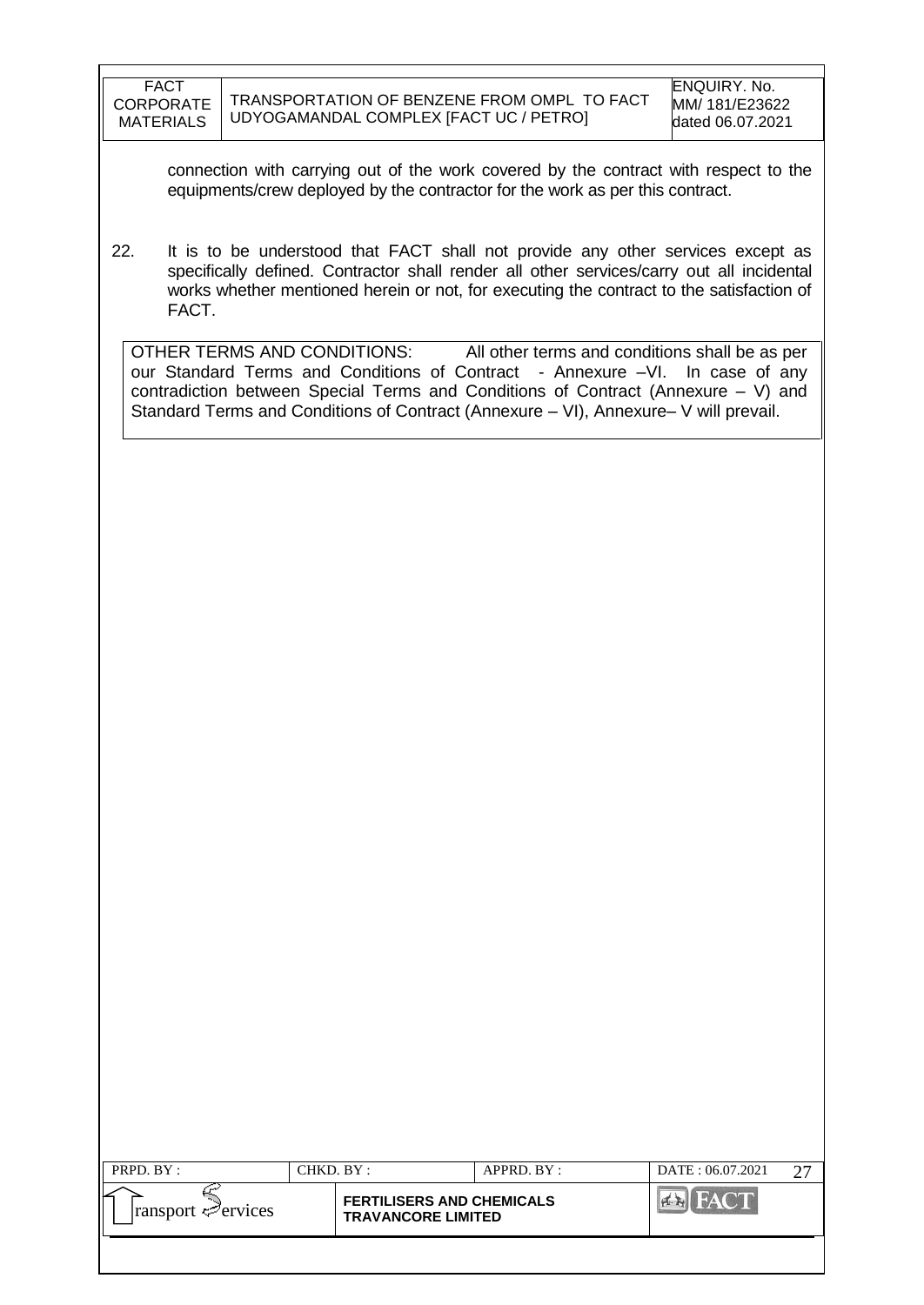### **Annexure-VI**

### **STANDARD TERMS AND CONDITIONS OF CONTRACT**

#### *00. CONTENTS:*

- *01. GENERAL:*
- *02. SECURITY DEPOSIT:*
- *03. RATES:*
- *04. PAYMENT:*
- *05. QUANTITY:*
- *06. CONTINUITY OF WORK:*
- *07. RESPONSIBILITY FOR MATERIAL:*
- *08. SECURITY & SAFETY REGULATIONS*
- *09. STATUTORY OBLIGATIONS*
- *10. CONTRACTOR's WORKMEN*
- *11. DEFAULT*
- *12. TERMINATION:*
- *13. FORCE MAJEURE:*
- *14. ASSIGNMENT:*
- *15. APPLICABLE LAW AND SETTLEMENT OF DISPUTES:*
- *16 FRAUD PREVENTION POLICY OF FACT:*
- *17. ENVIRONMENT MANAGEMENT SYSTEM:*
- *18. ENTIRETY OF CONTRACT*

#### *01. GENERAL:*

**"FACT"** shall mean the Fertilisers and Chemicals Travancore Limited, with registered office at Udyogamandal and its operating Divisions at Udyogamandal and Ambalamedu.

**"Contractor"** shall mean the firm/company/individual, who has been awarded the work order (Contract) against their bid in response to the enquiry issued by FACT.

The Contractor shall return to FACT the duplicate copy of the work order with terms and conditions duly acknowledged and signed in confirmation of having accepted the order as per terms and conditions mentioned.

The Contractor shall execute within 15 days from the date of receipt of FACT's Letter of Intent, an agreement in stamp paper in the form prescribed by FACT and shall bear all expenses incidental thereto.

The contract once awarded will not imply that the Contractor has exclusive right for the particular job.

The Contractor is deemed to have carefully examined and satisfied himself on the nature and extent of work to be executed and no claims for any extra payment shall be admissible under any circumstances.

FACT shall not in any way be responsible to the Contractor for payment of compensation for hold up of work, if any, due to any situation beyond the control of FACT.

| PRPD. BY:                               | CHKD. BY : |                                                               | APPRD. BY: | DATE: 06.07.2021 |  |
|-----------------------------------------|------------|---------------------------------------------------------------|------------|------------------|--|
| $\lvert$ ransport $\mathcal{P}$ ervices |            | <b>FERTILISERS AND CHEMICALS</b><br><b>TRAVANCORE LIMITED</b> |            |                  |  |
|                                         |            |                                                               |            |                  |  |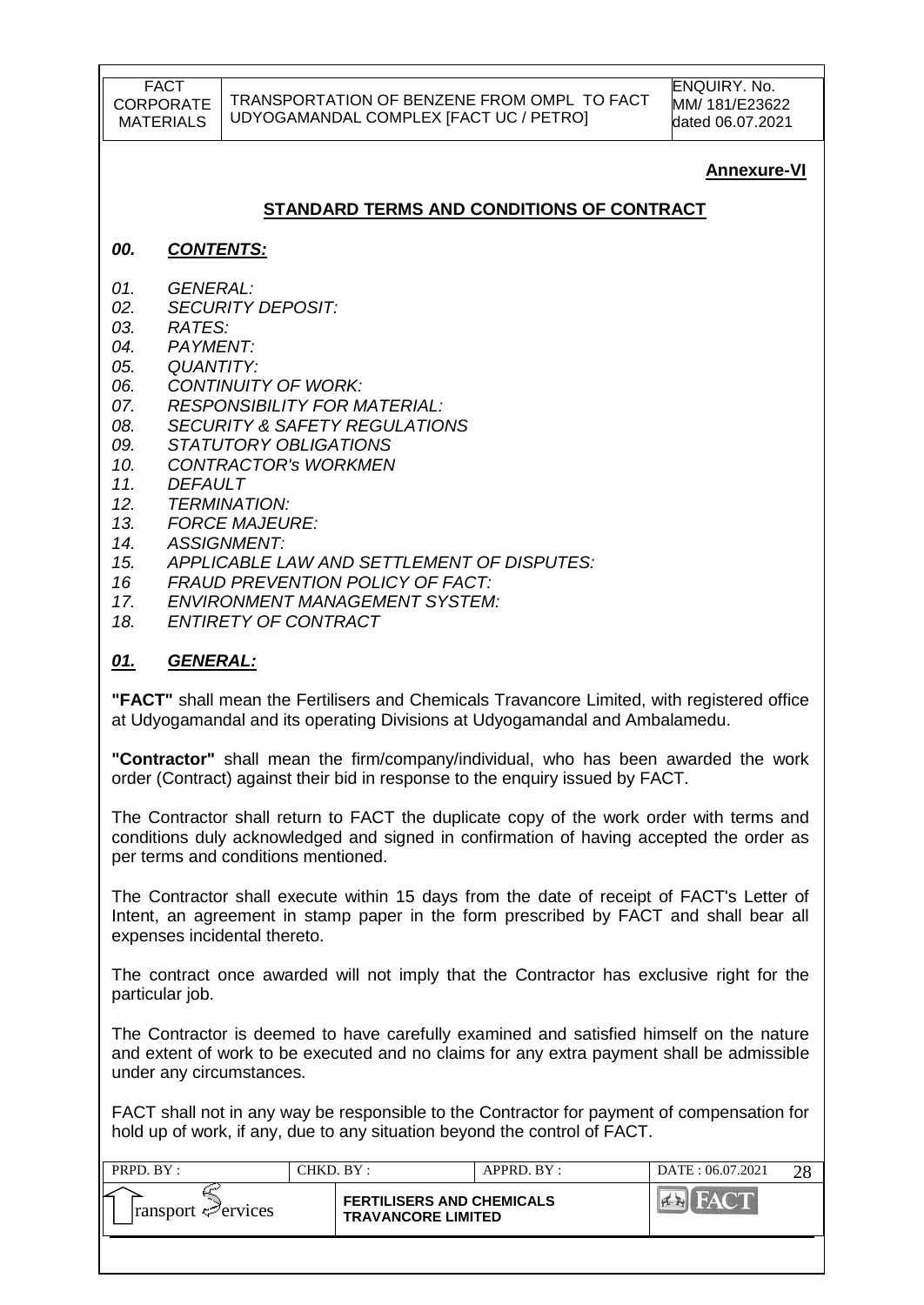### *02. SECURITY DEPOSIT:*

The Contractor shall remit 3% of the **annual Contract value** for two years as interest free Security Deposit or furnish a Bank Guarantee from a Nationalised/ Scheduled Bank in the format prescribed by FACT, for equivalent amount within 15 days of award of Letter Of Intent or contract, whichever is earlier. The Bank Guarantee shall be valid till the expiry of the contract with a claim period of six months thereafter.

The EMD if any remitted by the Contractor can be adjusted towards security deposit, if so desired by him. EMD shall be returned only on remittance of requisite Security Deposit.

The Security Deposit shall not be released until the work as per the Contract is satisfactorily completed and accepted and final bills paid. Any amount due from the Contractor to FACT shall be deducted from the Security Deposit without prejudice to FACT's right to claim balance amount, if any, from the Contractor.

The violation of any of the terms and conditions of Contract by the Contractor shall be liable to forfeiture of the Security Deposit and disqualification from further work with FACT without prejudice to FACT's right to avail other remedies.

### *03. RATES:*

The rates shall be inclusive of all incidental and other charges which may have to be incurred by the Contractor in execution of the work as per this contract.

The rates shall be firm for the period of contract. However, during this period increase / decrease in the transport rates shall be applicable if the price of High Speed Diesel (HSD) oil is increased/decreased. The revision formula applicable shall be at the rate of 1.75 paise per MT per KM for 1 Rupee per Litre increase or decrease in price of HSD oil calculated for one-way distance. The revision in the contracted rate shall be calculated in this proportion i.e. if the increase or decrease is only 50 paise per litre, the rate shall be increased/decreased by 0.875 paise per MT /KM calculated for one-way distance. Diesel price variation shall be averaged (Simple) for the completed billing period and revised rates shall be applicable for that completed billing cycle.

The HSD price at Cochin on the date of bid opening (Techno-Commercial Part) shall be the base rate for the above purpose.

### *04***.** *PAYMENT:*

Payment shall be effected, on presentation of the bills to the Dy. General Manager (Fin)-Bills duly certified by the authorised person specified in the special conditions attached. Final settlement of contractors bill shall be made after deduction of (1) amounts due from them to FACT on account of shortage / damages / loss to the goods entrusted to them, (2) statutory levies such as PF liability, Income Tax etc. if any and (3) any other amount due from the contractor for any other reason. If the amount due from the contractor is more than the amount due to the contractor, the contractor shall arrange to pay FACT the difference without delay. TDS @ 2% will be deducted on payment made to the supplier of taxable goods or services as per statute in force.

| PRPD. BY:                               | CHKD. BY :-                                                   | $APPRD$ . $BY$ : | DATE: 06.07.2021 |  |
|-----------------------------------------|---------------------------------------------------------------|------------------|------------------|--|
| $\lvert$ ransport $\mathcal{P}$ ervices | <b>FERTILISERS AND CHEMICALS</b><br><b>TRAVANCORE LIMITED</b> |                  |                  |  |
|                                         |                                                               |                  |                  |  |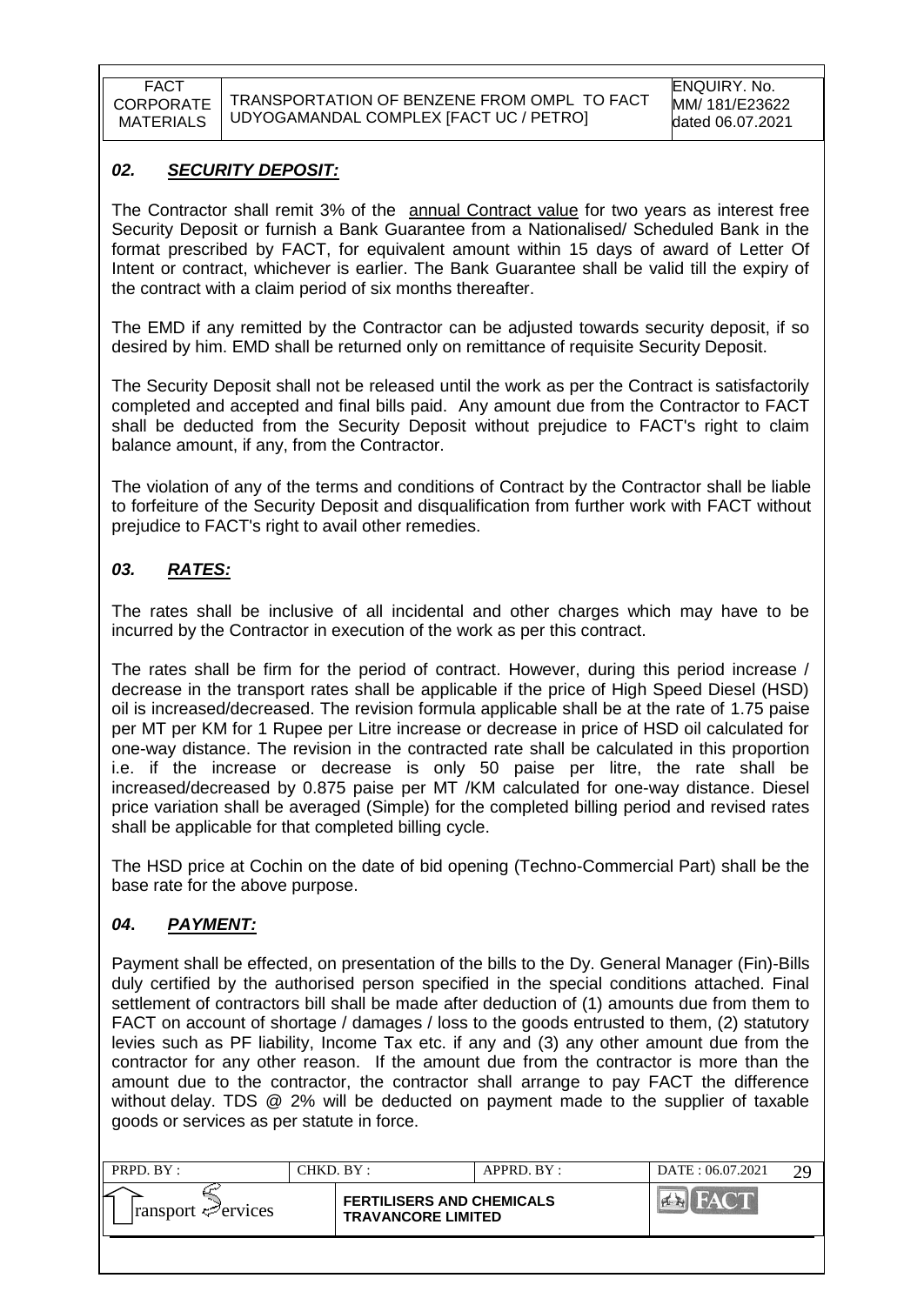### *05 QUANTITY:*

Quantity given in the contract is only an approximate indication and FACT does not guarantee the total quantity to be transported. FACT reserves the right to reduce or increase the quantity at any time without assigning any reason whatsoever and does not give any guarantee regarding the quantity. The Contractor has no right to claim loss / loss of profit on account of reduction in revenue arising out of variation in quantity made available for transport.

### *06. CONTINUITY OF WORK:*

The contract shall not mean continuity of work for the Contractor. The Contractor shall contact the authorised representatives of FACT for obtaining instructions. The instructions given over telephone have also to be complied with.

### *07. RESPONSIBILITY FOR MATERIAL:*

The Contractor shall be responsible for the material entrusted to him and shall compensate FACT for any shortage or damage while the goods are in his custody.

### *08. SECURITY & SAFETY REGULATIONS :*

The Contractor shall strictly observe the Security and Safety Regulations of FACT/OMPL. Any loss or damage incurred by FACT/OMPL, on account of the neglect or failure of the Contractor or the Contractor's employees, representatives including the crew of the vehicles/tankers to observe the security and safety regulations shall be to the Contractor's account.

Smoking and carrying smoking material (including matches) inside FACT premises is prohibited due to safety reasons and the Contractor shall ensure that his employees, representatives and crew comply with this.

Any damage caused to any of FACT/OMPL's buildings, equipment, vehicles, crafts etc. and that of any other contractor/s due to the negligence of the Contractor, his employees, his representatives and crew shall be to the account of the Contractor and FACT/OMPL shall be indemnified and compensated in all such respects by the Contractor.

All precautions in transporting and handling whether stipulated or not shall be adhered to by the Contractor. The Contractor shall exercise care, diligence and promptness in the work and adhere to transport Rules and regulations, statutory obligations and all other Rules and Laws that have a bearing on the work. Any damages/shortages/penalties or any action legal or otherwise arising out of the Contractor's delay or failure or negligence or breach of statutory obligations shall be to the Contractor's account. If any loss/expenditure arising from the breach thereof is not met satisfactorily by the Contractor, FACT reserves the right to withhold payment of bills/Security Deposit and discharge the obligations of the Contractor without prejudice to FACT claiming from the Contractor full value of damages/compensation. The account rendered by FACT in this connection shall be treated as final.

The vehicles/tankers, if any, employed during the course of the execution of the Contract, shall have valid permits for carrying out the intended task.

| PRPD. BY:                               | CHKD. BY: |                                                               | APPRD. BY: | DATE: 06.07.2021 |  |
|-----------------------------------------|-----------|---------------------------------------------------------------|------------|------------------|--|
| $\lvert$ ransport $\mathcal{P}$ ervices |           | <b>FERTILISERS AND CHEMICALS</b><br><b>TRAVANCORE LIMITED</b> |            |                  |  |
|                                         |           |                                                               |            |                  |  |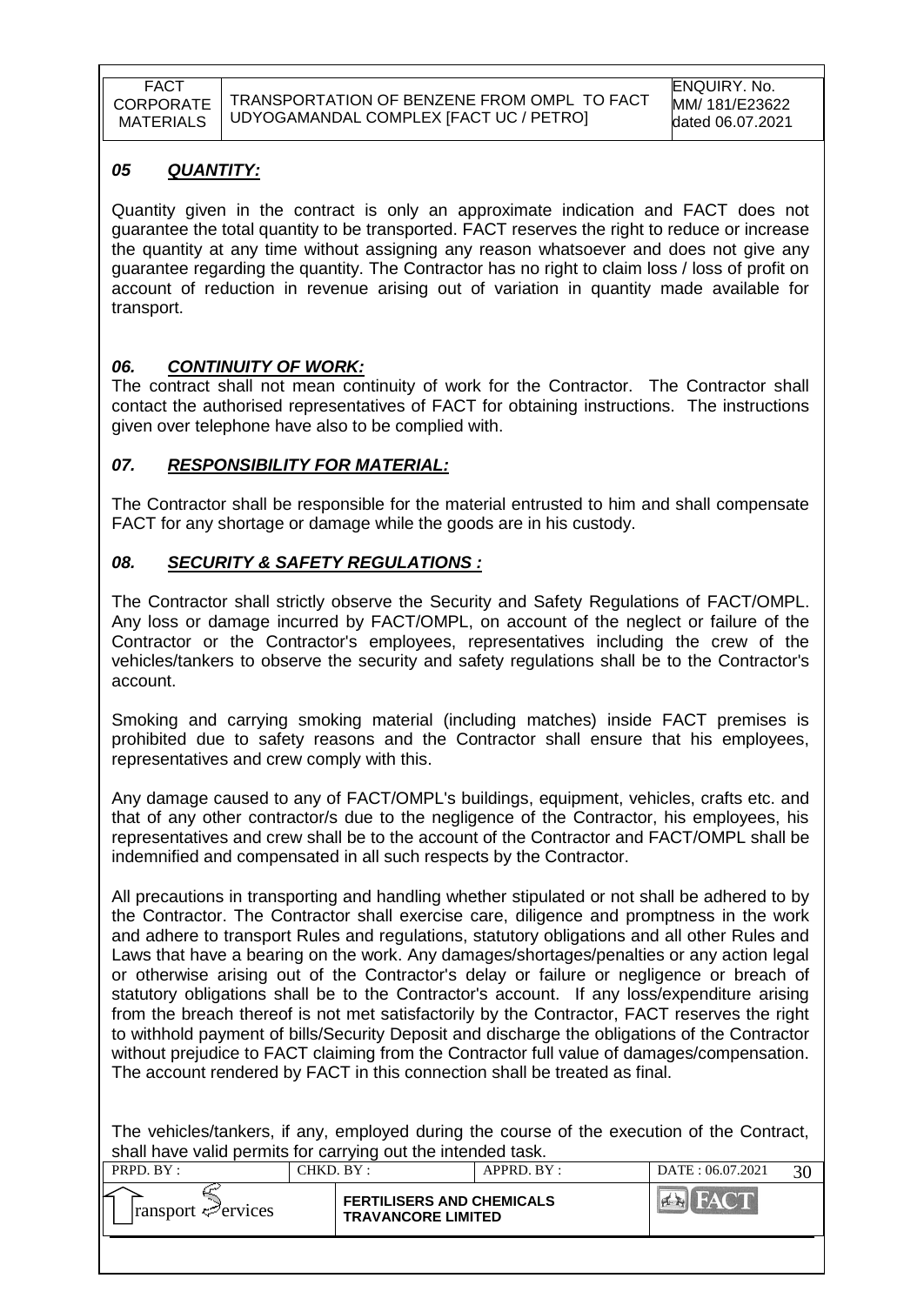Due safety requirements in handling and transporting hazardous chemicals like liquid Sulphuric Acid, Sulphuric Acid etc. filled in tankers, as provided vide Motor Vehicles Act 1988 and the Central Motor Vehicle Rules 1989 and regulations formulated from time to time by the proper authority, shall be adhered to by the Contractor at his own expense. The vehicles shall be legibly and conspicuously marked with an emergency information panel, as applicable, in each of the three places as per Rule 134 of the Central Motor Vehicle Rules 1989. Further any person driving the vehicle employed in the work as per the Contract shall have the ability to read and write at least one Indian language as per rule 9 of the Central Motor Vehicle Rules 1989 and Rules 4 of the Central Motor Vehicles (amended) Rules 1993.

The vehicles shall be equipped with all the necessary safety appliances/equipment for emergency and rescue purpose as stipulated in Motor Vehicles Act 1988 and rules thereto.

### *09. STATUTORY OBLIGATIONS*

The Contractor shall comply with the requirements of all Local, State and Central Govt. Acts, Rules Regulations, By-Laws, Orders etc, in force from time to time and in particular Indian Factories Act, Workmen's Compensations Act, Contract Labour (regulations and abolition) Act 1970, Minimum Wages Act 1936, The Mines Act 1952, The Explosives Act 1884 and all other relevant Acts and Laws as amended from time to time in so far as they are or may be applicable to the execution of works as per this contract.

The Contractor shall obtain at his cost all permits, license and other authorisation, as required for his work, from Govt. authorities. The Contractor shall maintain proper records & registers as required by the concerned statutes and submit them to FACT as and when required.

Proper records of payment of wages to workers/labourers/crew etc. engaged in the work shall be maintained by the Contractor and produced for inspection when required by FACT.

The Contractor shall be responsible for all payments to his workmen including Employees State Insurance and Provident Fund benefits etc., if any, i.e. FACT shall not make any payments to the Contractor other than the rates agreed for the work. All extra payments, if any, to be made to the Contractor's workmen during the course of contract period shall be borne entirely by the Contractor.

In case the Contractor fails to discharge his statutory obligations leading to a situation wherein FACT is to incur any expenditure/loss in their capacity as the Principal Employer such expenditure/loss shall be realised from the Contractor.

### *10. CONTRACTOR's WORKMEN*

FACT shall have no dealing with the Contractor's workmen or their Union. FACT reserves the right to debar any of the contractor's employees/workmen/crew from entering FACT premises for whatever reason FACT deems fit.

### *11. DEFAULT:*

| PRPD. BY:                          | CHKD. BY: |                                                               | APPRD. BY: | DATE: 06.07.2021 |  |
|------------------------------------|-----------|---------------------------------------------------------------|------------|------------------|--|
| $ $ ransport $\mathcal{P}$ ervices |           | <b>FERTILISERS AND CHEMICALS</b><br><b>TRAVANCORE LIMITED</b> |            |                  |  |
|                                    |           |                                                               |            |                  |  |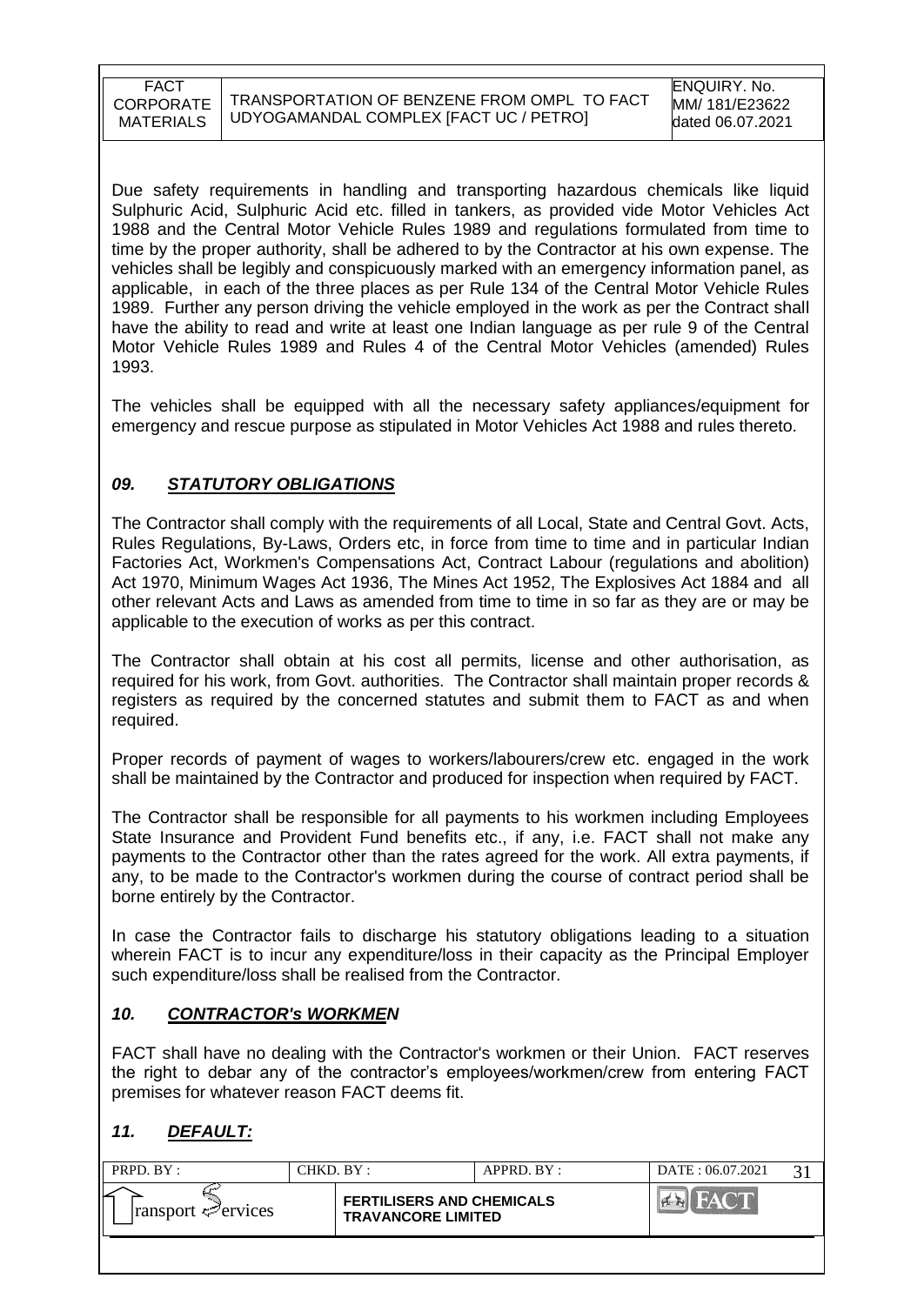In the event of failure on the part of the Contractor to execute the Contract to FACT's satisfaction, FACT may, at their option, either recover from the Contractor liquidated damages as prescribed in the "Special Conditions", if any, or at the risk and cost of the Contractor and without prejudice to FACT's other rights as per the Contract, terminate the Contract wholly or partially and carry out the work through other contractors or by themselves.

### *12. TERMINATION:*

If any work entrusted with other contractors by FACT is obstructed by, interfered with or caused to be interfered with by the Contractor, his employees, his representatives or crew, the contract shall be terminated without notice and the remaining work for the unexpired portion of the contract arranged by FACT through others at the Contractor's risk and cost. The contract can be terminated by FACT with one month's notice at any time during the pendency of the contract.

### *13. FORCE MAJEURE:*

Neither the Contractor nor FACT shall be considered in default in the performance of their obligations under the Work Order so long as the performance is prevented or delayed because of Force Majeure conditions like war or hostilities, riots or civil commotion, earth quake, flood or tempest, drought, accident, fire or explosion, labour strike or lock-out or Actof-God or because of any law and order proclamation, regulation or ordinance of Government or subdivision there of and situation arising out of our plant break downs. Notice of a Force Majeure situation shall be given by the affected party to the other party with in one week of its occurrence. Should such a delay be for more than three months, FACT shall have the right to cancel the Work Order at no charge to FACT and FACT shall be entitled to reimbursement of any amount due from the Contractor.

### *14. ASSIGNMENT:*

The Contractor shall not assign, transfer or sub-let this work order without the prior written approval of FACT.

### *15. APPLICABLE LAW & SETTLEMENT OF DISPUTES:*

This contract shall be subject to and shall in all respects be governed by Indian law.

If any dispute arises out of or relating to or in connection with this contract, between the contractor and the owner/FACT, the same shall be amicably settled through mutual discussions, failing which, the unresolved dispute (s) shall be referred to arbitration in accordance with the provisions of the Arbitration and Conciliation Act, 1996, as amended from time to time and number of Arbitrator shall be one. The Venue of the Arbitration shall be at Ernakulam and the proceeding shall be in English.

Any legal proceedings relating to or in connection with this contract shall be limited to the exclusive jurisdiction of the High Court of Kerala.

| PRPD. BY:                               | CHKD. BY :- |                                                               | $APPRD$ . $BY$ : | DATE: 06.07.2021 | $2^{\circ}$ |
|-----------------------------------------|-------------|---------------------------------------------------------------|------------------|------------------|-------------|
| $\lvert$ ransport $\mathcal{P}$ ervices |             | <b>FERTILISERS AND CHEMICALS</b><br><b>TRAVANCORE LIMITED</b> |                  | YOU              |             |
|                                         |             |                                                               |                  |                  |             |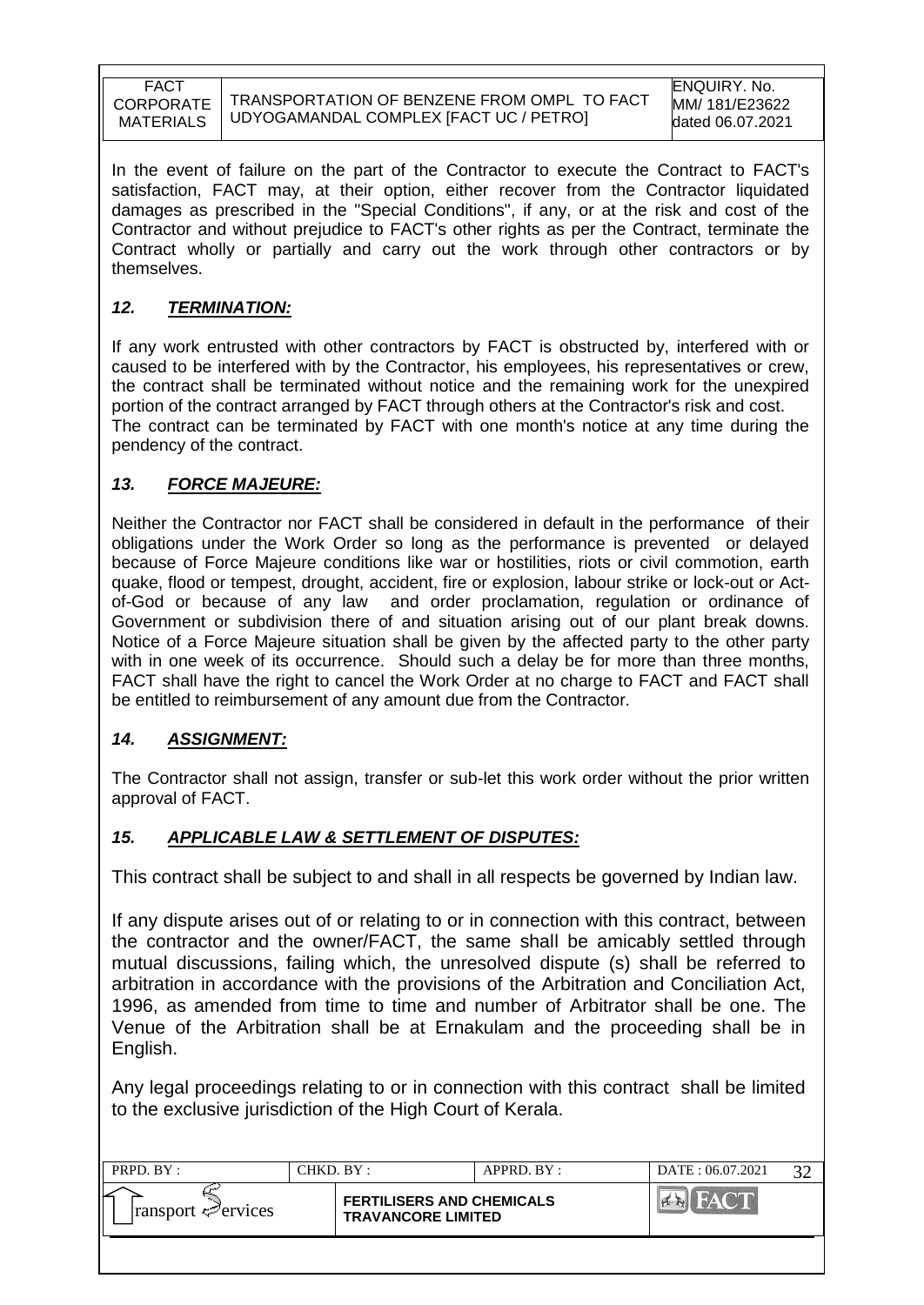### *16. FRAUD PREVENTION POLICY OF FACT:*

FACT a Central Public Sector Undertaking (PSU) follows Corporate Governance principles proactively and has formulated a Fraud Prevention Policy. Details of Fraud Prevention Policy of FACT-2012 can be viewed in FACT's Website [www.fact.co.in.](http://www.fact.co.in/) Contractors shall make themselves aware and also ensure compliance of the same

### *17. ENVIRONMENT MANAGEMENT SYSTEM :*

FACT is a company having Environmental Management System according to ISO 14001 standard. The Contractor shall ensure that none of their activities cause damage to the environment.

### *18. ENTIRETY OF CONTRACT :*

All of the terms agreed to between the Contractor and FACT are included in the Work Order and no other communication, written, oral, or implied shall be considered to be included in the Work Order or form part of the Work Order, unless specifically agreed to in writing by FACT.

\*\*\*\*\*\*

| PRPD. BY:                               | CHKD. BY :                                                    | APPRD. BY: | DATE: 06.07.2021 | 33 |
|-----------------------------------------|---------------------------------------------------------------|------------|------------------|----|
| $\lvert$ ransport $\mathcal{P}$ ervices | <b>FERTILISERS AND CHEMICALS</b><br><b>TRAVANCORE LIMITED</b> |            | <b>FACT!</b>     |    |
|                                         |                                                               |            |                  |    |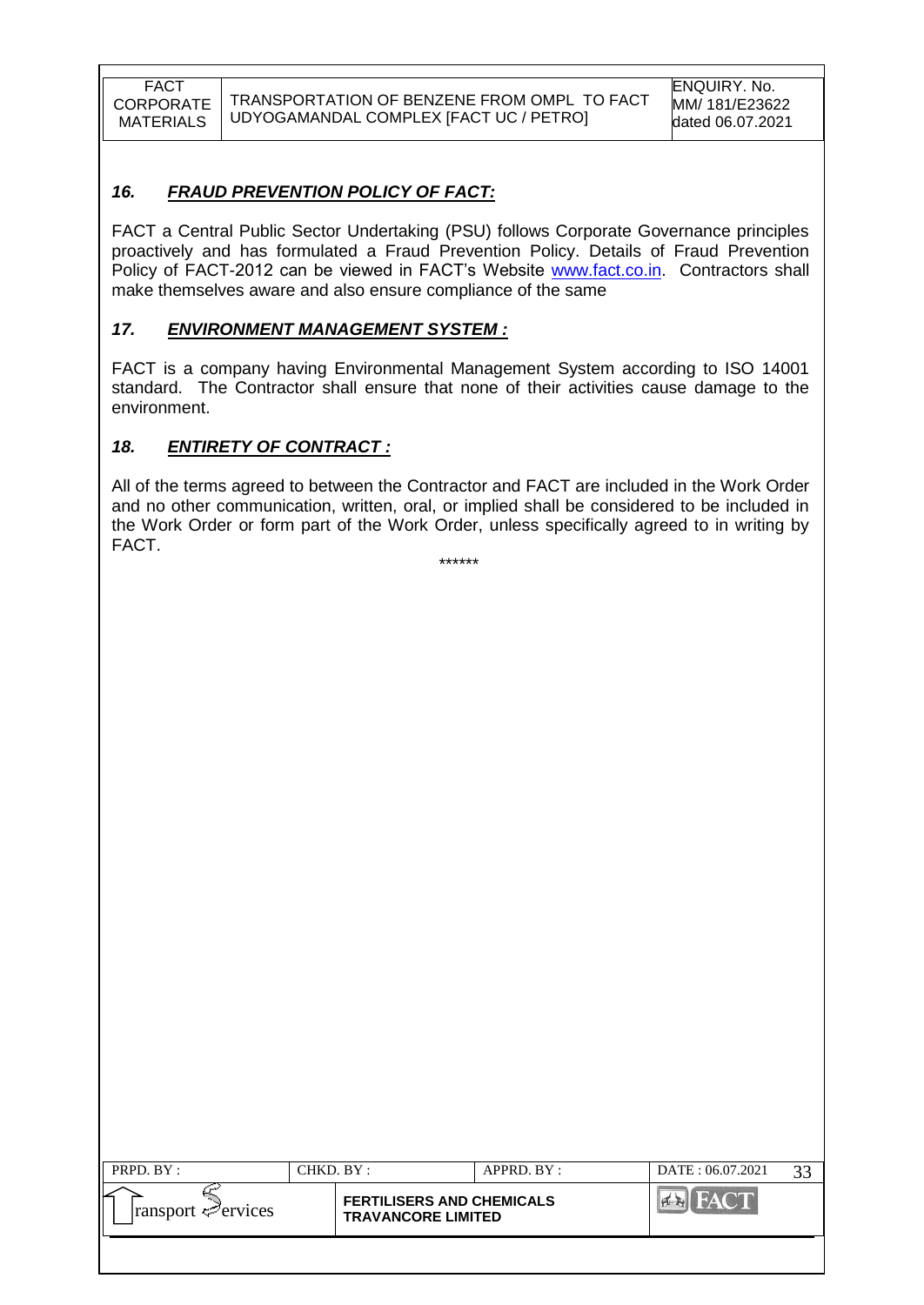| FACT      |
|-----------|
| CORPORATE |
| MATERIALS |

ENQUIRY. No. MM/ 181/E23622 dated 06.07.2021

#### **ANNEXURE –VII**

#### UN-PRICED COPY OF P R IC E BID

(**Important: Please do not indicate any rates in this format. Only indicate "Quoted" under each blank column)**

From To

 AGM ,MATERIALS-T&S CORPORATE MATERIALS DEPT, FACT PD ADMINISTRATIVE BUILDING, UDYOGAMANDAL - 683 501

Dear Sir,

- Sub: Transportation of Benzene by Road from OMPL, Mangalore to FACT Udyogamandal Complex (Petro), Udyogamandal.
- Ref: Enquiry No. MM/181/ E23622 dated 06.07.2021

#### With reference to the above enquiry, we quote our lowest rate for transportation as follows:

| S.           | Description                                      | Estimated    | <b>Indicate Quoted</b> |
|--------------|--------------------------------------------------|--------------|------------------------|
| $\mathsf{N}$ |                                                  | quantity for | "Do not quote"         |
| O            |                                                  | two years    | rate in this in        |
|              |                                                  | (in MT)      | column".               |
|              | Transportation of Benzene from OMPL at Mangalore |              |                        |
|              | to Petro Main tank farm of FACT Udyogamandal     |              |                        |
|              | Complex.                                         | 55,000       |                        |
|              |                                                  |              |                        |
|              |                                                  |              |                        |

GST shall be extra as applicable based on statutory notifications.

We have read and understood the Enquiry Notice, Instructions to Bidders and Terms and Conditions of this Enquiry and hereby confirm our acceptance to the same.

Signature of the Bidder

Date: Place: Name of the Bidder (Seal)

| PRPD. BY:                               | CHKD. BY : |                                                               | $APPRD$ . $BY$ : | DATE: 06.07.2021 |  |
|-----------------------------------------|------------|---------------------------------------------------------------|------------------|------------------|--|
| $\lvert$ ransport $\mathcal{P}$ ervices |            | <b>FERTILISERS AND CHEMICALS</b><br><b>TRAVANCORE LIMITED</b> |                  |                  |  |
|                                         |            |                                                               |                  |                  |  |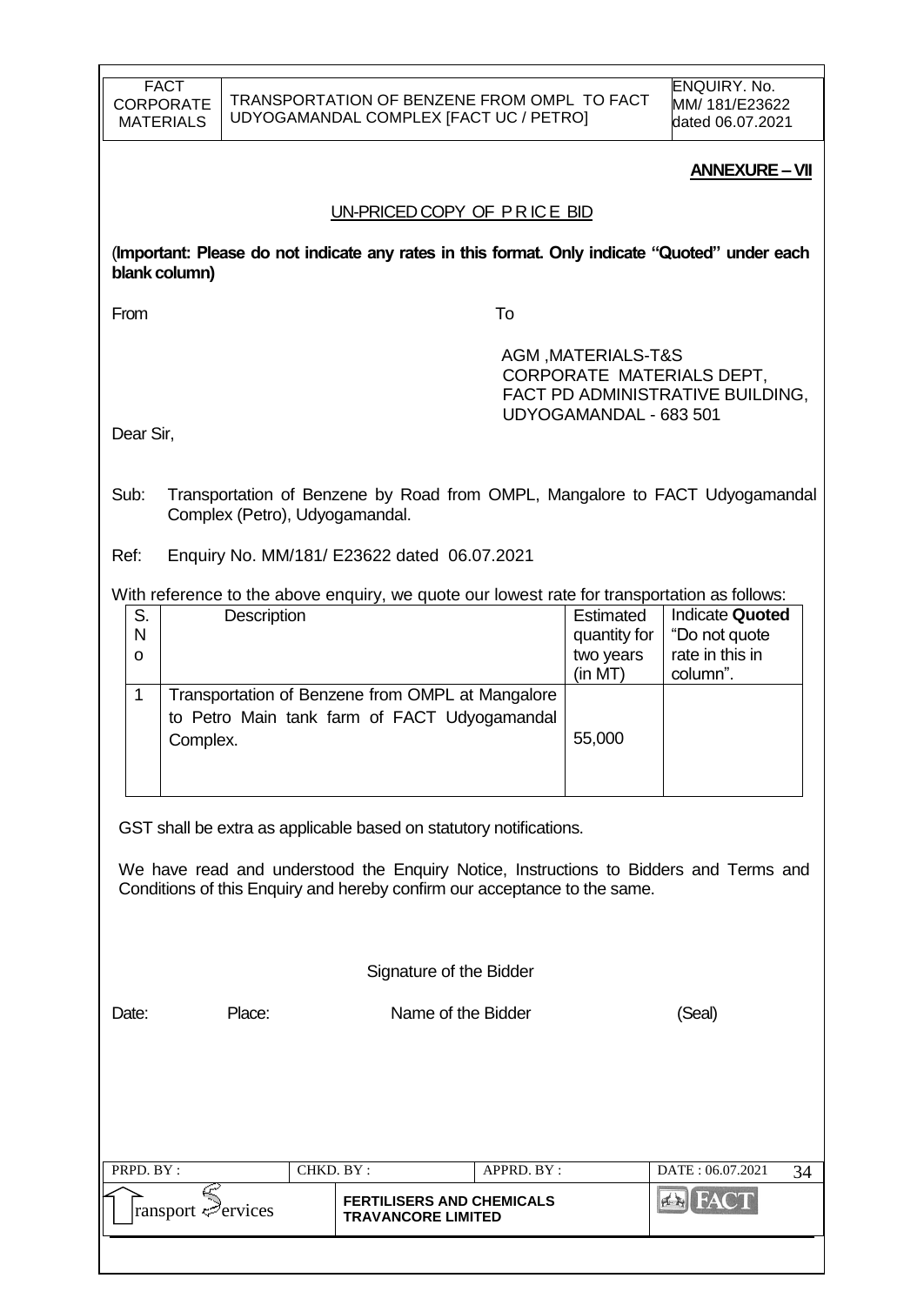| <b>FACT</b><br><b>CORPORATE</b><br><b>MATERIALS</b> |           | UDYOGAMANDAL COMPLEX [FACT UC / PETRO]                        | TRANSPORTATION OF BENZENE FROM OMPL TO FACT                                                                                               | ENQUIRY. No.<br>MM/ 181/E23622<br>dated 06.07.2021 |
|-----------------------------------------------------|-----------|---------------------------------------------------------------|-------------------------------------------------------------------------------------------------------------------------------------------|----------------------------------------------------|
|                                                     |           |                                                               |                                                                                                                                           | <b>ANNEXURE - VIII</b>                             |
|                                                     |           |                                                               |                                                                                                                                           |                                                    |
|                                                     |           |                                                               |                                                                                                                                           |                                                    |
|                                                     |           |                                                               |                                                                                                                                           |                                                    |
|                                                     |           | <b>PRICE BID (PART-B)</b>                                     |                                                                                                                                           |                                                    |
|                                                     |           |                                                               |                                                                                                                                           |                                                    |
|                                                     |           |                                                               |                                                                                                                                           |                                                    |
|                                                     |           |                                                               | Please visit <b>https://eprocure.gov.in</b> and search using the tender ID under FACT Tenders<br>to see the Price Bid (BOQ- EXCEL SHEET). |                                                    |
|                                                     |           |                                                               |                                                                                                                                           |                                                    |
|                                                     |           |                                                               |                                                                                                                                           |                                                    |
|                                                     |           |                                                               |                                                                                                                                           |                                                    |
|                                                     |           |                                                               |                                                                                                                                           |                                                    |
|                                                     |           |                                                               |                                                                                                                                           |                                                    |
|                                                     |           |                                                               |                                                                                                                                           |                                                    |
|                                                     |           |                                                               |                                                                                                                                           |                                                    |
|                                                     |           |                                                               |                                                                                                                                           |                                                    |
|                                                     |           |                                                               |                                                                                                                                           |                                                    |
|                                                     |           |                                                               |                                                                                                                                           |                                                    |
| PRPD. BY:                                           | CHKD. BY: |                                                               | APPRD. BY:                                                                                                                                | DATE: 06.07.2021<br>35                             |
| ransport Services                                   |           | <b>FERTILISERS AND CHEMICALS</b><br><b>TRAVANCORE LIMITED</b> |                                                                                                                                           | <b>Ex</b> FACT                                     |
|                                                     |           |                                                               |                                                                                                                                           |                                                    |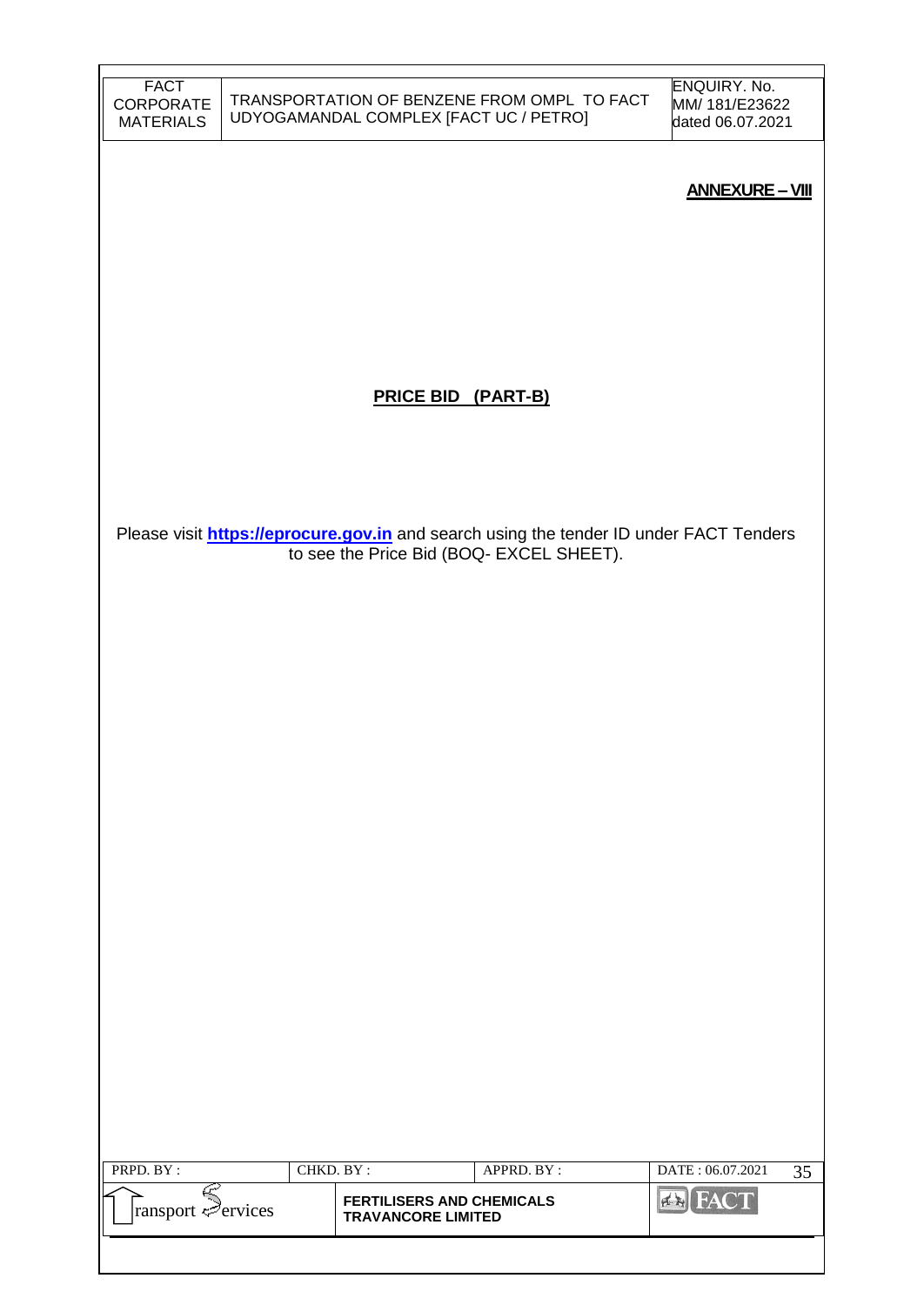| <b>FACT</b><br><b>CORPORATE</b><br><b>MATERIALS</b> |                                                 | UDYOGAMANDAL COMPLEX [FACT UC / PETRO] | TRANSPORTATION OF BENZENE FROM OMPL TO FACT                                                                                                                                                                                                                                                                                                                                                                                                                                                                                | <b>ENQUIRY. No.</b><br>MM/ 181/E23622<br>dated 06.07.2021 |  |  |  |  |  |
|-----------------------------------------------------|-------------------------------------------------|----------------------------------------|----------------------------------------------------------------------------------------------------------------------------------------------------------------------------------------------------------------------------------------------------------------------------------------------------------------------------------------------------------------------------------------------------------------------------------------------------------------------------------------------------------------------------|-----------------------------------------------------------|--|--|--|--|--|
|                                                     |                                                 |                                        |                                                                                                                                                                                                                                                                                                                                                                                                                                                                                                                            | <b>ANNEXURE-IX</b>                                        |  |  |  |  |  |
|                                                     | <b>Bid-Security Declaration</b>                 |                                        |                                                                                                                                                                                                                                                                                                                                                                                                                                                                                                                            |                                                           |  |  |  |  |  |
|                                                     |                                                 |                                        |                                                                                                                                                                                                                                                                                                                                                                                                                                                                                                                            |                                                           |  |  |  |  |  |
| To: AGM(Mat)T&S                                     | FACT-PD Admin building-<br>UDYOGAMANDAL- 683501 |                                        |                                                                                                                                                                                                                                                                                                                                                                                                                                                                                                                            |                                                           |  |  |  |  |  |
| Reference:                                          |                                                 | (2) Our Bid No. dt.                    |                                                                                                                                                                                                                                                                                                                                                                                                                                                                                                                            |                                                           |  |  |  |  |  |
| as under:                                           |                                                 |                                        | 1/We,………………………………………………………………………… irrevocably declare                                                                                                                                                                                                                                                                                                                                                                                                                                                                      |                                                           |  |  |  |  |  |
|                                                     |                                                 |                                        | I/We understand that, as per Clause of Tender/bid conditions, bids must be<br>supported by a Bid Security Declaration in lieu of Earnest Money Deposit.                                                                                                                                                                                                                                                                                                                                                                    |                                                           |  |  |  |  |  |
|                                                     |                                                 |                                        | I/We hereby accept that I/We may be disqualified from bidding for any contract with you for a<br>period of Three years from the date of disqualification as may be notified by you (without<br>prejudice to FACT's rights to claim damages or any other legal recourse) if,                                                                                                                                                                                                                                                |                                                           |  |  |  |  |  |
|                                                     |                                                 |                                        | 1) I am /We are in a breach of any of the obligations under the bid conditions,<br>2) I/We have withdrawn or unilaterally modified/amended/revised, my/our Bid during<br>the bid validity period specified in the form of Bid or extended period, if any.<br>3) On acceptance of our bid by FACT, I/we failed to deposit the prescribed Security<br>Deposit or fails to execute the agreement or fails to commence the execution of the<br>work in accordance with the terms and conditions and within the specified time. |                                                           |  |  |  |  |  |
| Signature:                                          |                                                 |                                        |                                                                                                                                                                                                                                                                                                                                                                                                                                                                                                                            |                                                           |  |  |  |  |  |
|                                                     |                                                 |                                        | Name & designation of the authorized person signing the Bid-Securing Declaration Form:                                                                                                                                                                                                                                                                                                                                                                                                                                     |                                                           |  |  |  |  |  |
|                                                     |                                                 |                                        |                                                                                                                                                                                                                                                                                                                                                                                                                                                                                                                            |                                                           |  |  |  |  |  |
| name of Bidder)                                     |                                                 |                                        | Duly authorized to sign the bid for and on behalf of: __________________________ (complete                                                                                                                                                                                                                                                                                                                                                                                                                                 |                                                           |  |  |  |  |  |
|                                                     |                                                 |                                        | Dated on _______________ day of ____________________ month, _________ year.                                                                                                                                                                                                                                                                                                                                                                                                                                                |                                                           |  |  |  |  |  |
|                                                     |                                                 |                                        |                                                                                                                                                                                                                                                                                                                                                                                                                                                                                                                            |                                                           |  |  |  |  |  |
|                                                     |                                                 |                                        |                                                                                                                                                                                                                                                                                                                                                                                                                                                                                                                            |                                                           |  |  |  |  |  |
|                                                     |                                                 |                                        |                                                                                                                                                                                                                                                                                                                                                                                                                                                                                                                            |                                                           |  |  |  |  |  |
|                                                     |                                                 |                                        |                                                                                                                                                                                                                                                                                                                                                                                                                                                                                                                            |                                                           |  |  |  |  |  |
|                                                     |                                                 |                                        |                                                                                                                                                                                                                                                                                                                                                                                                                                                                                                                            |                                                           |  |  |  |  |  |
| PRPD. BY:                                           |                                                 | CHKD. BY:                              | APPRD. BY :                                                                                                                                                                                                                                                                                                                                                                                                                                                                                                                | DATE: 06.07.2021                                          |  |  |  |  |  |
|                                                     |                                                 | <b>FERTILISERS AND CHEMICALS</b>       |                                                                                                                                                                                                                                                                                                                                                                                                                                                                                                                            | 36<br><b>ERIFACT</b>                                      |  |  |  |  |  |
| ransport <del>⊘</del> ervices                       |                                                 | <b>TRAVANCORE LIMITED</b>              |                                                                                                                                                                                                                                                                                                                                                                                                                                                                                                                            |                                                           |  |  |  |  |  |
|                                                     |                                                 |                                        |                                                                                                                                                                                                                                                                                                                                                                                                                                                                                                                            |                                                           |  |  |  |  |  |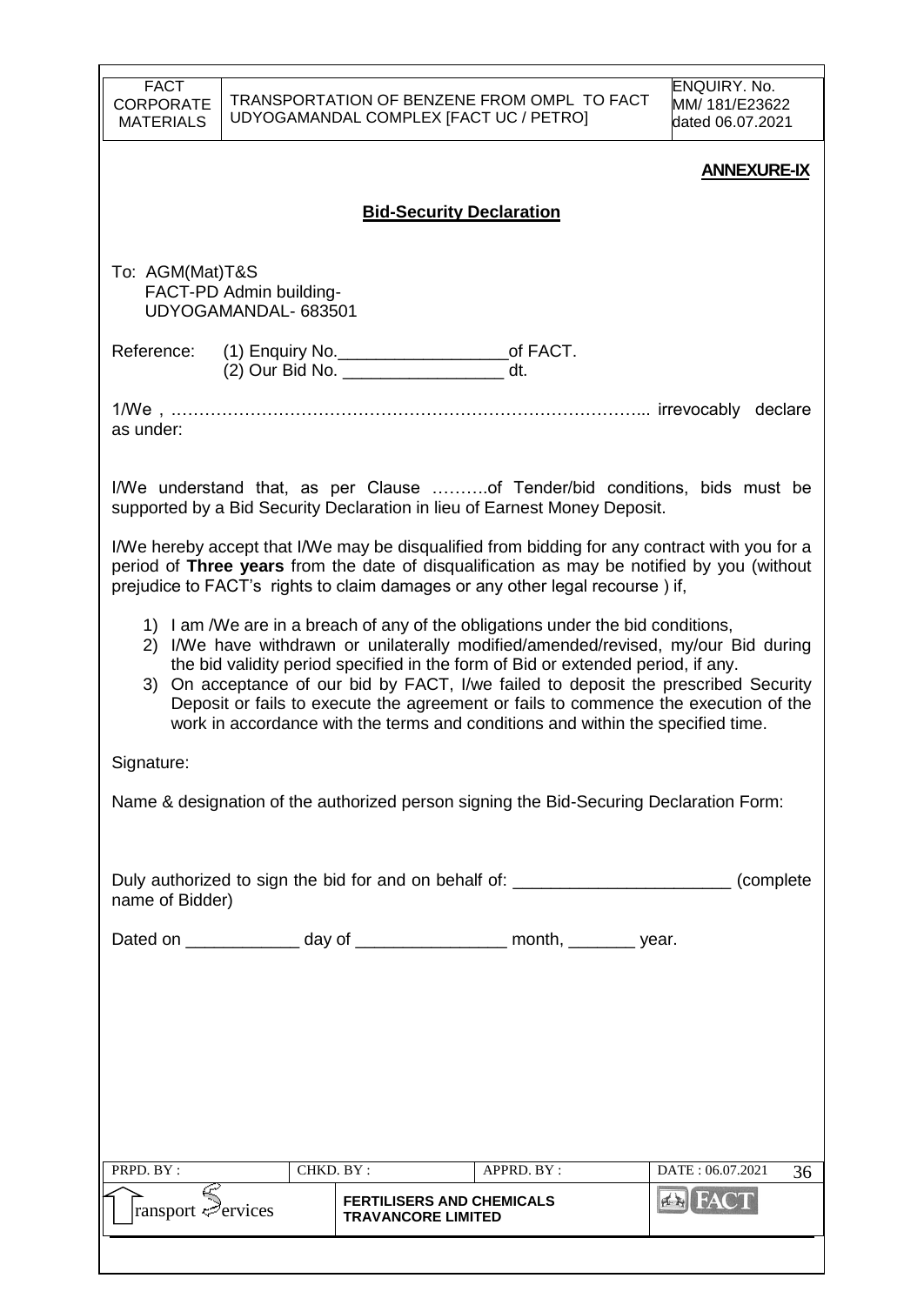#### **ANNEXURE-X**

#### **PROFORMA OF BANK GUARANTEE FOR FURNISHING SECURITY DEPOSIT** (TO BE OBTAINED FROM A INDIAN NATIONALISED/SCHEDULED BANK ON STAMP PAPER WORTH Rs.500/-)

To

The Fertilisers and Chemicals Travancore Ltd., Udyogamandal, Cochin-683 501.

Whereas FACT, Udyogamandal P.O., Kerala (hereinafter called referred to as the Company) has placed a work order no. ............... dated ............ with M/S.........................(hereinafter called the Contractor) for the work of .......................and whereas it is one of the conditions of the said work order that the Contractor shall either remit a sum of Rs..............<br>(Rupees...............................only) or furnish a Bank Guarantee for Rs............ (Rupees..............................only) or furnish a Bank Guarantee for (Rupees...........................only) as security deposit for the due fulfilment of the said work order by the said Contractor.

In consideration of the Company having agreed to accept a Bank Guarantee from us towards such security deposit in lieu of the cash deposit in accordance with the terms and conditions of the above work order, we................. The Bank (hereinafter referred to as the Bank) do hereby undertake to pay the Company merely on demand any sum or sums from time to time demanded by the Company up to a maximum of Rs................. (Rupees.......................only) being the amount of the security deposit against any loss or damage caused to or suffered by or would be caused to or suffered by the Company by reason of any breach by the said Contractor of any of the terms and conditions contained in the said work order.

We, the said Bank, do hereby undertake to pay the amount so demanded by the Company without any demur merely on a demand from the Company stating that the amount claimed is due by way of loss or damage caused to or suffered or would be caused to or suffered by the Company by reason of breach by the said Contractor of any of the terms and conditions contained in the said contract. Any such demand made on the Bank shall be conclusive as regards the amount due and payable by the Bank under this guarantee.

We undertake to pay to the Company any money so demanded notwithstanding any dispute or disputes raised by the said Contractor in any suit or proceeding pending before any court or Tribunal relating thereto our liability under this present being absolute and unequivocal.

The payment so made by us under this Guarantee shall be a valid discharge of our liability for payment there under and the said Contractor shall have no claim against us for making such payment.

We.......................... further agree that the guarantee herein contained shall remain in full force and effect during the period that would be taken for the performance of the said contract and that it shall continue to be enforceable till all the dues of the Company under or by virtue of the said contract have been fully paid and its claim satisfied or discharged or till the Company certifies that the terms and conditions of the said contract have been fully and properly carried out by the said contractor and accordingly discharges this guarantee.

We............................. further agree with the said company that they shall have the fullest liberty without our consent and without affecting in any manner our obligations hereunder to vary any of the terms and conditions of the said contract or to extend time of performance by the said Contractor or to postpone for any time and from time to time any of the powers exercisable by it against the said Contractor and either to enforce or forebear from enforcing any of the terms and conditions governing the said contract or securities available to the Company and the said

| <b>FERTILISERS AND CHEMICALS</b><br>$\lvert$ ransport $\ll$ ervices<br><b>TRAVANCORE LIMITED</b> | PRPD. BY: | CHKD. BY : | $APPRD$ . $BY$ : | DATE: 06.07.2021 |  |
|--------------------------------------------------------------------------------------------------|-----------|------------|------------------|------------------|--|
|                                                                                                  |           |            |                  |                  |  |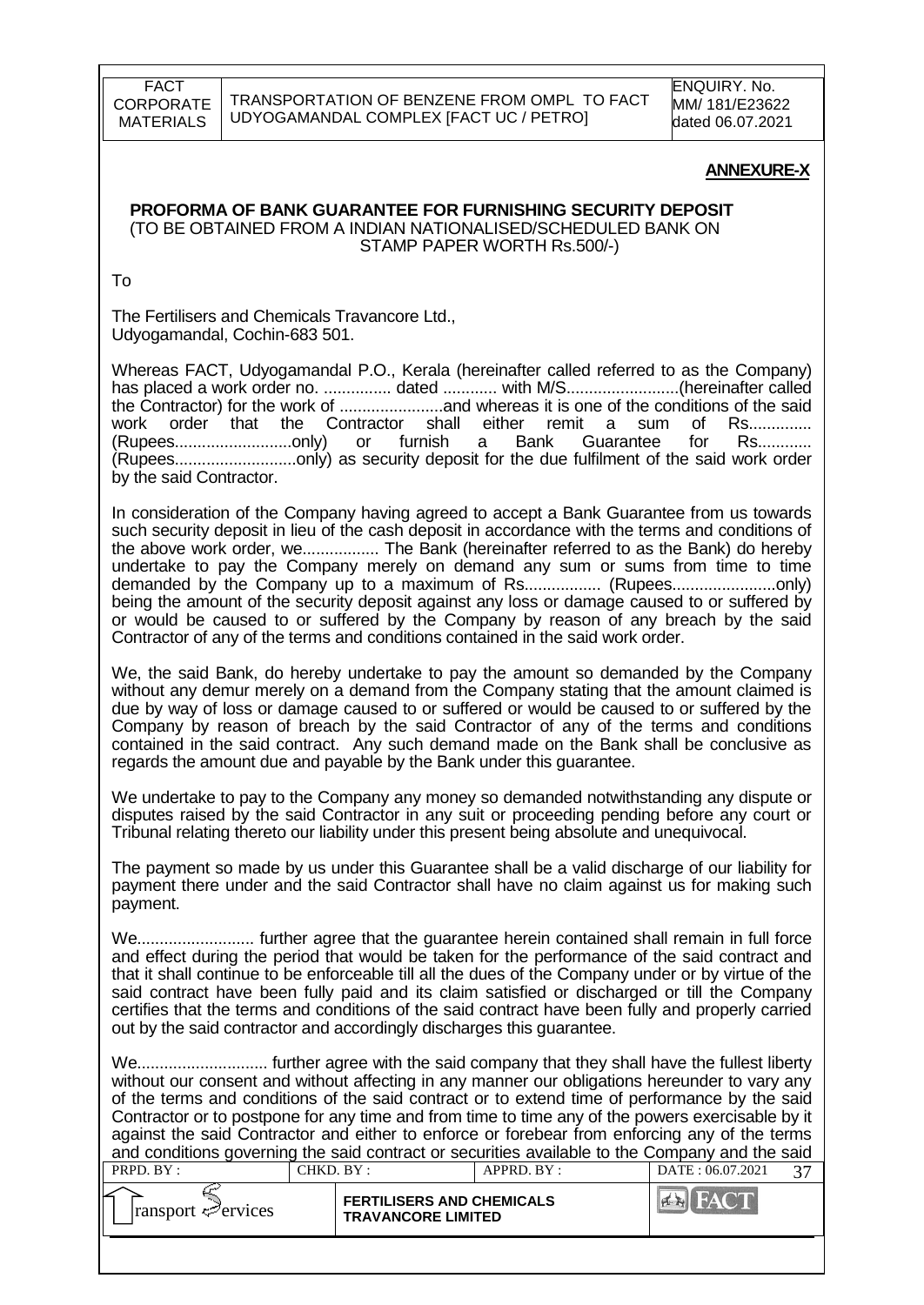| <b>FACT</b><br><b>CORPORATE</b><br><b>MATERIALS</b> | TRANSPORTATION OF BENZENE FROM OMPL TO FACT<br>UDYOGAMANDAL COMPLEX [FACT UC / PETRO] | ENQUIRY, No.<br>MM/181/E23622<br>dated 06.07.2021 |
|-----------------------------------------------------|---------------------------------------------------------------------------------------|---------------------------------------------------|
|-----------------------------------------------------|---------------------------------------------------------------------------------------|---------------------------------------------------|

Bank shall not be released from its liability under these presents by any exercise by the Company of the liberty with reference to the matters aforesaid or by reason of time being given to the said Contractor or any other forbearance, act or omission on the part of the Company or any indulgence by the Company to the said Contractor or any other matter of thing whatsoever which under the law relating to sureties, but for this provision, have the effect of so relieving us.

This guarantee shall not be affected by any change in the constitution of the Bank or the Company or the said Contractor nor shall this guarantee be affected by any change in the constitution of the Company or the said Contractor by absorption with any other body or corporation and this guarantee shall be available to or enforceable by such body or corporation.

Our guarantee shall remain in force until................. Unless a claim or demand is made within six months after the expiry of the above date, all the Company's rights under the guarantee shall be deemed as waived/forfeited and we shall be relieved and discharged from all liabilities there under. Notwithstanding anything contained hereinbefore, our liability under this guarantee shall be limited to an amount not exceeding Rs.................... (Rupees.............................. only).

Any notice by way of request, demand or otherwise hereunder may be sent by post to the Bank addressed as aforesaid and if sent by post, it shall be deemed to have been given at the time when it would be delivered in due course of post and in proving such notice when given by post, it shall be sufficient to prove that the envelope containing the notice was posted and certificate signed by an officer of the Company that the envelope was so posted shall be conclusive.

Disputes/differences, if any, relating to or arising out of this Bank Guarantee, shall be settled by courts having jurisdiction over Udyogamandal, in Kerala State, where the registered office of the company is situated and no other court shall have jurisdiction in the matter.

We........................................ Bank lastly undertakes not to revoke this guarantee during its currency except with the previous consent of the Company in writing.

Dated this..................... day of ................................Two thousand and Twenty One.

For (Name of Bank) :

Authorised Official :

Name

Designation :

Place:

Full address of the Branch issuing this guarantee:

| PRPD. BY:                       | CHKD. BY : |                                                               | APPRD. BY: | DATE: 06.07.2021 | 38 |
|---------------------------------|------------|---------------------------------------------------------------|------------|------------------|----|
| $\lvert$ ransport $\ll$ ervices |            | <b>FERTILISERS AND CHEMICALS</b><br><b>TRAVANCORE LIMITED</b> |            |                  |    |
|                                 |            |                                                               |            |                  |    |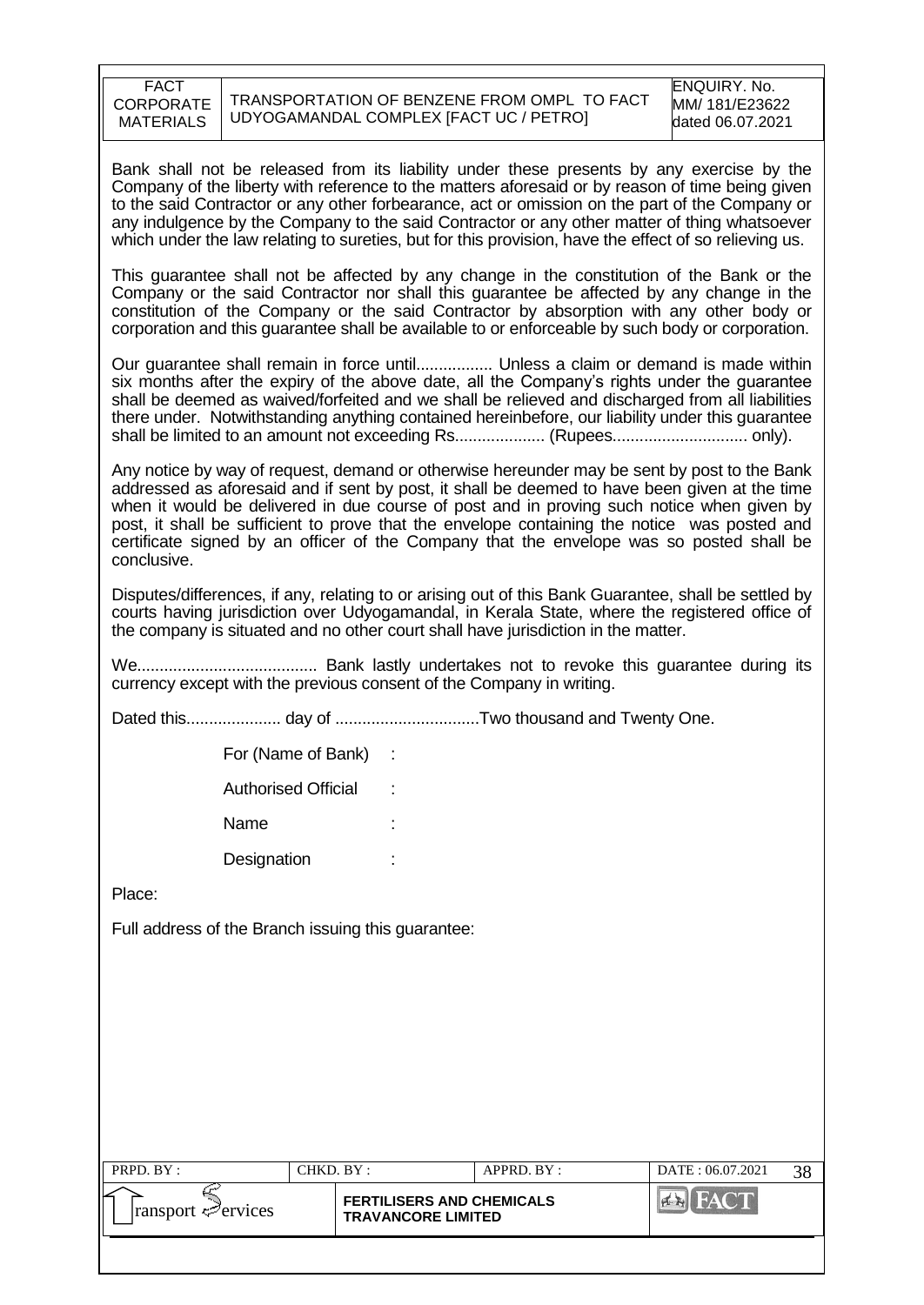#### **ANNEXURE-XI**

#### **AGREEMENT**

(Proforma of Agreement to be executed in Rs 200/- Non Judicial stamp paper)

ARTICLES OF AGREEMENT made this day the …. Between THE FERTILISERS AND CHEMICALS TRAVANCORE LIMITED, a Company registered under the Travancore Companies ACT IV of 1114 (Malayalam Era) and having its registered office at Eloor, Udyogamandal P O Ernakulam District, Kerala State(hereinafter called the FACT) on the one part and M/s…. (hereinafter called the Contractor) which expression shall where the context so admits or applies be deemed to include their heirs, executors, administrators, successors interest and legal representatives as well) on the other part.

WHEREAS the Contractor has agreed with M/s FACT for the due performance of work as set forth in the Work Order No. dt… and accompaniments upon the terms and conditions therein mentioned as accepted vide their endorsements in the aforesaid work order.

NOW THESE PRESENT WITNESS THAT in consideration of the payments to be made by M/s FACT mentioned in the aforesaid Work Order no………. dt……….. and accompaniments thereunto the Contractor shall duly perform the said works, fulfil and keep all conditions in the work order which will be deemed and taken to be part of this contracts as if the same had been fully set-out herein and FACT hereby agree that if the Contractor shall duly perform the said works in the manner aforesaid and observe and keep the said terms and conditions, FACT will pay to the Contractor at the time and in the manner set forth in the aforesaid work order and in the Annexure thereunto as accepted by Contractor vide his endorsement in the aforesaid work order, the amount or amounts calculated at the rate mentioned and as per terms stipulated therein as payment for the work. This agreement shall be in force up to …

THE SAID CONDITIONS shall be read and construed as forming part of this Agreement and the parties thereto will respectively abide by and submit themselves to the conditions and stipulations and perform the agreement on their parts respectively.

UPON THE TERMS AND CONDITIONS of this Agreements being fulfilled and performed to the satisfaction of Officer of the Company empowered by the Company in this behalf, the Security Deposit remitted by the Contractor or such position thereof as he may be entitled to under the said condition shall be returned to the contractor.

IN WITNESS thereof the Contractor, M/s…. and The Sr. Manager Purchase(TS) of M/s The Fertilisers and Chemicals Travancore Ltd, For and on behalf of the Company have hereunto set their hands this day and year first above written.

| <b>FERTILISERS AND CHEMICALS</b><br>ransport envices<br><b>TRAVANCORE LIMITED</b>                               |           |     |            | <b>EN FACT</b>   |    |
|-----------------------------------------------------------------------------------------------------------------|-----------|-----|------------|------------------|----|
| PRPD. BY:                                                                                                       | CHKD. BY: |     | APPRD. BY: | DATE: 06.07.2021 | 39 |
| In the presence of witnesses:<br>for and on behalf of the Company.<br>.1<br>2.                                  |           |     |            |                  |    |
| 2.                                                                                                              |           |     |            |                  |    |
| In the presence of witnesses:<br>1.                                                                             |           |     |            |                  |    |
| $\sigma$ and $\sigma$ in $\sigma$ and $\sigma$ and $\sigma$ and $\sigma$ and $\sigma$ and $\sigma$ and $\sigma$ |           | For |            |                  |    |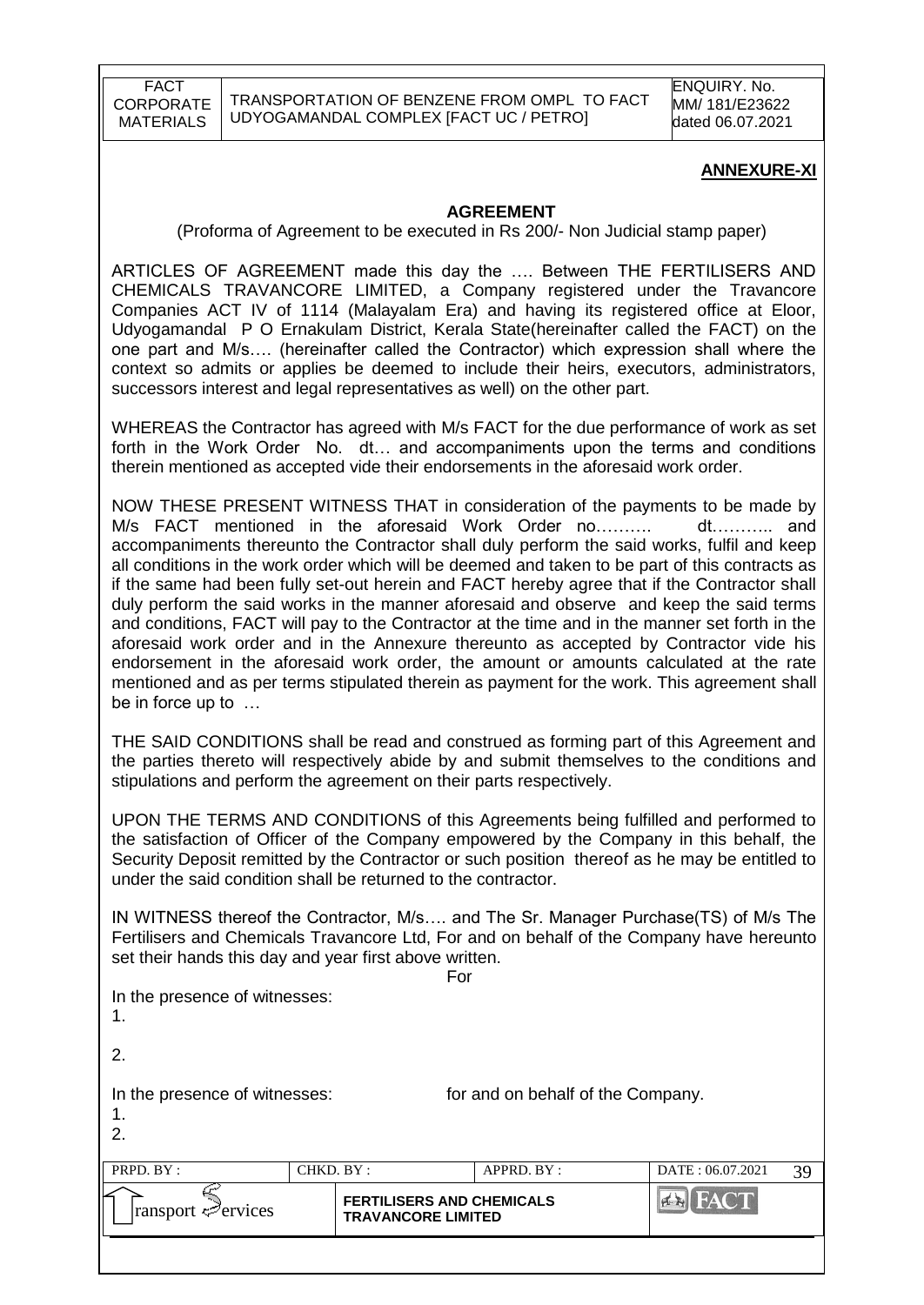### **ANNEXURE -XII**

#### **INTEGRITY PACT**

#### **(To be executed on Rs.500/- Non-judicial Stamp Paper)**

#### **INTEGRITY PACT**

#### **Between**

The Fetilizers and Chemicals Travancore Limited (FACT), a company formed and registered under the Travancore Companies Act IX to 1114 (Companies Act, 2013) and having its registered office at Eloor, Udyogamandal-683501, Kochi, Ernakulam District, Kerala, hereinafter referred to as "The Principal".

*And* 

.................................. hereinafter referredtoas "The Bidder/ Contractor".

#### **Preamble**

The Principal intends to award, under laid down organization procedures, contract/s for .......................... The Principal values full compliance with all relevant laws and regulations, and the principles of economic use of resources, and of fairness / transparency in its relations with its Bidder(s) and or/Contractor(s).

In order to achieve these goals, the Principal will appoint an Internal External Monitor (EIM), who will monitor the tender process and execution of the contact for compliance with the principle mentioned above.

#### **Section 1 - Commitments of the Principal**

(1) The Principal commits itself to take all measures necessary to prevent corruption and to observe the following principles:

a) No employee of the Principal, personally or through family members, will in connection with the tender, or the execution of the contract, demand, take a promise for or accept, for self or third person, any material or immaterial benefit which the person is not legally entitled to.

b) The Principal will, during the tender process, treat all Bidder(s) with equity and reason. The Principal will in particular, before and during the tender process, provide to all Bidder(s) the same information and will not provide to any Bidder(s) confidential / additional information through which the Bidder(s) could obtain an advantage in relation to the tender process or the contract execution.

c) The Principal will exclude from the process all known prejudiced/interested persons.

(2) If the Principal obtains information on the conduct of any of its employees which is a criminal offence under the India Penal Code / Prevention of Corruption Act, or if there be a substantive suspicion in this regard, the Principal will inform the Vigilance

| PRPD. BY:                          | CHKD. BY: |                                                               | APPRD. BY: | DATE: 06.07.2021 | 4 <sub>1</sub> |
|------------------------------------|-----------|---------------------------------------------------------------|------------|------------------|----------------|
| $ $ ransport $\mathcal{P}$ ervices |           | <b>FERTILISERS AND CHEMICALS</b><br><b>TRAVANCORE LIMITED</b> |            |                  |                |
|                                    |           |                                                               |            |                  |                |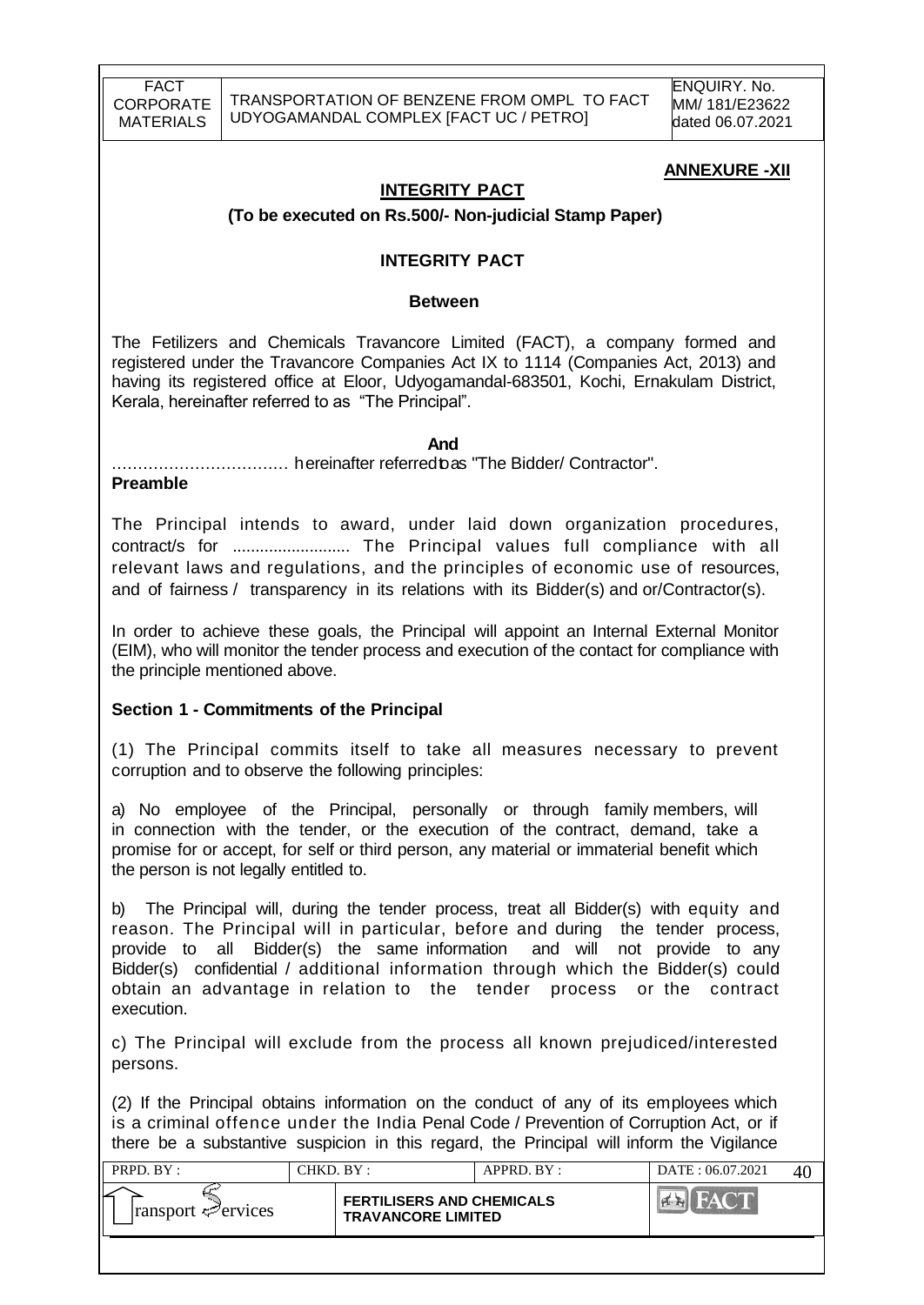Officer and in addition can initiate disciplinary actions.

#### **Section 2 - Commitments of the Bidder(s) / Contractor(s)**

(1)The Bidder(s) / Contractor(s) commits themselves to take all measures necessary to prevent corruption. He commits himself to observe the following principles during his participation in the tender process and during the contract execution.

a) The Bidder(s) / Contractor(s) will not, directly or through any other person or firm, offer, promise or give to any of the Principal's employees involved in the tender process or the execution of the contract or to any third person, any material or immaterial benefit which he/she is not legally entitled to, in order to obtain in exchange, any advantage of any kind whatsoever during the tender process or during the execution of the contract.

b) The Bidder(s) / Contractor(s) will not enter with other Bidders into any undisclosed agreement or understanding, whether formal or informal. This applies in particular to prices, specifications, certifications, subsidiary contracts, submission or nonsubmission of bids or any other actions to restrict competitiveness or to introduce cartelisation in the bidding process.

c) The Bidder(s) / Contractor(s) will not commit any offence under the relevant IPC/PC Act; further the Bidder(s)/ $\text{Contractor}(s)$  will not use improperly, for purposes of competition or personal gain, or pass on to others, any information or document provided by the Principal as part of the business relationship, regarding plans, technical proposals and business details, including information contained or transmitted electronically.

d) The Bidder(s) / Contractor(s) of foreign origin shall disclose the name and address of the Agents / Representatives in India, if any. Similarly, The Bidder(s) / Contractor(s) of Indian Nationality shall furnish the name and address of the foreign principals, if any. All the payments made to the India agent/representative have to be in Indian rupees only.

e) The Bidder(s) / Contractor(s) will, when presenting his bid, disclose any and all payments he has made, is committed to, or intends to make to agents, brokers or any other intermediaries in connection with the award of the contract.

(2) The Bidder(s) / Contractor(s) will not instigate third persons to commit offences outlined above or be an accessory to such offences.

#### **Section 3 - Disqualification from tender process and exclusion from future contracts**

If the Bidder(s)/Contractor(s), before award or during the execution of has committed a transgression through a violation of Section 2 above or in any other form such as to put his reliability or credibility in question, the Principal is entitled to disqualify the Bidder(s)/ Contractor(s) from the tender process or to terminate the contract, if already signed, for such reason.

#### **Section 4 - Compensation for Damages**

| PRPD. BY:                               | CHKD. BY : |                                                               | APPRD. BY: | DATE: 06.07.2021 |  |
|-----------------------------------------|------------|---------------------------------------------------------------|------------|------------------|--|
| $\lvert$ ransport $\mathcal{P}$ ervices |            | <b>FERTILISERS AND CHEMICALS</b><br><b>TRAVANCORE LIMITED</b> |            |                  |  |
|                                         |            |                                                               |            |                  |  |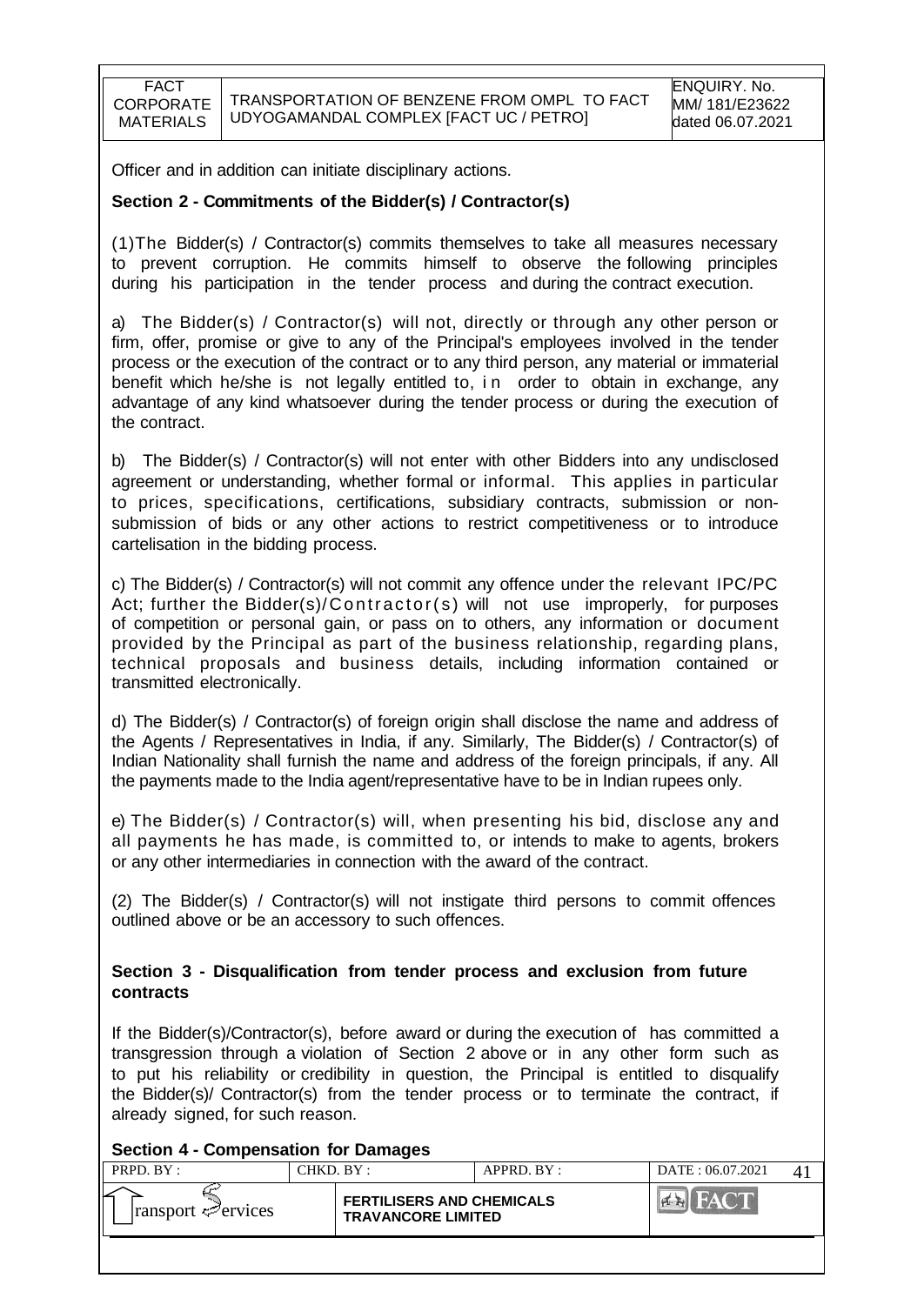(1) If the Principal has disqualified the Bidder(s) from the tender process prior to the award according to Section 3, the Principal is entitled to demand and recover the damages equivalent to Earnest Money Deposit/Bid Security.

(2) If the Principal has terminated the contract according to Section 3, or if the Principal is entitled to terminate the contract according to Section 3, the Principal shall be entitled to demand and recover from the Contractor l iquidated damages of the contract value or the amount equivalent to Performance Bank Guarantee.

### **Section 5 - Previous Transgression**

(1) The Bidder declares that no previous transgression occurred in the last 3 years with any other Company in India conforming to the anti-corruption approach including Public Sector Enterprise in India that could justify his exclusion from the tender process.

(2) If the Bidder makes incorrect statement on this subject, he can be disqualified from the tender process and appropriate action can be taken including termination of contract, if already awarded, for such reason.

### **Section 6 - Equal treatment of all Bidders / Contractors / Subcontractors**

(1)The Bidder(s)/Contractor(s) undertakes(s) to demand from all subcontractors a commitment in conformity with this Integrity Pact, and to submit it to the Principal before contract signing.

(2)The Principal will enter into agreements with identical conditions as this one with all Bidders, Contractors/Suppliers and Subcontractors.

(3)The Principal will disqualify from the tender process all Bidders who do not sign this Pact or violate its provisions.

#### **Section 7 – Criminal charges against violating Bidder(s) / Contractor(s) /Subcontractor(s)**

If the Principal obtains knowledge of conduct of a Bidder, Contractor or Subcontractor, or of an employee or a representative or an associate of a Bidder, Contractor, or Subcontractor which constitutes corruption, or if the Principal has substantive suspicion in this regard, the Principal will inform the same to the Chief Vigilance Officer.

#### **Section 8 - Independent External Monitor/Monitors**

(1)The Principal appoints competent and credible Independent External Monitor for this Pact. The task of the Monitor is to review independently and objectively, whether and to what extent the parties comply with the obligations under this agreement.

(2) The Monitor is not subject to instructions by the representatives of the parties and performs his functions neutrally and independently. It will be obligatory for him to treat the obligations and document of the Bidder(s)/Contractor(s) as confidential. He reports to the Chairperson and

| PRPD. BY:                          | CHKD. BY :                                                    | APPRD. BY: | DATE: 06.07.2021 |  |
|------------------------------------|---------------------------------------------------------------|------------|------------------|--|
| $ $ ransport $\mathcal{P}$ ervices | <b>FERTILISERS AND CHEMICALS</b><br><b>TRAVANCORE LIMITED</b> |            |                  |  |
|                                    |                                                               |            |                  |  |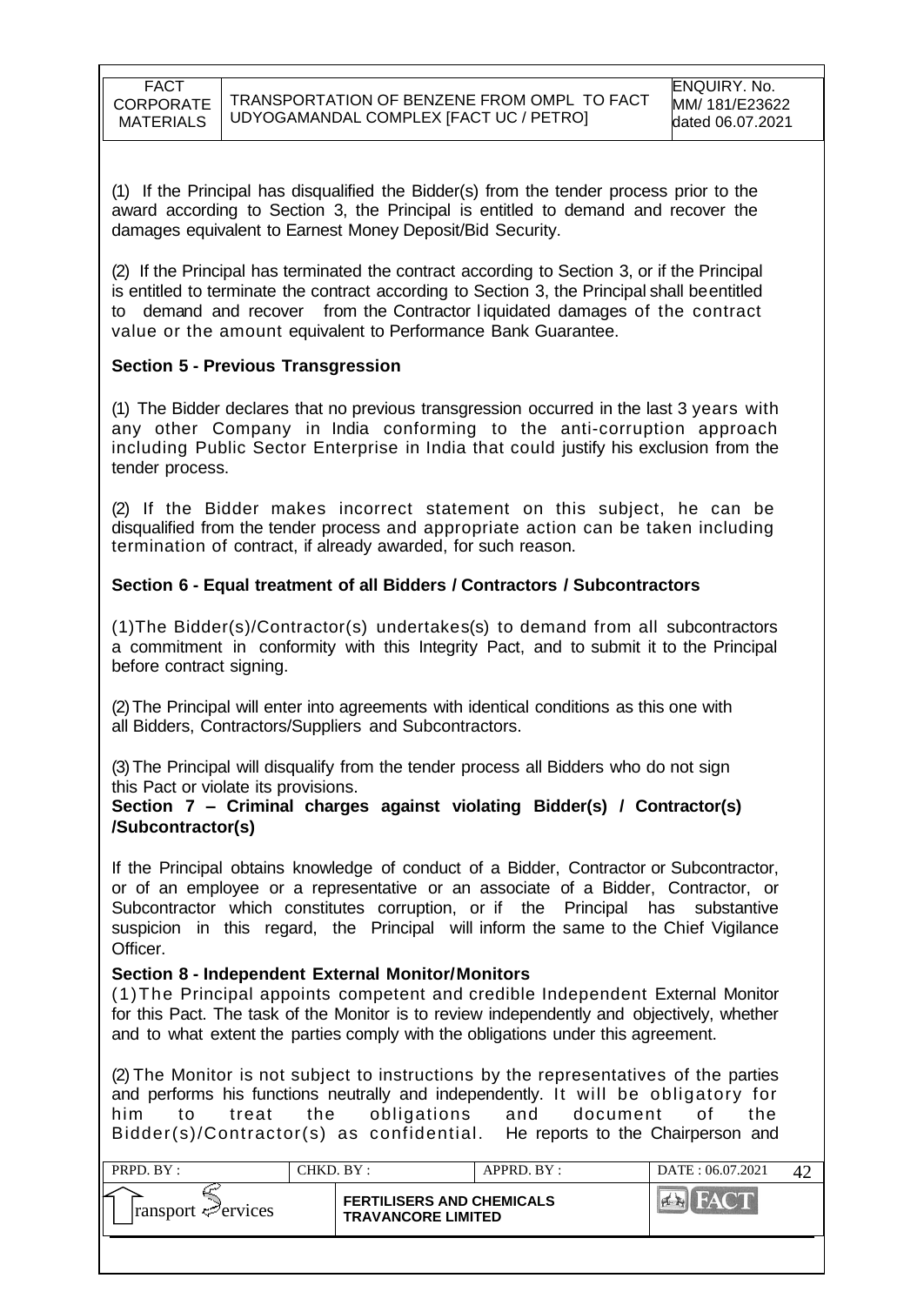managing Director, FACT.

(3) The Bidder(s)/Contractor(s) accepts that the Monitor has the right to access without restriction to all Project documentation of the Principal includingthatprovided by the Contractor. The Contractor will also grant the Monitor, upon his request and demonstration of a valid interest, unrestricted and unconditional access to this project documentation. The same is applicable to Subcontractors. The Monitor is under contractual obligation to treat the information and documents of the Bidder(s)/Contractor(s)/ Subcontractor(s) with confidentially.

(4) The Principal will provide to the Monitor sufficient information about all meetings among the parties related to the Project provided such meetings could have an impact on the contractual relations between the Principal and the Contractor. The parties offer to the Monitor the option to participate in such meetings.

(5) As soon as the Monitor notices, or believes to notice, a violation of this agreement, he will so inform the Management of the Principal and request the Management to discontinue or to take corrective action, or to take other relevant action. The Monitor can in this regard submit non-binding recommendation. Beyond this, the Monitor has no right to demand from the parties that they act in a specific manner, refrain from action or tolerate action.

(6) The Monitor will submit a written report to the Chairman and Managing Director, FACT within 8 to 10 weeks from the date of reference or intimation to him by the Principal and, should the occasion arise, submit proposals for correcting problematic situations.

(7) Monitor shall be entitled to compensation on the same terms as being extended to / provided to Independent Director on FACT Board.

(8) If the M o n i t o r has reported to the Chairman and Managing Director, FACT, a substantiated suspicion of an offence under relevant IPC/PC Act, and the Chairman and Managing Director, FACT has not, within reasonable time, taken visible action to proceed against such offence or reported it to the Chief Vigilance Officer, the Monitor may also transmit this information directly to the Central Vigilance Commissioner.

(9)The word 'Monitor' would include both singular and plural.

#### **Section 9 - Pact Duration**

This Pact begins when both parties have legally signed it. It expires for the Contractor 12 months after the last payment under the contract, and for all other Bidders 6 months after the contract has been awarded.

If any claim is made / lodged during this time, the same shall be binding and continue to be valid despite the lapse of this pact as specified above, unless it is discharged / determined by the Chairman and Managing Director, FACT

#### **Section 10** - **Other provisions**

| PRPD. BY:                            | CHKD. BY : |                                                               | APPRD. BY: | DATE: 06.07.2021 |  |
|--------------------------------------|------------|---------------------------------------------------------------|------------|------------------|--|
| ⊵<br>$\lvert$ ransport $\ll$ ervices |            | <b>FERTILISERS AND CHEMICALS</b><br><b>TRAVANCORE LIMITED</b> |            |                  |  |
|                                      |            |                                                               |            |                  |  |